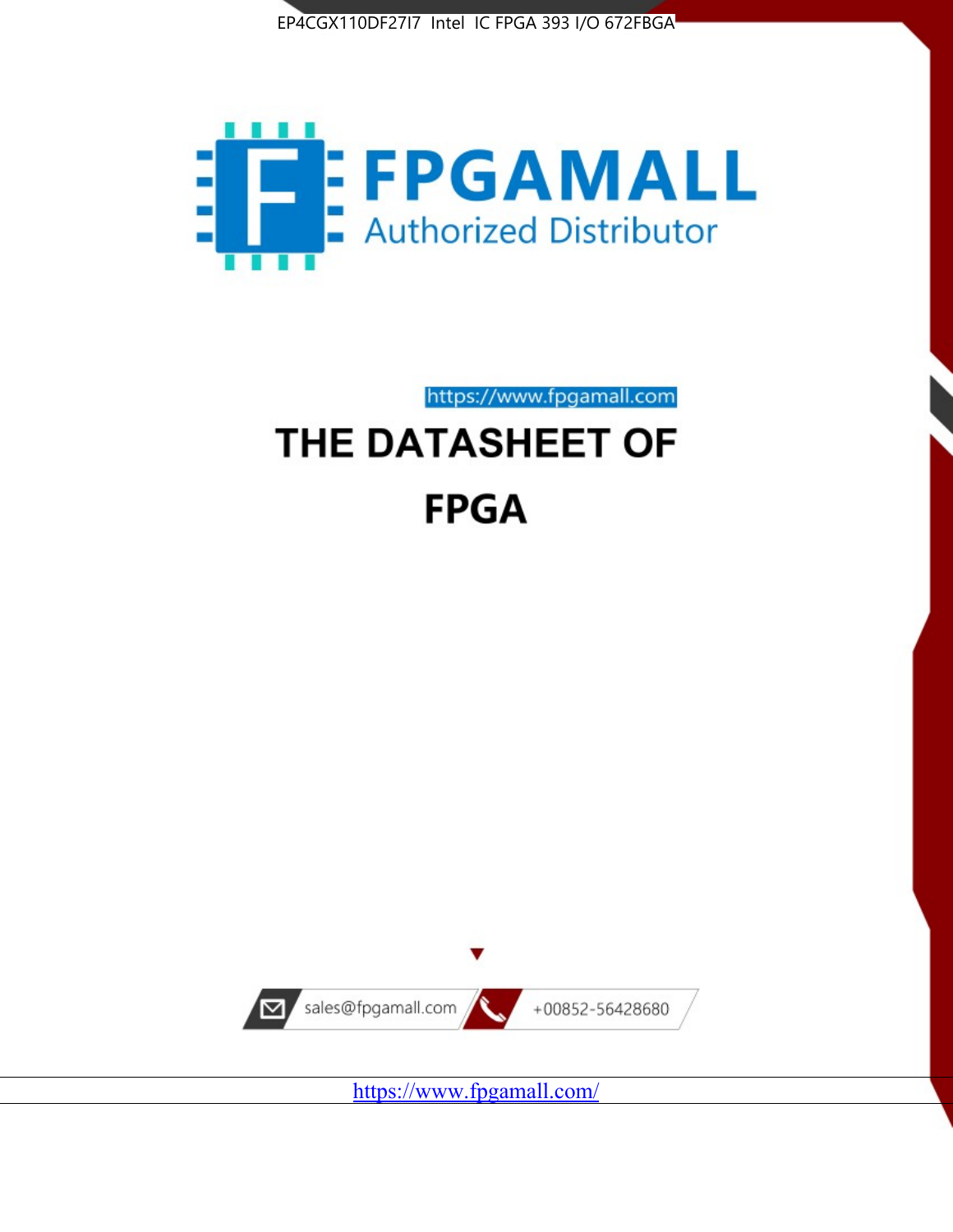

# **1. Cyclone IV Device Datasheet**

**CYIV-53001-2.0**

This chapter describes the electrical and switching characteristics for Cyclone<sup>®</sup> IV devices. Electrical characteristics include operating conditions and power consumption. Switching characteristics include transceiver specifications, core, and periphery performance. This chapter also describes I/O timing, including programmable I/O element (IOE) delay and programmable output buffer delay.

This chapter includes the following sections:

- "Operating Conditions" on page 1–1
- "Power Consumption" on page 1–16
- "Switching Characteristics" on page 1–16
- "I/O Timing" on page  $1-37$
- "Glossary" on page 1–37

## **Operating Conditions**

When Cyclone IV devices are implemented in a system, they are rated according to a set of defined parameters. To maintain the highest possible performance and reliability of Cyclone IV devices, you must consider the operating requirements described in this chapter.

Cyclone IV devices are offered in commercial, industrial, extended industrial and, automotive grades. Cyclone IV E devices offer –6 (fastest), –7, –8, –8L, and –9L speed grades for commercial devices, –8L speed grades for industrial devices, and –7 speed grade for extended industrial and automotive devices. Cyclone IV GX devices offer –6 (fastest), –7, and –8 speed grades for commercial devices and –7 speed grade for industrial devices.

**For more information about the supported speed grades for respective Cyclone IV** devices, refer to the *[Cyclone IV FPGA Device Family Overview](http://www.altera.com/literature/hb/cyclone-iv/cyiv-51001.pdf)* chapter.

**1** Cyclone IV E devices are offered in core voltages of 1.0 and 1.2 V. Cyclone IV E devices with a core voltage of 1.0 V have an 'L' prefix attached to the speed grade.

In this chapter, a prefix associated with the operating temperature range is attached to the speed grades; commercial with a "C" prefix, industrial with an "I" prefix, and automotive with an "A" prefix. Therefore, commercial devices are indicated as C6, C7, C8, C8L, or C9L per respective speed grade. Industrial devices are indicated as I7, I8, or I8L. Automotive devices are indicated as A7.

@2016 Altera Corporation. All rights reserved. ALTERA, ARRIA, CYCLONE, HARDCOPY, MAX, MEGACORE, NIOS, QUARTUS and STRATIX words and logos are trademarks of Altera Corporation and registered in the U.S. Patent and Trademark



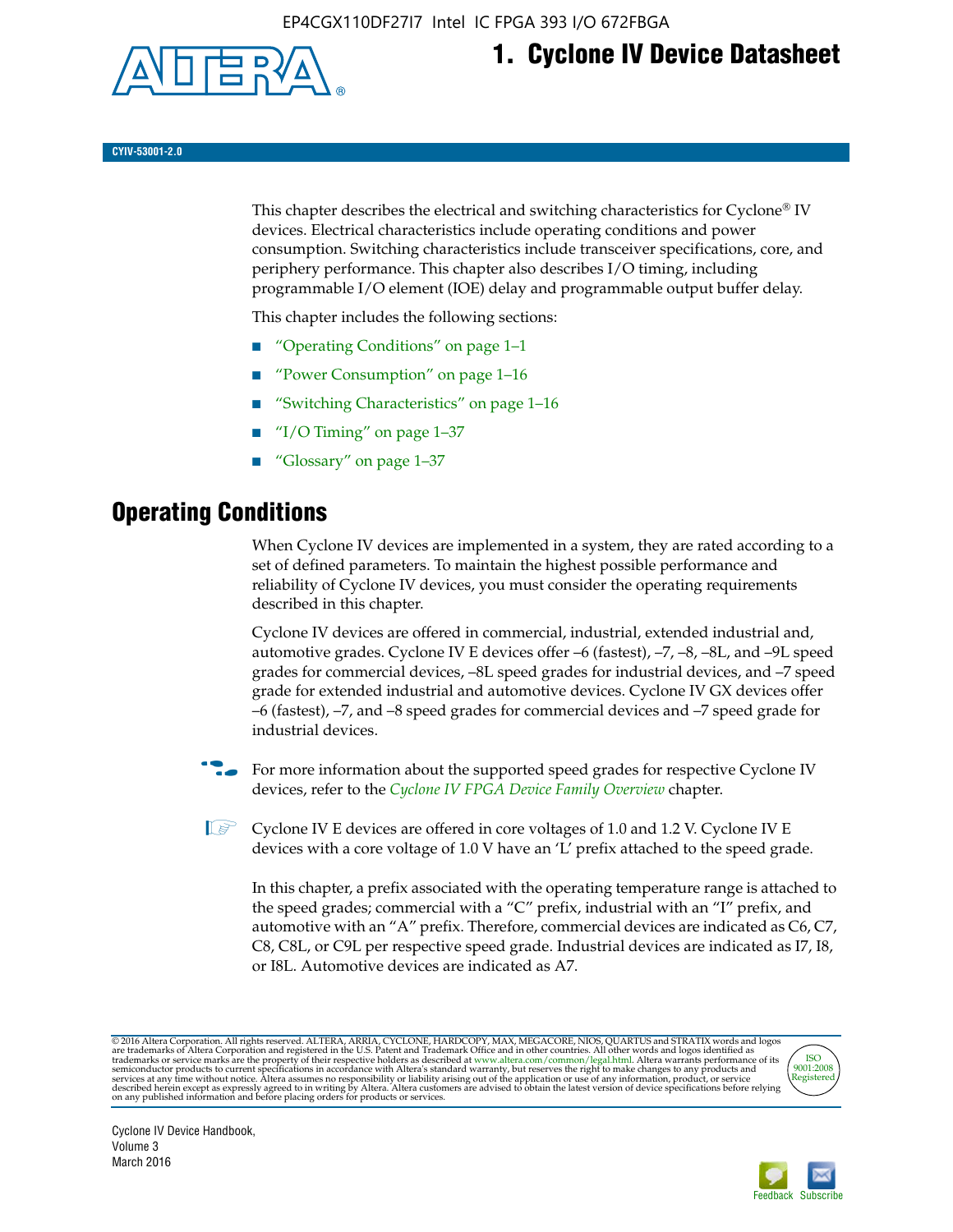**1 Cyclone IV E industrial devices I7 are offered with extended operating temperature** range.

### **Absolute Maximum Ratings**

Absolute maximum ratings define the maximum operating conditions for Cyclone IV devices. The values are based on experiments conducted with the device and theoretical modeling of breakdown and damage mechanisms. The functional operation of the device is not implied at these conditions. Table 1–1 lists the absolute maximum ratings for Cyclone IV devices.



**Conditions beyond those listed in Table 1–1 cause permanent damage to the device.** Additionally, device operation at the absolute maximum ratings for extended periods of time have adverse effects on the device.

| <b>Symbol</b>              | <b>Parameter</b>                                                                                                                             | Min    | <b>Max</b> | <b>Unit</b>  |
|----------------------------|----------------------------------------------------------------------------------------------------------------------------------------------|--------|------------|--------------|
| <b>V<sub>CCINT</sub></b>   | Core voltage, PCI Express <sup>®</sup> (PCIe <sup>®</sup> ) hard IP<br>block, and transceiver physical coding sublayer<br>(PCS) power supply | $-0.5$ | 1.8        | V            |
| $V_{CCA}$                  | Phase-locked loop (PLL) analog power supply                                                                                                  | $-0.5$ | 3.75       | V            |
| $V_{\text{CCD\_PLL}}$      | PLL digital power supply                                                                                                                     | $-0.5$ | 1.8        | $\vee$       |
| V <sub>CCIO</sub>          | I/O banks power supply                                                                                                                       | $-0.5$ | 3.75       | V            |
| V <sub>CC_CLKIN</sub>      | Differential clock input pins power supply                                                                                                   | $-0.5$ | 4.5        | V            |
| $V_{\text{CCH_GXB}}$       | Transceiver output buffer power supply                                                                                                       | $-0.5$ | 3.75       | V            |
| $V_{\text{CCA\_GXB}}$      | Transceiver physical medium attachment (PMA)<br>and auxiliary power supply                                                                   | $-0.5$ | 3.75       | V            |
| $V_{CCL_GXB}$              | Transceiver PMA and auxiliary power supply                                                                                                   | $-0.5$ | 1.8        | $\mathsf{V}$ |
| $V_{I}$                    | DC input voltage                                                                                                                             | $-0.5$ | 4.2        | V            |
| $I_{\text{OUT}}$           | DC output current, per pin                                                                                                                   | $-25$  | 40         | mA           |
| ${\mathsf T}_{\text{STG}}$ | Storage temperature                                                                                                                          | $-65$  | 150        | °C           |
| $T_{\rm J}$                | Operating junction temperature                                                                                                               | $-40$  | 125        | °C           |

**Table 1–1. Absolute Maximum Ratings for Cyclone IV Devices** *(1)*

#### **Note to Table 1–1:**

(1) Supply voltage specifications apply to voltage readings taken at the device pins with respect to ground, not at the power supply.

### **Maximum Allowed Overshoot or Undershoot Voltage**

During transitions, input signals may overshoot to the voltage shown in Table 1–2 and undershoot to –2.0 V for a magnitude of currents less than 100 mA and for periods shorter than 20 ns. Table 1–2 lists the maximum allowed input overshoot voltage and the duration of the overshoot voltage as a percentage over the lifetime of the device. The maximum allowed overshoot duration is specified as a percentage of high-time over the lifetime of the device.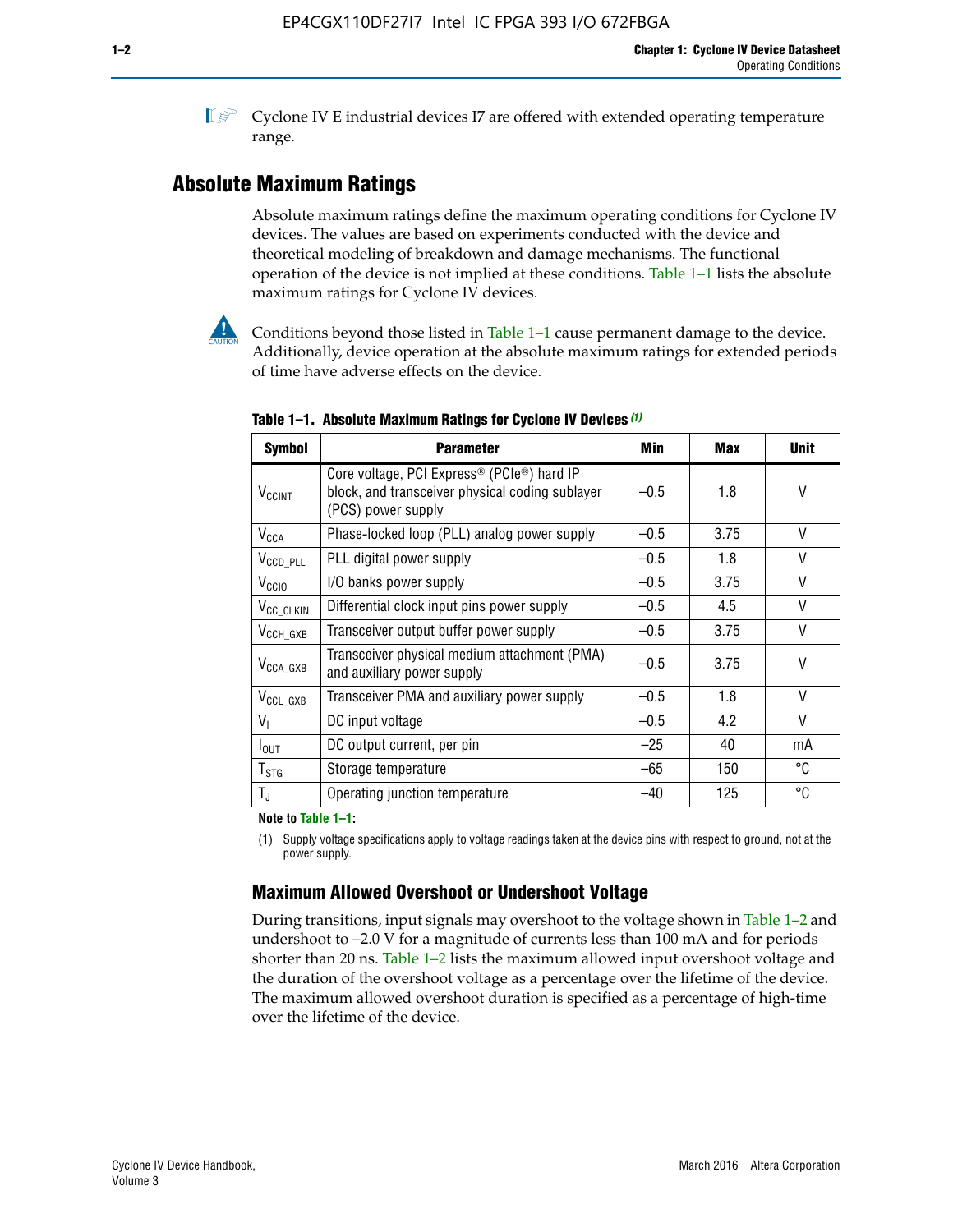$\mathbb{I}$  A DC signal is equivalent to 100% duty cycle. For example, a signal that overshoots to 4.3 V can only be at 4.3 V for 65% over the lifetime of the device; for a device lifetime of 10 years, this amounts to 65/10ths of a year.

| <b>Symbol</b> | <b>Parameter</b>    | <b>Condition (V)</b> | <b>Overshoot Duration as % of High Time</b> | Unit |
|---------------|---------------------|----------------------|---------------------------------------------|------|
|               |                     | $V_1 = 4.20$         | 100                                         | $\%$ |
| $V_i$         |                     | $V_1 = 4.25$         | 98                                          | $\%$ |
|               |                     | $V_1 = 4.30$<br>65   |                                             | $\%$ |
|               | $V_1 = 4.35$        | 43                   | $\%$                                        |      |
|               | AC Input<br>Voltage | $V_1 = 4.40$         | 29                                          | $\%$ |
|               |                     | $V_1 = 4.45$         | 20                                          | $\%$ |
|               |                     | $V_1 = 4.50$         | 13                                          | $\%$ |
|               |                     | $V_1 = 4.55$         | 9                                           | $\%$ |
|               |                     | $V_1 = 4.60$         | 6                                           | $\%$ |

**Table 1–2. Maximum Allowed Overshoot During Transitions over a 10**-**Year Time Frame for Cyclone IV Devices**

Figure 1–1 shows the methodology to determine the overshoot duration. The overshoot voltage is shown in red and is present on the input pin of the Cyclone IV device at over 4.3 V but below 4.4 V. From Table 1–2, for an overshoot of 4.3 V, the percentage of high time for the overshoot can be as high as 65% over a 10-year period. Percentage of high time is calculated as ([delta  $T$ ]/T)  $\times$  100. This 10-year period assumes that the device is always turned on with 100% I/O toggle rate and 50% duty cycle signal. For lower I/O toggle rates and situations in which the device is in an idle state, lifetimes are increased.



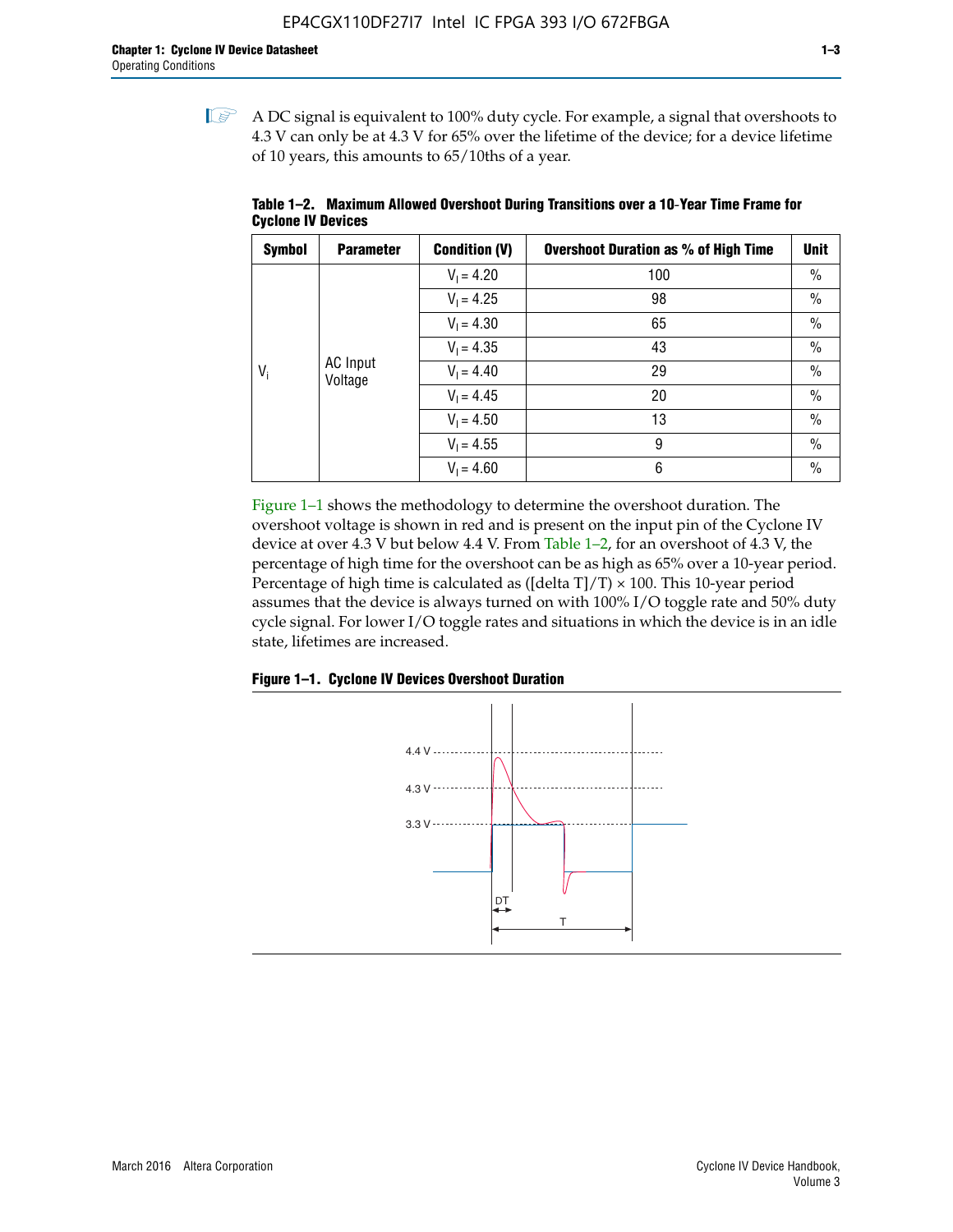# **Recommended Operating Conditions**

This section lists the functional operation limits for AC and DC parameters for Cyclone IV devices. Table 1–3 and Table 1–4 list the steady-state voltage and current values expected from Cyclone IV E and Cyclone IV GX devices. All supplies must be strictly monotonic without plateaus.

**Table 1–3. Recommended Operating Conditions for Cyclone IV E Devices** *(1)***,** *(2)* **(Part 1 of 2)**

| <b>Symbol</b>              | <b>Parameter</b>                                      | <b>Conditions</b>                      | <b>Min</b>  | <b>Typ</b>               | <b>Max</b> | <b>Unit</b>  |
|----------------------------|-------------------------------------------------------|----------------------------------------|-------------|--------------------------|------------|--------------|
|                            | Supply voltage for internal logic,<br>1.2-V operation |                                        | 1.15        | 1.2                      | 1.25       | V            |
| $V_{CClNT}$ (3)            | Supply voltage for internal logic,<br>1.0-V operation |                                        | 0.97        | 1.0                      | 1.03       | $\mathsf{V}$ |
| $V_{\text{CCIO}}$ (3), (4) | Supply voltage for output buffers,<br>3.3-V operation |                                        | 3.135       | 3.3                      | 3.465      | $\vee$       |
|                            | Supply voltage for output buffers,<br>3.0-V operation |                                        | 2.85        | 3                        | 3.15       | V            |
|                            | Supply voltage for output buffers,<br>2.5-V operation |                                        | 2.375       | 2.5                      | 2.625      | $\vee$       |
|                            | Supply voltage for output buffers,<br>1.8-V operation |                                        | 1.71        | 1.8                      | 1.89       | $\mathsf{V}$ |
|                            | Supply voltage for output buffers,<br>1.5-V operation | 1.425                                  | 1.5         | 1.575                    | V          |              |
|                            | Supply voltage for output buffers,<br>1.2-V operation |                                        | 1.14        | 1.2                      | 1.26       | V            |
| $V_{CCA}$ (3)              | Supply (analog) voltage for PLL<br>regulator          |                                        | 2.375       | 2.5                      | 2.625      | $\vee$       |
|                            | Supply (digital) voltage for PLL,<br>1.2-V operation  |                                        | 1.15        | 1.2                      | 1.25       | V            |
| $V_{\text{CCD\_PLL}}$ (3)  | Supply (digital) voltage for PLL,<br>1.0-V operation  |                                        | 0.97        | 1.0                      | 1.03       | $\vee$       |
| $V_{I}$                    | Input voltage                                         |                                        | $-0.5$      | $\equiv$                 | 3.6        | $\mathsf{V}$ |
| $V_0$                      | Output voltage                                        |                                        | $\pmb{0}$   |                          | $V_{CCIO}$ | V            |
|                            |                                                       | For commercial use                     | $\mathbf 0$ |                          | 85         | °C           |
| $T_{\rm J}$                | Operating junction temperature                        | For industrial use                     | $-40$       |                          | 100        | °C           |
|                            |                                                       | For extended temperature               | $-40$       |                          | 125        | °C           |
|                            |                                                       | For automotive use                     | $-40$       |                          | 125        | °C           |
| t <sub>RAMP</sub>          | Power supply ramp time                                | Standard power-on reset<br>$(POR)$ (5) | $50 \mu s$  |                          | 50 ms      |              |
|                            |                                                       | Fast POR (6)                           | $50 \mu s$  | $\overline{\phantom{0}}$ | 3 ms       |              |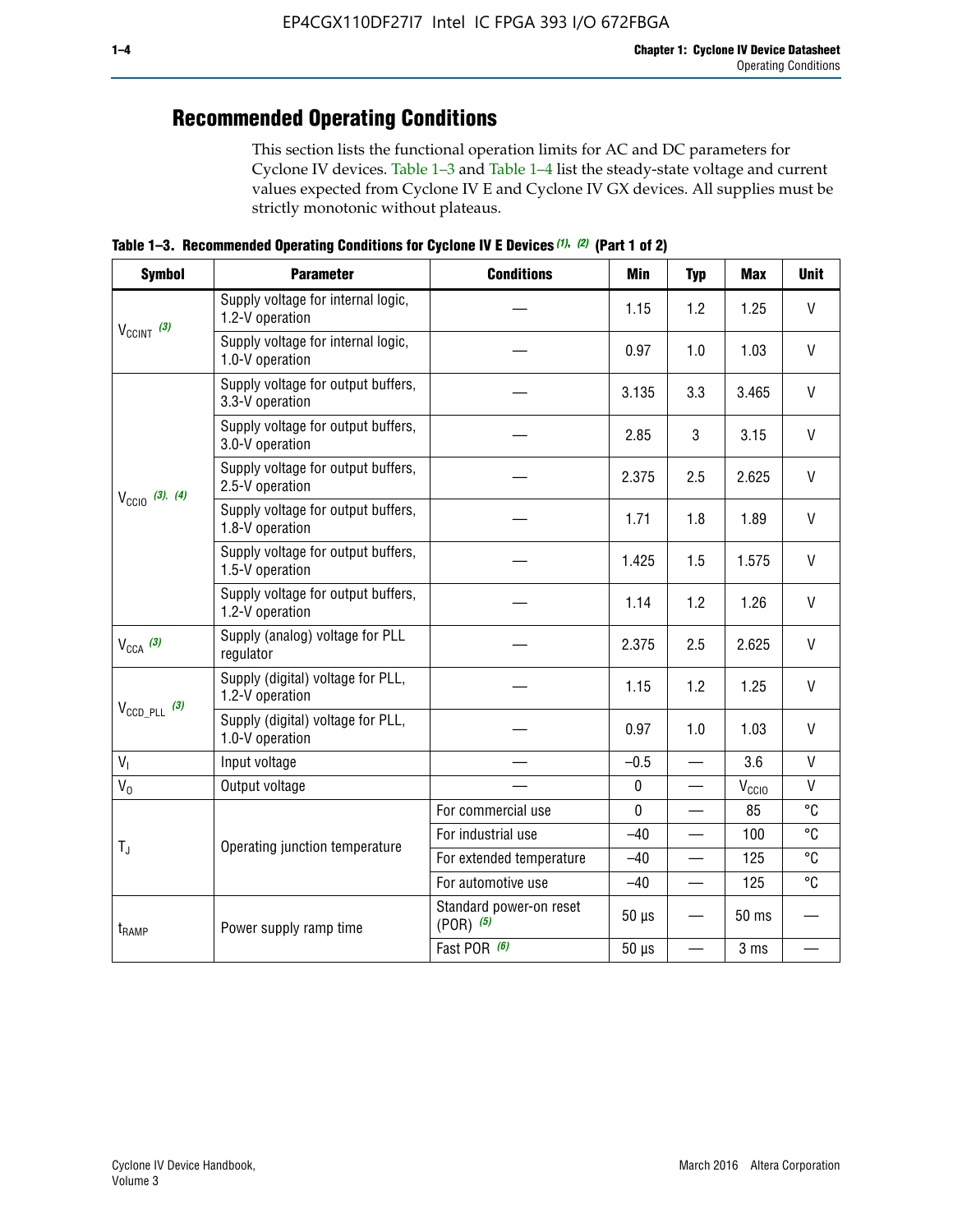|  | Table 1-3. Recommended Operating Conditions for Cyclone IV E Devices (1), (2) (Part 2 of 2) |  |  |
|--|---------------------------------------------------------------------------------------------|--|--|
|--|---------------------------------------------------------------------------------------------|--|--|

| <b>Symbol</b>      | Parameter                                                     | Conditions | Min | Typ | <b>Max</b> | Unit |
|--------------------|---------------------------------------------------------------|------------|-----|-----|------------|------|
| <sup>I</sup> Diode | Magnitude of DC current across<br>PCI-clamp diode when enable |            |     |     | 10         | mA   |

#### **Notes to Table 1–3:**

(1) Cyclone IV E 1.0 V core voltage devices only support C8L, C9L, and I8L speed grades. Cyclone IV E 1.2 V core voltage devices only support C6, C7, C8, I7, and A7 speed grades.

(2)  $V_{CCIO}$  for all I/O banks must be powered up during device operation. All vcca pins must be powered to 2.5 V (even when PLLs are not used) and must be powered up and powered down at the same time.

(3)  $V_{CC}$  must rise monotonically.

(4)  $V_{\text{CCIO}}$  powers all input buffers.

(5) The POR time for Standard POR ranges between 50 and 200 ms. Each individual power supply must reach the recommended operating range within 50 ms.

(6) The POR time for Fast POR ranges between 3 and 9 ms. Each individual power supply must reach the recommended operating range within 3 ms.

| <b>Symbol</b>                          | <b>Parameter</b>                                                      | <b>Conditions</b> | Min   | <b>Typ</b> | <b>Max</b> | <b>Unit</b>  |  |
|----------------------------------------|-----------------------------------------------------------------------|-------------------|-------|------------|------------|--------------|--|
| $V_{CClNT}$ (3)                        | Core voltage, PCIe hard IP block, and<br>transceiver PCS power supply |                   | 1.16  | 1.2        | 1.24       | V            |  |
| $V_{CCA}$ (1), (3)                     | PLL analog power supply                                               |                   | 2.375 | 2.5        | 2.625      | $\mathsf{V}$ |  |
| $V_{\text{CCD\_PLL}}$ (2)              | PLL digital power supply                                              |                   | 1.16  |            |            |              |  |
|                                        | I/O banks power supply for 3.3-V<br>operation                         |                   | 3.135 | 3.3        | 3.465      | $\mathsf{V}$ |  |
| $V_{\text{CC10}}$ (3), (4)             | I/O banks power supply for 3.0-V<br>operation                         |                   | 2.85  | 3          | 3.15       | V            |  |
|                                        | I/O banks power supply for 2.5-V<br>operation                         | 2.375             | 2.5   | 2.625      | V          |              |  |
|                                        | I/O banks power supply for 1.8-V<br>operation                         | 1.71              | 1.8   | 1.89       | V          |              |  |
|                                        | I/O banks power supply for 1.5-V<br>operation                         |                   | 1.425 | 1.5        | 1.575      | V            |  |
|                                        | I/O banks power supply for 1.2-V<br>operation                         |                   | 1.14  | 1.2        | 1.26       | $\mathsf{V}$ |  |
|                                        | Differential clock input pins power<br>supply for 3.3-V operation     |                   | 3.135 | 3.3        | 3.465      | $\mathsf{V}$ |  |
|                                        | Differential clock input pins power<br>supply for 3.0-V operation     |                   | 2.85  | 3          | 3.15       | $\mathsf{V}$ |  |
| V <sub>CC_CLKIN</sub><br>(3), (5), (6) | Differential clock input pins power<br>supply for 2.5-V operation     |                   | 2.375 | 2.5        | 2.625      | V            |  |
|                                        | Differential clock input pins power<br>supply for 1.8-V operation     |                   | 1.71  | 1.8        | 1.89       | V            |  |
|                                        | Differential clock input pins power<br>supply for 1.5-V operation     |                   | 1.425 | 1.5        | 1.575      | V            |  |
|                                        | Differential clock input pins power<br>supply for 1.2-V operation     |                   | 1.14  | 1.2        | 1.26       | V            |  |
| $V_{CCH\_GXB}$                         | Transceiver output buffer power supply                                |                   | 2.375 | 2.5        | 2.625      | $\mathsf{V}$ |  |

#### **Table 1–4. Recommended Operating Conditions for Cyclone IV GX Devices (Part 1 of 2)**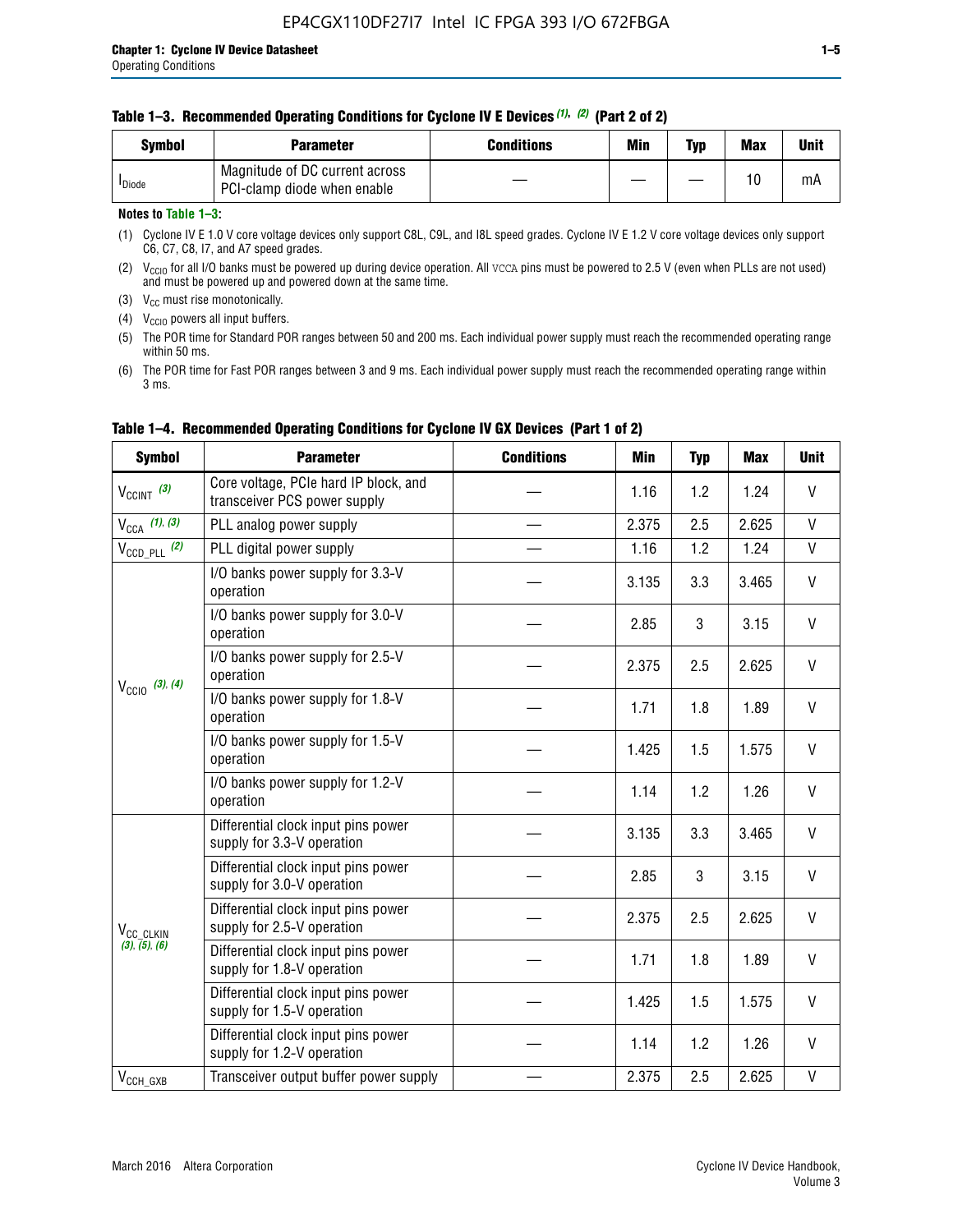| <b>Symbol</b>         | <b>Parameter</b>                                               | <b>Conditions</b>                        | Min          | Typ | Max               | <b>Unit</b> |
|-----------------------|----------------------------------------------------------------|------------------------------------------|--------------|-----|-------------------|-------------|
| $V_{\text{CCA\_GXB}}$ | Transceiver PMA and auxiliary power<br>supply                  |                                          | 2.375        | 2.5 | 2.625             | V           |
| $V_{CCL_GXB}$         | Transceiver PMA and auxiliary power<br>supply                  |                                          | 1.16         | 1.2 | 1.24              | V           |
| V <sub>1</sub>        | DC input voltage                                               |                                          | $-0.5$       |     | 3.6               | V           |
| $V_0$                 | DC output voltage                                              |                                          | $\mathbf{0}$ |     | V <sub>CCIO</sub> | ٧           |
|                       | Operating junction temperature                                 | For commercial use                       | $\mathbf{0}$ |     | 85                | °C          |
| T,                    |                                                                | For industrial use                       | $-40$        |     | 100               | °C          |
| t <sub>RAMP</sub>     | Power supply ramp time                                         | Standard power-on reset<br>$(POR)$ $(7)$ | $50 \mu s$   |     | $50$ ms           |             |
|                       |                                                                | Fast POR (8)                             | $50 \mu s$   |     | 3 <sub>ms</sub>   |             |
| <sup>I</sup> Diode    | Magnitude of DC current across<br>PCI-clamp diode when enabled |                                          |              |     | 10                | mA          |

#### **Table 1–4. Recommended Operating Conditions for Cyclone IV GX Devices (Part 2 of 2)**

#### **Notes to Table 1–4:**

- (1) All VCCA pins must be powered to 2.5 V (even when PLLs are not used) and must be powered up and powered down at the same time.
- (2) You must connect  $V_{CCD\_PLL}$  to  $V_{CCINT}$  through a decoupling capacitor and ferrite bead.
- (3) Power supplies must rise monotonically.
- (4)  $V_{\text{CCIO}}$  for all I/O banks must be powered up during device operation. Configurations pins are powered up by V<sub>CCIO</sub> of I/O Banks 3, 8, and 9 where I/O Banks 3 and 9 only support V<sub>CCIO</sub> of 1.5, 1.8, 2.5, 3.0, and 3.3 V. For fast passive parallel (FPP) configuration mode, the V<sub>CCIO</sub> level of I/O<br>Bank 8 must be powered up to 1.5, 1.8, 2.5, 3.0, and 3.3 V.
- (5) You must set  $V_{CC_CCLKIN}$  to 2.5 V if you use CLKIN as a high-speed serial interface (HSSI) refclk or as a DIFFCLK input.
- (6) The CLKIN pins in I/O Banks 3B and 8B can support single-ended I/O standard when the pins are used to clock left PLLs in non-transceiver applications.
- (7) The POR time for Standard POR ranges between 50 and 200 ms.  $V_{\text{CCIA}}$ ,  $V_{\text{CCIA}}$ , and  $V_{\text{CCIO}}$  of I/O Banks 3, 8, and 9 must reach the recommended operating range within 50 ms.
- (8) The POR time for Fast POR ranges between 3 and 9 ms.  $V_{\text{CCH},T}$ ,  $V_{\text{CCA}}$ , and  $V_{\text{CCI}}$  of I/O Banks 3, 8, and 9 must reach the recommended operating range within 3 ms.

### **ESD Performance**

This section lists the electrostatic discharge (ESD) voltages using the human body model (HBM) and charged device model (CDM) for Cyclone IV devices general purpose I/Os (GPIOs) and high-speed serial interface (HSSI) I/Os. Table 1–5 lists the ESD for Cyclone IV devices GPIOs and HSSI I/Os.

|  |  |  |  |  |  |  | Table 1–5. ESD for Cyclone IV Devices GPIOs and HSSI I/Os |  |  |
|--|--|--|--|--|--|--|-----------------------------------------------------------|--|--|
|--|--|--|--|--|--|--|-----------------------------------------------------------|--|--|

| <b>Symbol</b>  | <b>Parameter</b>                      | <b>Passing Voltage</b> | <b>Unit</b> |
|----------------|---------------------------------------|------------------------|-------------|
|                | ESD voltage using the HBM (GPIOs) (1) | ± 2000                 |             |
| <b>VESDHBM</b> | ESD using the HBM (HSSI I/Os) (2)     | ± 1000                 |             |
|                | ESD using the CDM (GPIOs)             | ± 500                  |             |
| <b>VESDCDM</b> | ESD using the CDM (HSSI I/Os) (2)     | ± 250                  |             |

#### **Notes to Table 1–5:**

(1) The passing voltage for EP4CGX15 and EP4CGX30 row I/Os is ±1000V.

(2) This value is applicable only to Cyclone IV GX devices.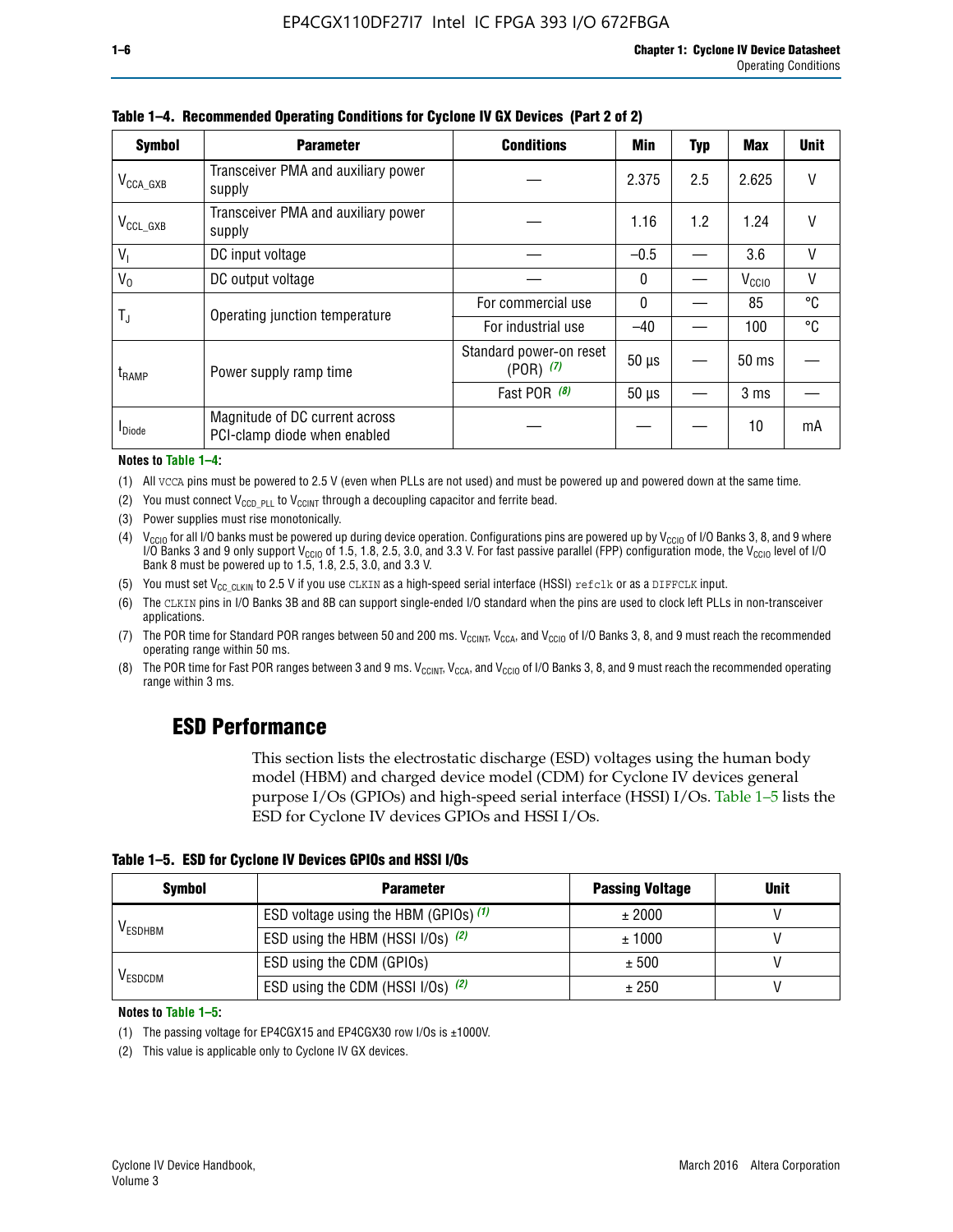### **DC Characteristics**

This section lists the I/O leakage current, pin capacitance, on-chip termination (OCT) tolerance, and bus hold specifications for Cyclone IV devices.

### **Supply Current**

The device supply current requirement is the minimum current drawn from the power supply pins that can be used as a reference for power size planning. Use the Excel-based early power estimator (EPE) to get the supply current estimates for your design because these currents vary greatly with the resources used. Table 1–6 lists the I/O pin leakage current for Cyclone IV devices.

**Table 1–6. I/O Pin Leakage Current for Cyclone IV Devices** *(1)***,** *(2)*

| <b>Symbol</b> | <b>Parameter</b>                     | <b>Conditions</b>                     | <b>Device</b> | Min   | Typ | <b>Max</b> | <b>Unit</b> |
|---------------|--------------------------------------|---------------------------------------|---------------|-------|-----|------------|-------------|
| -lı           | Input pin leakage current            | $V_1 = 0$ V to $V_{\text{CCIOMAX}}$   |               | $-10$ |     | 10         | μA          |
| $I_{0Z}$      | Tristated I/O pin leakage<br>current | $V_0 = 0 V$ to $V_{\text{CCIOMAX}}$ I |               | $-10$ |     | 10         | μA          |

**Notes to Table 1–6:**

(1) This value is specified for normal device operation. The value varies during device power-up. This applies for all V<sub>CCIO</sub> settings (3.3, 3.0, 2.5, 1.8, 1.5, and 1.2 V).

(2) The 10 µA I/O leakage current limit is applicable when the internal clamping diode is off. A higher current can be observed when the diode is on.

### **Bus Hold**

The bus hold retains the last valid logic state after the source driving it either enters the high impedance state or is removed. Each I/O pin has an option to enable bus hold in user mode. Bus hold is always disabled in configuration mode.

Table 1–7 lists bus hold specifications for Cyclone IV devices.

|                                                   |                                  |            |            |       |            |            | $V_{CCIO} (V)$ |            |            |       |            |       |            |             |  |  |  |  |  |  |
|---------------------------------------------------|----------------------------------|------------|------------|-------|------------|------------|----------------|------------|------------|-------|------------|-------|------------|-------------|--|--|--|--|--|--|
| <b>Parameter</b>                                  | <b>Condition</b>                 |            | $1.2$      |       | 1.5        |            | 1.8            |            | 2.5        |       | 3.0        |       | 3.3        | <b>Unit</b> |  |  |  |  |  |  |
|                                                   |                                  | <b>Min</b> | <b>Max</b> | Min   | <b>Max</b> | <b>Min</b> | <b>Max</b>     | <b>Min</b> | <b>Max</b> | Min   | <b>Max</b> | Min   | <b>Max</b> |             |  |  |  |  |  |  |
| <b>Bus hold</b><br>low,<br>sustaining<br>current  | $V_{IN}$ > $V_{IL}$<br>(maximum) | 8          |            | 12    |            | 30         |                | 50         |            | 70    |            | 70    |            | μA          |  |  |  |  |  |  |
| <b>Bus hold</b><br>high,<br>sustaining<br>current | $V_{IN}$ < $V_{IL}$<br>(minimum) | $-8$       |            | $-12$ |            | $-30$      |                | $-50$      |            | $-70$ |            | $-70$ |            | μA          |  |  |  |  |  |  |
| <b>Bus hold</b><br>low,<br>overdrive<br>current   | $0 V < V_{IN} < V_{CG10}$        |            | 125        |       | 175        |            | 200            |            | 300        |       | 500        |       | 500        | μA          |  |  |  |  |  |  |
| <b>Bus hold</b><br>high,<br>overdrive<br>current  | $0 V < V_{IN} < V_{CG10}$        |            | $-125$     |       | $-175$     |            | $-200$         |            | $-300$     |       | $-500$     |       | $-500$     | μA          |  |  |  |  |  |  |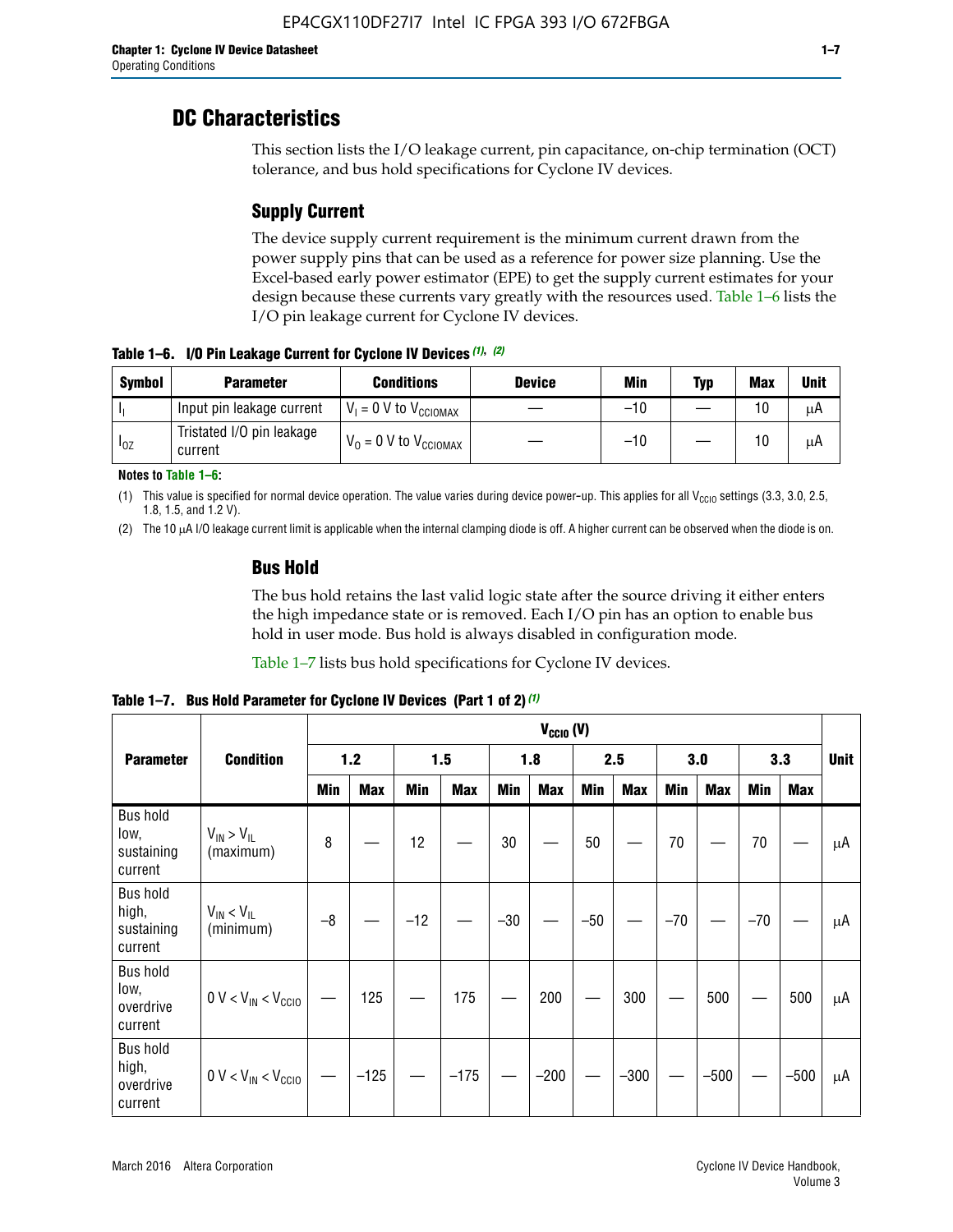|                        |                  |            | $V_{CGI0} (V)$ |            |            |      |            |     |            |            |            |            |     |             |
|------------------------|------------------|------------|----------------|------------|------------|------|------------|-----|------------|------------|------------|------------|-----|-------------|
| <b>Parameter</b>       | <b>Condition</b> | 1.2        |                | 1.5        |            | 1.8  |            | 2.5 |            | 3.0        |            | 3.3        |     | <b>Unit</b> |
|                        |                  | <b>Min</b> | <b>Max</b>     | <b>Min</b> | <b>Max</b> | Min  | <b>Max</b> | Min | <b>Max</b> | <b>Min</b> | <b>Max</b> | <b>Min</b> | Max |             |
| Bus hold trip<br>point |                  | 0.3        | 0.9            | 0.375      | 1.125      | 0.68 | 1.07       | 0.7 | 1.7        | 0.8        |            | 0.8        |     |             |

**Table 1–7. Bus Hold Parameter for Cyclone IV Devices (Part 2 of 2)** *(1)*

**Note to Table 1–7:**

(1) Bus hold trip points are based on the calculated input voltages from the JEDEC standard.

#### **OCT Specifications**

Table 1–8 lists the variation of OCT without calibration across process, temperature, and voltage (PVT).

**Table 1–8. Series OCT Without Calibration Specifications for Cyclone IV Devices**

|                                   |                      | <b>Resistance Tolerance</b> |                                                                             |               |
|-----------------------------------|----------------------|-----------------------------|-----------------------------------------------------------------------------|---------------|
| <b>Description</b>                | $V_{\text{CCIO}}(V)$ | <b>Commercial Maximum</b>   | <b>Industrial, Extended</b><br>industrial, and<br><b>Automotive Maximum</b> | <b>Unit</b>   |
|                                   | 3.0                  | ±30                         | ±40                                                                         | $\frac{0}{0}$ |
|                                   | 2.5                  | ±30                         | ±40                                                                         | $\frac{0}{0}$ |
| Series OCT without<br>calibration | 1.8                  | ±40                         | ±50                                                                         | $\frac{0}{0}$ |
|                                   | 1.5                  | ±50                         | ±50                                                                         | $\frac{0}{0}$ |
|                                   | 1.2                  | ±50                         | ±50                                                                         | $\frac{0}{0}$ |

OCT calibration is automatically performed at device power-up for OCT-enabled I/Os.

Table 1–9 lists the OCT calibration accuracy at device power-up.

|  |  | Table 1–9.  Series OCT with Calibration at Device Power-Up Specifications for Cyclone IV Devices |  |  |  |  |  |  |
|--|--|--------------------------------------------------------------------------------------------------|--|--|--|--|--|--|
|--|--|--------------------------------------------------------------------------------------------------|--|--|--|--|--|--|

|                       |                |                           | <b>Calibration Accuracy</b>                                                 |               |  |
|-----------------------|----------------|---------------------------|-----------------------------------------------------------------------------|---------------|--|
| <b>Description</b>    | $V_{CGI0} (V)$ | <b>Commercial Maximum</b> | <b>Industrial, Extended</b><br>industrial, and<br><b>Automotive Maximum</b> | <b>Unit</b>   |  |
|                       | 3.0            | ±10                       | ±10                                                                         | $\%$          |  |
| Series OCT with       | 2.5            | ±10                       | ±10                                                                         | $\%$          |  |
| calibration at device | 1.8            | ±10                       | ±10                                                                         | $\%$          |  |
| power-up              | 1.5            | ±10                       | ±10                                                                         | $\%$          |  |
|                       | 1.2            | ±10                       | ±10                                                                         | $\frac{0}{0}$ |  |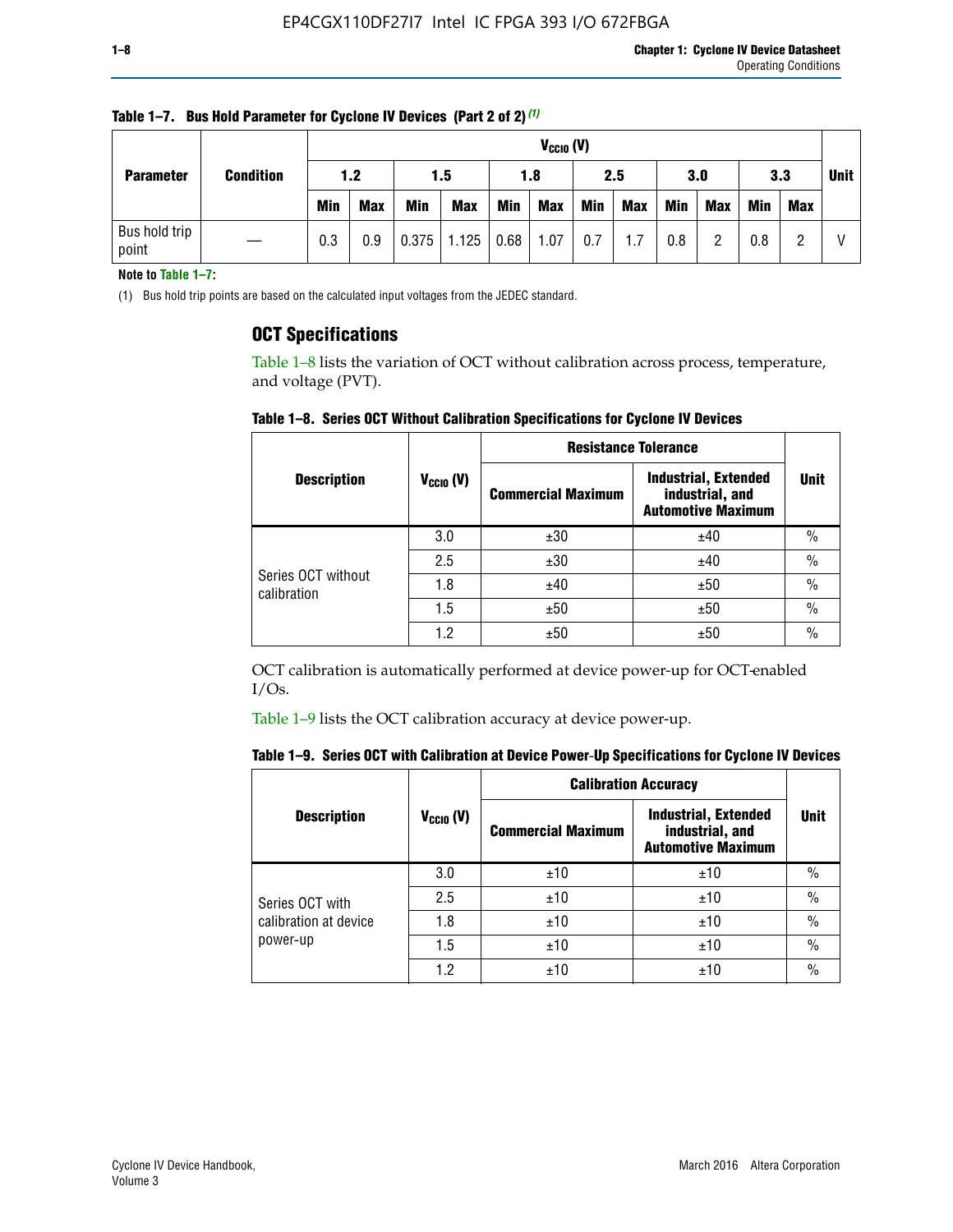The OCT resistance may vary with the variation of temperature and voltage after calibration at device power-up. Use Table 1–10 and Equation 1–1 to determine the final OCT resistance considering the variations after calibration at device power-up. Table 1–10 lists the change percentage of the OCT resistance with voltage and temperature.

**Table 1–10. OCT Variation After Calibration at Device Power**-**Up for Cyclone IV Devices**

| <b>Nominal Voltage</b> | dR/dT (%/°C) | $dR/dV$ (%/mV) |
|------------------------|--------------|----------------|
| 3.0                    | 0.262        | $-0.026$       |
| 2.5                    | 0.234        | $-0.039$       |
| 1.8                    | 0.219        | $-0.086$       |
| 1.5                    | 0.199        | $-0.136$       |
| 1.2                    | 0.161        | $-0.288$       |

#### **Equation 1–1. Final OCT Resistance** *(1)***,** *(2)***,** *(3)***,** *(4)***,** *(5)***,** *(6)*

 $\Delta R_V = (V_2 - V_1) \times 1000 \times dR/dV$  ––––––––––––(7)  $\Delta R_T = (T_2 - T_1) \times dR/dT$  ––––––– (8) For  $\Delta R_x < 0$ ; MF<sub>x</sub> = 1/ ( $|\Delta R_x|/100 + 1$ ) –––––– (9) For  $\Delta R_x > 0$ ;  $\text{MF}_x = \Delta R_x / 100 + 1$  ——– (10)  $MF = MF_V \times MF_T$  –––––––––––(11) Rfinal = Rinitial × MF ––––– *(12)*

#### **Notes to Equation 1–1:**

- (1)  $T_2$  is the final temperature.
- (2)  $T_1$  is the initial temperature.
- (3) MF is multiplication factor.
- (4)  $R<sub>final</sub>$  is final resistance.
- (5) Rinitial is initial resistance.
- (6) Subscript x refers to both  $\sqrt{v}$  and  $\sqrt{v}$ .
- (7)  $\Delta R_V$  is a variation of resistance with voltage.
- (8)  $\Delta R_T$  is a variation of resistance with temperature.
- (9) dR/dT is the change percentage of resistance with temperature after calibration at device power-up.
- (10) dR/dV is the change percentage of resistance with voltage after calibration at device power-up.
- (11)  $V_2$  is final voltage.
- (12)  $V_1$  is the initial voltage.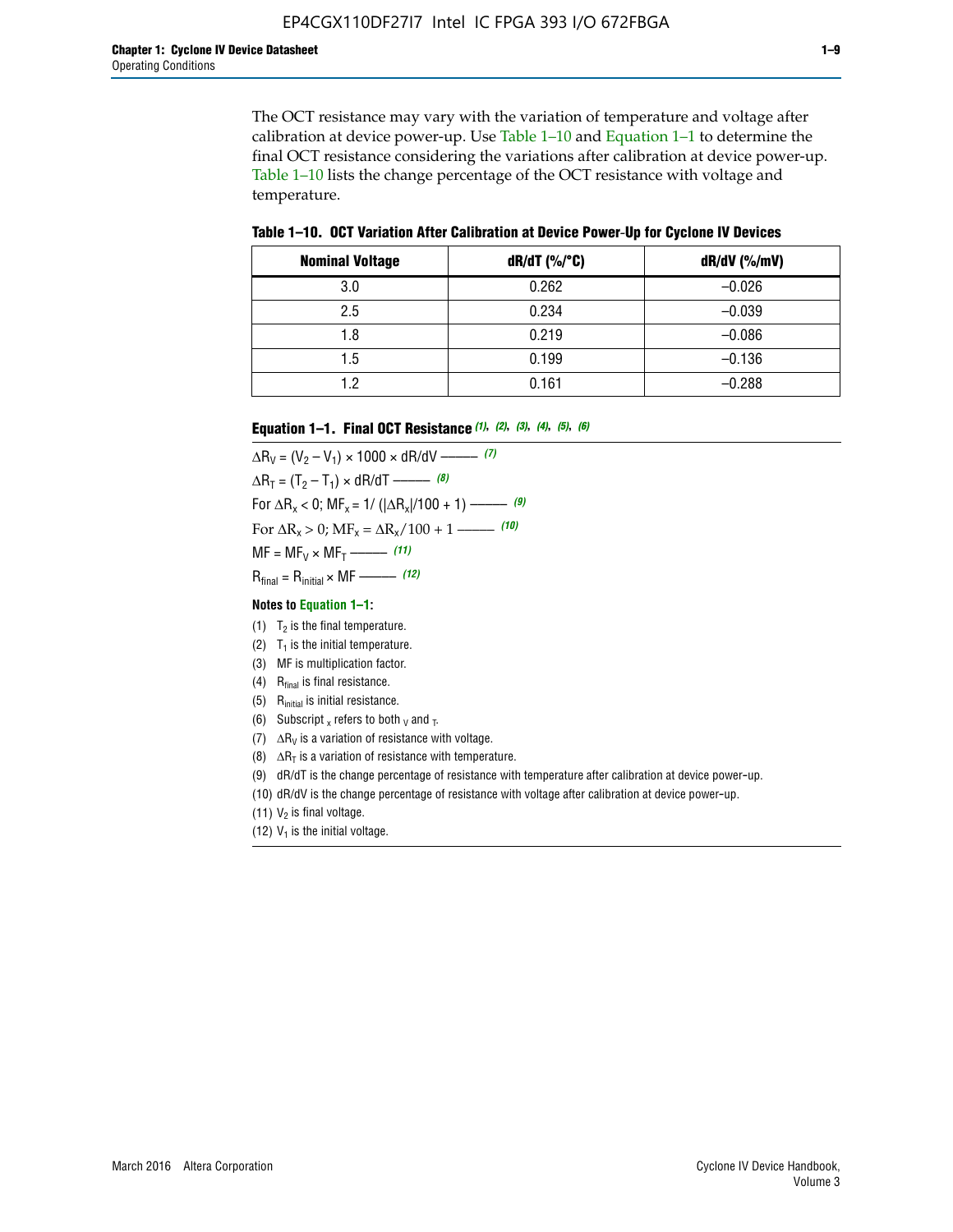Example 1-1 shows how to calculate the change of  $50$ - $\Omega$  I/O impedance from 25°C at 3.0 V to 85°C at 3.15 V.

#### **Example 1–1. Impedance Change**

 $\Delta R_V = (3.15 - 3) \times 1000 \times -0.026 = -3.83$  $\Delta R_T = (85 - 25) \times 0.262 = 15.72$ Because  $\Delta R_V$  is negative,  $MF_V = 1 / (3.83/100 + 1) = 0.963$ Because  $\Delta R_T$  is positive,  $MF_T = 15.72/100 + 1 = 1.157$  $MF = 0.963 \times 1.157 = 1.114$  $R_{final} = 50 \times 1.114 = 55.71 \Omega$ 

### **Pin Capacitance**

Table 1–11 lists the pin capacitance for Cyclone IV devices.

**Table 1–11. Pin Capacitance for Cyclone IV Devices** *(1)*

| Symbol              | <b>Parameter</b>                                                                                    | Typical-<br><b>Quad Flat</b><br>Pack<br>(QFP) | Typical-<br><b>Quad Flat</b><br><b>No Leads</b><br>(QFN) | Typical-<br><b>Ball-Grid</b><br><b>Array</b><br>(BGA) | <b>Unit</b> |
|---------------------|-----------------------------------------------------------------------------------------------------|-----------------------------------------------|----------------------------------------------------------|-------------------------------------------------------|-------------|
| C <sub>IOTB</sub>   | Input capacitance on top and bottom I/O pins                                                        |                                               |                                                          | 6                                                     | рF          |
| $C_{IOLR}$          | Input capacitance on right I/O pins                                                                 |                                               |                                                          | 5                                                     | рF          |
| $C_{LVDSLR}$        | Input capacitance on right I/O pins with dedicated LVDS output                                      | 8                                             | 8                                                        |                                                       | рF          |
| $C_{VREFLR}$<br>(2) | Input capacitance on right dual-purpose VREF pin when used as<br>$V_{BFE}$ or user I/O pin          | 21                                            | 21                                                       | 21                                                    | pF          |
| $C_{VREFTB}$<br>(2) | Input capacitance on top and bottom dual-purpose VREF pin when<br>used as $V_{REF}$ or user I/O pin | 23(3)                                         | 23                                                       | 23                                                    | pF          |
| $C_{CLKTB}$         | Input capacitance on top and bottom dedicated clock input pins                                      | 7                                             | 7                                                        | 6                                                     | рF          |
| $C_{CLKLR}$         | Input capacitance on right dedicated clock input pins                                               | 6                                             | 6                                                        | 5                                                     | рF          |

#### **Notes to Table 1–11:**

(1) The pin capacitance applies to FBGA, UBGA, and MBGA packages.

(2) When you use the VREF pin as a regular input or output, you can expect a reduced performance of toggle rate and  $t_{\rm CO}$  because of higher pin capacitance.

(3) CVREFTB for the EP4CE22 device is 30 pF.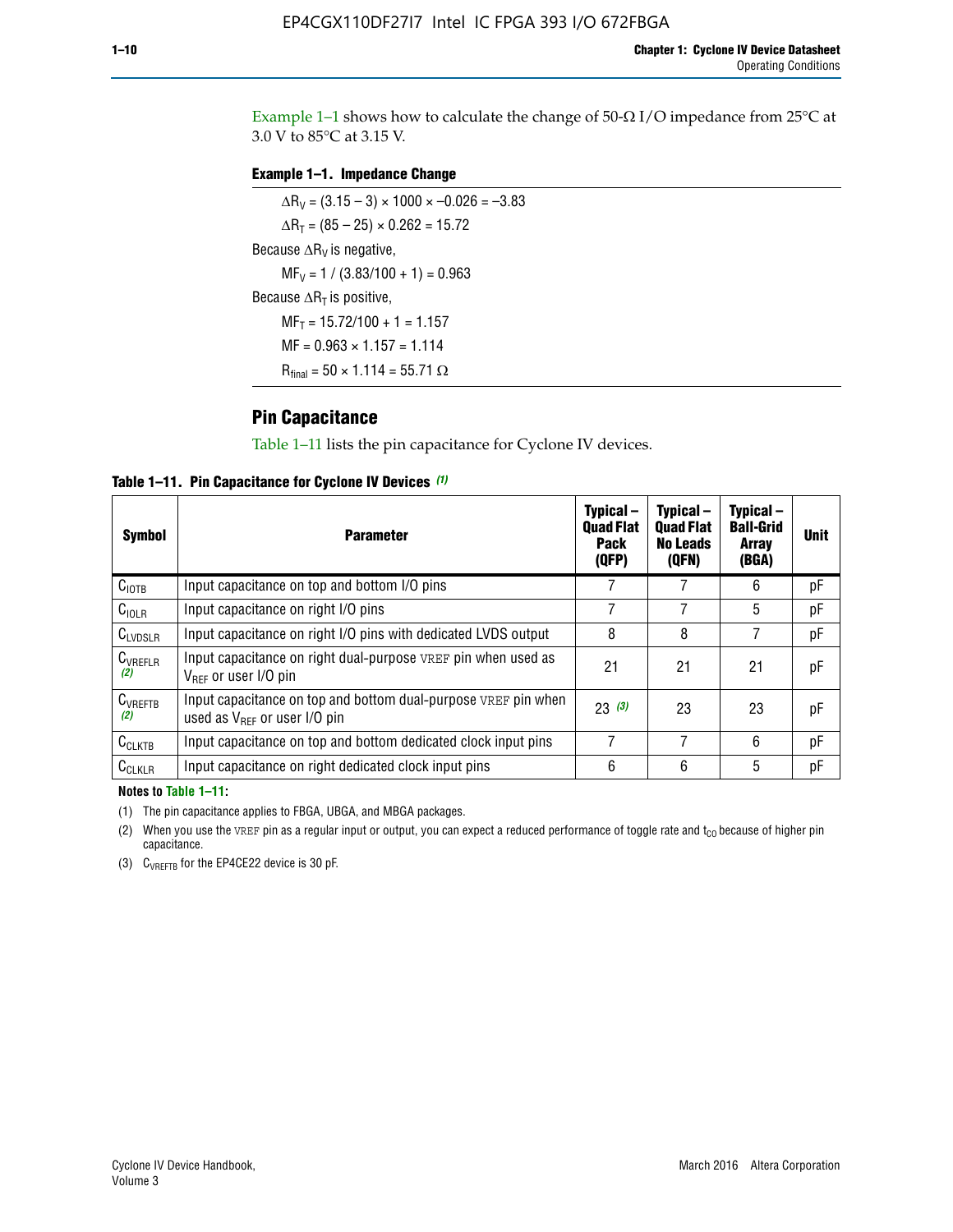### **Internal Weak Pull-Up and Weak Pull-Down Resistor**

Table 1–12 lists the weak pull-up and pull-down resistor values for Cyclone IV devices.

**Table 1–12. Internal Weak Pull**-**Up and Weak Pull**-**Down Resistor Values for Cyclone IV Devices** *(1)*

| <b>Symbol</b> | <b>Parameter</b>                                                                                                                                            | <b>Conditions</b>                                  | Min | <b>Typ</b> | <b>Max</b> | <b>Unit</b> |
|---------------|-------------------------------------------------------------------------------------------------------------------------------------------------------------|----------------------------------------------------|-----|------------|------------|-------------|
|               |                                                                                                                                                             | $V_{\text{CC10}} = 3.3 \text{ V} \pm 5\%$ (2), (3) | 7   | 25         | 41         | $k\Omega$   |
| $R_{PU}$      | Value of the I/O pin pull-up resistor<br>before and during configuration, as<br>well as user mode if you enable the<br>programmable pull-up resistor option | $V_{\text{CC10}} = 3.0 \text{ V} \pm 5\%$ (2), (3) | 7   | 28         | 47         | $k\Omega$   |
|               |                                                                                                                                                             | $V_{\text{CC10}} = 2.5 V \pm 5\%$ (2), (3)         | 8   | 35         | 61         | kΩ          |
|               |                                                                                                                                                             | $V_{\text{CC10}} = 1.8 V \pm 5\%$ (2), (3)         | 10  | 57         | 108        | kΩ          |
|               |                                                                                                                                                             | $V_{\text{CC10}} = 1.5 V \pm 5\%$ (2), (3)         | 13  | 82         | 163        | kΩ          |
|               |                                                                                                                                                             | $V_{\text{CC10}} = 1.2 \text{ V} \pm 5\%$ (2), (3) | 19  | 143        | 351        | kΩ          |
|               |                                                                                                                                                             | $V_{\text{CC10}} = 3.3 V \pm 5\%$ (4)              | 6   | 19         | 30         | kΩ          |
|               |                                                                                                                                                             | $V_{\text{CC10}} = 3.0 V \pm 5\%$ (4)              | 6   | 22         | 36         | $k\Omega$   |
| $R_{PD}$      | Value of the I/O pin pull-down resistor<br>before and during configuration                                                                                  | $V_{\text{CC10}} = 2.5 V \pm 5\%$ (4)              | 6   | 25         | 43         | $k\Omega$   |
|               |                                                                                                                                                             | $V_{\text{CC10}} = 1.8 \text{ V} \pm 5\%$ (4)      | 7   | 35         | 71         | $k\Omega$   |
|               |                                                                                                                                                             | $V_{\text{CC10}} = 1.5 V \pm 5\%$ (4)              | 8   | 50         | 112        | $k\Omega$   |

#### **Notes to Table 1–12:**

- (1) All I/O pins have an option to enable weak pull-up except the configuration, test, and JTAG pins. The weak pull-down feature is only available for JTAG TCK.
- (2) Pin pull-up resistance values may be lower if an external source drives the pin higher than  $V_{\text{CCIO}}$ .
- (3)  $R_{PU} = (V_{CC10} V_1)/I_{R_PU}$ Minimum condition: –40°C; V<sub>CCIO</sub> = V<sub>CC</sub> + 5%, V<sub>I</sub> = V<sub>CC</sub> + 5% – 50 mV; Typical condition: 25°C; V<sub>CCIO</sub> = V<sub>CC</sub>, V<sub>I</sub> = 0 V; Maximum condition: 100°C;  $V_{\text{CCIO}} = V_{\text{CC}} - 5\%$ ,  $V_1 = 0$  V; in which V<sub>I</sub> refers to the input voltage at the I/O pin.
- (4)  $R_{PD} = V_I/I_{R_PD}$ Minimum condition:  $-40^{\circ}$ C; V<sub>CCIO</sub> = V<sub>CC</sub> + 5%, V<sub>I</sub> = 50 mV; Typical condition: 25°C;  $V_{\text{CCIO}} = V_{\text{CC}}$ ,  $V_{\text{I}} = V_{\text{CC}} - 5\%$ ; Maximum condition: 100°C; V<sub>CClO</sub> = V<sub>CC</sub> – 5%, V<sub>I</sub> = V<sub>CC</sub> – 5%; in which V<sub>I</sub> refers to the input voltage at the I/O pin.

#### **Hot-Socketing**

Table 1–13 lists the hot-socketing specifications for Cyclone IV devices.

**Table 1–13. Hot**-**Socketing Specifications for Cyclone IV Devices**

| <b>Symbol</b> | <b>Maximum</b>                    |             |
|---------------|-----------------------------------|-------------|
| $I$ IOPIN(DC) | DC current per I/O pin            | $300 \mu A$ |
| $I$ IOPIN(AC) | AC current per I/O pin            | 8 mA $(1)$  |
| IXCVRTX(DC)   | DC current per transceiver TX pin | 100 mA      |
| IXCVRRX(DC)   | DC current per transceiver RX pin | 50 mA       |

**Note to Table 1–13:**

(1) The I/O ramp rate is 10 ns or more. For ramp rates faster than 10 ns, |IIOPIN| = C dv/dt, in which C is the I/O pin capacitance and dv/dt is the slew rate.

 $\mathbb{I} \rightarrow \mathbb{I}$  During hot-socketing, the I/O pin capacitance is less than 15 pF and the clock pin capacitance is less than 20 pF.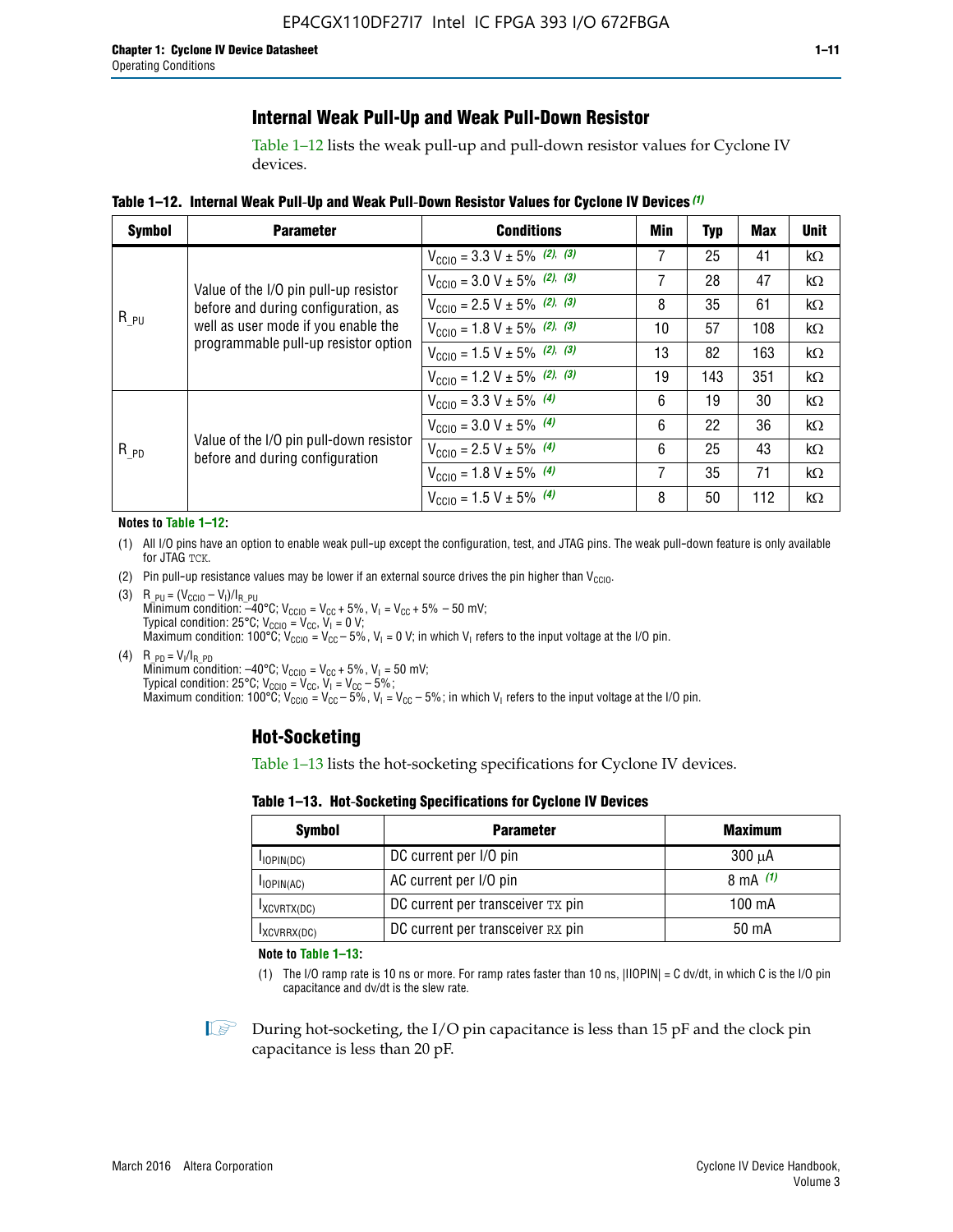### **Schmitt Trigger Input**

Cyclone IV devices support Schmitt trigger input on the TDI, TMS, TCK, nSTATUS, nCONFIG, nCE, CONF\_DONE, and DCLK pins. A Schmitt trigger feature introduces hysteresis to the input signal for improved noise immunity, especially for signals with slow edge rate. Table 1–14 lists the hysteresis specifications across the supported  $V<sub>CCIO</sub>$  range for Schmitt trigger inputs in Cyclone IV devices.

**Table 1–14. Hysteresis Specifications for Schmitt Trigger Input in Cyclone IV Devices**

| <b>Symbol</b>                  | <b>Parameter</b>               | <b>Conditions (V)</b>   | <b>Minimum</b> | <b>Unit</b> |
|--------------------------------|--------------------------------|-------------------------|----------------|-------------|
|                                |                                | $V_{\text{CCIO}} = 3.3$ | 200            | mV          |
|                                | Hysteresis for Schmitt trigger | $V_{\text{CCIO}} = 2.5$ | 200            | mV          |
| $\mathsf{V}_{\mathsf{SCHMIT}}$ | input                          | $V_{\text{CCIO}} = 1.8$ | 140            | mV          |
|                                |                                | $V_{\text{CCIO}} = 1.5$ | 110            | mV          |

### **I/O Standard Specifications**

The following tables list input voltage sensitivities ( $V<sub>IH</sub>$  and  $V<sub>II</sub>$ ), output voltage ( $V<sub>OH</sub>$ and  $V_{OL}$ ), and current drive characteristics ( $I_{OH}$  and  $I_{OL}$ ), for various I/O standards supported by Cyclone IV devices. Table 1–15 through Table 1–20 provide the I/O standard specifications for Cyclone IV devices.

|                   | $V_{CClO}(V)$ |     |            | $V_{IL}(V)$ |                            | $V_{IH} (V)$               |                         | $V_{OL}(V)$                  | $V_{OH} (V)$                 | l <sub>OL</sub> | l <sub>oh</sub> |
|-------------------|---------------|-----|------------|-------------|----------------------------|----------------------------|-------------------------|------------------------------|------------------------------|-----------------|-----------------|
| I/O Standard      | Min           | Typ | <b>Max</b> | Min         | <b>Max</b>                 | Min                        | <b>Max</b>              | Max                          | Min                          | (mA)<br>(4)     | (mA)<br>(4)     |
| 3.3-V LVTTL (3)   | 3.135         | 3.3 | 3.465      |             | 0.8                        | 1.7                        | 3.6                     | 0.45                         | 2.4                          | 4               | $-4$            |
| 3.3-V LVCMOS (3)  | 3.135         | 3.3 | 3.465      |             | 0.8                        | 1.7                        | 3.6                     | 0.2                          | $V_{\text{CCIO}} - 0.2$      | $\overline{2}$  | $-2$            |
| 3.0-V LVTTL $(3)$ | 2.85          | 3.0 | 3.15       | $-0.3$      | 0.8                        | 1.7                        | $V_{\text{CC10}} + 0.3$ | 0.45                         | 2.4                          | 4               | $-4$            |
| 3.0-V LVCMOS (3)  | 2.85          | 3.0 | 3.15       | $-0.3$      | 0.8                        | 1.7                        | $V_{\text{CCI}0}$ + 0.3 | 0.2                          | $V_{\text{CC10}} - 0.2$      | 0.1             | $-0.1$          |
| $2.5 V$ (3)       | 2.375         | 2.5 | 2.625      | $-0.3$      | 0.7                        | 1.7                        | $V_{\text{CCI}0}$ + 0.3 | 0.4                          | 2.0                          | 1               | $-1$            |
| 1.8V              | 1.71          | 1.8 | 1.89       | $-0.3$      | 0.35x<br>V <sub>CCIO</sub> | 0.65x<br>V <sub>CCIO</sub> | 2.25                    | 0.45                         | $V_{CGIO}$ –<br>0.45         | $\overline{c}$  | $-2$            |
| 1.5V              | 1.425         | 1.5 | 1.575      | $-0.3$      | 0.35x<br>V <sub>CCIO</sub> | 0.65x<br>V <sub>CCIO</sub> | $V_{\text{CC10}} + 0.3$ | 0.25x<br>$V_{\rm CClO}$      | 0.75x<br>V <sub>CCIO</sub>   | $\overline{2}$  | $-2$            |
| 1.2V              | 1.14          | 1.2 | 1.26       | $-0.3$      | 0.35x<br>V <sub>CCIO</sub> | 0.65x<br>V <sub>CCIO</sub> | $V_{\text{CGI0}} + 0.3$ | 0.25x<br>$V_{\rm CClO}$      | 0.75x<br>V <sub>CCIO</sub>   | $\overline{2}$  | $-2$            |
| 3.0-V PCI         | 2.85          | 3.0 | 3.15       |             | 0.3x<br>V <sub>CCIO</sub>  | 0.5x<br>V <sub>CCIO</sub>  | $V_{\text{CC10}} + 0.3$ | $0.1 \times V_{CC10}$        | $0.9 \times V_{\text{CC10}}$ | 1.5             | $-0.5$          |
| 3.0-V PCI-X       | 2.85          | 3.0 | 3.15       |             | 0.35x<br>V <sub>CCIO</sub> | 0.5x<br>V <sub>CCIO</sub>  | $V_{\text{CC}10}$ + 0.3 | $0.1 \times V_{\text{CC10}}$ | $0.9 \times V_{\text{CC10}}$ | 1.5             | $-0.5$          |

**Table 1–15. Single**-**Ended I/O Standard Specifications for Cyclone IV Devices** *(1)***,** *(2)*

#### **Notes to Table 1–15:**

(1) For voltage-referenced receiver input waveform and explanation of terms used in Table 1–15, refer to "Glossary" on page 1–37.

(2) AC load  $CL = 10$  pF

(3) For more information about interfacing Cyclone IV devices with 3.3/3.0/2.5-V LVTTL/LVCMOS I/O standards, refer to *[AN 447: Interfacing Cyclone III](http://www.altera.com/literature/an/an447.pdf)  [and Cyclone IV Devices with 3.3/3.0/2.5-V LVTTL/LVCMOS I/O Systems](http://www.altera.com/literature/an/an447.pdf)*.

(4) To meet the IOL and IOH specifications, you must set the current strength settings accordingly. For example, to meet the **3.3-V LVTTL** specification (4 mA), set the current strength settings to 4 mA or higher. Setting at lower current strength may not meet the lou and lon specifications in the handbook.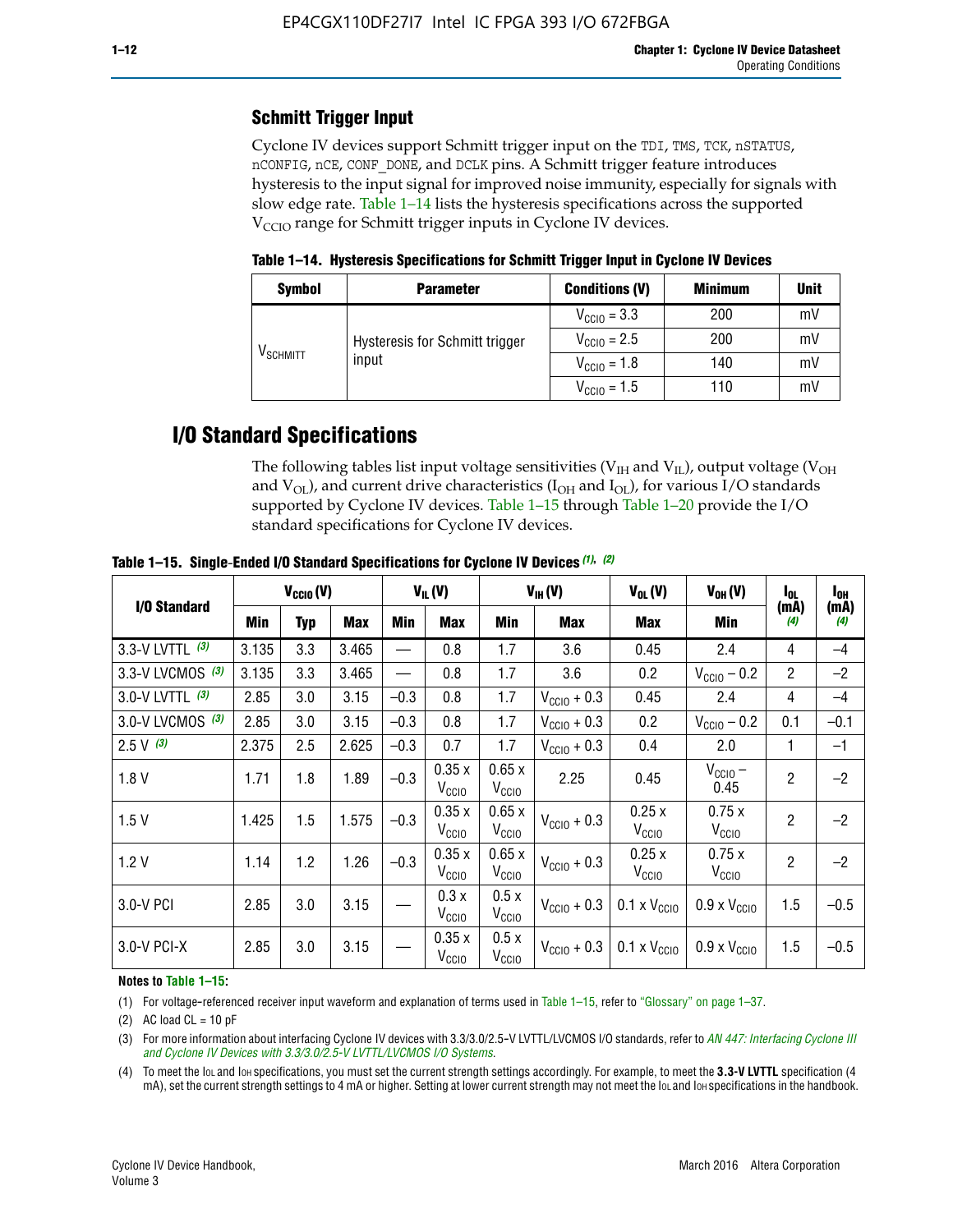| 1/0                           | $V_{CGI0}(V)$            |     |       |                                                                        |                                                                      | $V_{TT}(V)^{(2)}$                                                      |                     |                           |                     |
|-------------------------------|--------------------------|-----|-------|------------------------------------------------------------------------|----------------------------------------------------------------------|------------------------------------------------------------------------|---------------------|---------------------------|---------------------|
| <b>Standard</b>               | <b>Min</b><br><b>Typ</b> |     | Max   | Min                                                                    | <b>Typ</b>                                                           | <b>Max</b>                                                             | Min                 | <b>Typ</b>                | Max                 |
| SSTL-2<br>Class I, II         | 2.375                    | 2.5 | 2.625 | 1.19                                                                   | 1.25                                                                 | 1.31                                                                   | $V_{REF}$ –<br>0.04 | V <sub>REF</sub>          | $V_{REF}$ +<br>0.04 |
| SSTL-18<br>Class I, II        | 1.7                      | 1.8 | 1.9   | 0.833                                                                  | 0.9                                                                  | 0.969                                                                  | $V_{REF}$ –<br>0.04 | V <sub>REF</sub>          | $V_{REF}$ +<br>0.04 |
| HSTL-18<br>Class I, II        | 1.71                     | 1.8 | .89   | 0.85                                                                   | 0.9                                                                  | 0.95                                                                   | 0.85                | 0.9                       | 0.95                |
| <b>HSTL-15</b><br>Class I, II | 1.425                    | 1.5 | 1.575 | 0.71                                                                   | 0.75                                                                 | 0.79                                                                   | 0.71                | 0.75                      | 0.79                |
| HSTL-12<br>Class I, II        | 1.14                     | 1.2 | 1.26  | $0.48 \times V_{\text{CC10}}$ (3)<br>$0.47 \times V_{\text{CC10}}$ (4) | $0.5 \times V_{\text{CC10}}$ (3)<br>$0.5 \times V_{\text{CC10}}$ (4) | $0.52 \times V_{\text{CC10}}$ (3)<br>$0.53 \times V_{\text{CC10}}$ (4) |                     | 0.5x<br>V <sub>CCIO</sub> |                     |

|  |  |  |  | Table 1–16. Single-Ended SSTL and HSTL I/O Reference Voltage Specifications for Cyclone IV Devices (1) |
|--|--|--|--|--------------------------------------------------------------------------------------------------------|
|--|--|--|--|--------------------------------------------------------------------------------------------------------|

#### **Notes to Table 1–16:**

(1) For an explanation of terms used in Table 1–16, refer to "Glossary" on page 1–37.

(2)  $V_{TT}$  of the transmitting device must track  $V_{REF}$  of the receiving device.

(3) Value shown refers to DC input reference voltage,  $V_{REF(DC)}$ .

(4) Value shown refers to AC input reference voltage,  $V_{REF(AC)}$ .

|  | Table 1–17.  Single-Ended SSTL and HSTL I/O Standards Signal Specifications for Cyclone IV Devices |  |  |  |  |  |
|--|----------------------------------------------------------------------------------------------------|--|--|--|--|--|
|--|----------------------------------------------------------------------------------------------------|--|--|--|--|--|

| $\mathbf{I}/\mathbf{0}$    |            | $V_{IL(DC)}(V)$      |                      | $V_{IH(DC)}(V)$       |         | $V_{IL(AC)}(V)$     |                     | $V_{IH(AC)}(V)$      | $V_{OL}(V)$                        | $V_{OH} (V)$                       | $I_{0L}$ | $I_{0H}$ |
|----------------------------|------------|----------------------|----------------------|-----------------------|---------|---------------------|---------------------|----------------------|------------------------------------|------------------------------------|----------|----------|
| <b>Standard</b>            | <b>Min</b> | Max                  | <b>Min</b>           | <b>Max</b>            | Min     | <b>Max</b>          | Min                 | <b>Max</b>           | <b>Max</b>                         | Min                                | (mA)     | (mA)     |
| SSTL-2<br>Class I          |            | $V_{REF}$ –<br>0.18  | $V_{REF} +$<br>0.18  |                       |         | $V_{REF}-$<br>0.35  | $V_{REF} +$<br>0.35 |                      | $V_{TT}$ –<br>0.57                 | $V_{TT}$ +<br>0.57                 | 8.1      | $-8.1$   |
| SSTL-2<br>Class II         |            | $V_{REF}$ –<br>0.18  | $V_{REF} +$<br>0.18  |                       |         | $V_{REF}$ –<br>0.35 | $V_{REF} +$<br>0.35 |                      | $V_{TT}$ –<br>0.76                 | $V_{TT}$ +<br>0.76                 | 16.4     | $-16.4$  |
| SSTL-18<br>Class I         |            | $V_{REF}$ –<br>0.125 | $V_{REF} +$<br>0.125 |                       |         | $V_{REF}$ –<br>0.25 | $V_{REF} +$<br>0.25 |                      | $V_{TT}$ –<br>0.475                | $V_{TT}$ +<br>0.475                | 6.7      | $-6.7$   |
| SSTL-18<br>Class II        |            | $V_{REF}$ –<br>0.125 | $V_{REF}$ +<br>0.125 |                       |         | $V_{REF}$ –<br>0.25 | $V_{REF}$ +<br>0.25 |                      | 0.28                               | $V_{CC10}$ –<br>0.28               | 13.4     | $-13.4$  |
| <b>HSTL-18</b><br>Class I  |            | $V_{REF}$ –<br>0.1   | $V_{REF}$ +<br>0.1   |                       |         | $V_{REF}$ –<br>0.2  | $V_{REF}$ +<br>0.2  |                      | 0.4                                | $V_{CCIO}$ –<br>0.4                | 8        | $-8$     |
| HSTL-18<br>Class II        |            | $V_{REF}$ –<br>0.1   | $V_{REF}$ +<br>0.1   |                       |         | $V_{REF}$ –<br>0.2  | $V_{REF} +$<br>0.2  |                      | 0.4                                | $V_{CCIO}$ $-$<br>0.4              | 16       | $-16$    |
| HSTL-15<br>Class I         |            | $V_{REF}$ –<br>0.1   | $V_{REF}$ +<br>0.1   |                       |         | $V_{REF}$ –<br>0.2  | $V_{REF}$ +<br>0.2  |                      | 0.4                                | $V_{CC10} -$<br>0.4                | 8        | $-8$     |
| HSTL-15<br>Class II        |            | $V_{REF}$ –<br>0.1   | $V_{REF} +$<br>0.1   |                       |         | $V_{REF}$ –<br>0.2  | $V_{REF}$ +<br>0.2  |                      | 0.4                                | $V_{CC10}$ –<br>0.4                | 16       | $-16$    |
| <b>HSTL-12</b><br>Class I  | $-0.15$    | $V_{REF}-$<br>0.08   | $V_{REF} +$<br>0.08  | $V_{\rm CClO} + 0.15$ | $-0.24$ | $V_{REF}$ –<br>0.15 | $V_{REF} +$<br>0.15 | $V_{CC10} +$<br>0.24 | $0.25 \times$<br>$V_{\rm CClO}$    | $0.75 \times$<br>V <sub>CCIO</sub> | 8        | $-8$     |
| <b>HSTL-12</b><br>Class II | $-0.15$    | $V_{REF}-$<br>0.08   | $V_{REF} +$<br>0.08  | $V_{CGI0} + 0.15$     | $-0.24$ | $V_{REF}$ –<br>0.15 | $V_{REF} +$<br>0.15 | $V_{CC10}$ +<br>0.24 | $0.25 \times$<br>V <sub>CCIO</sub> | $0.75 \times$<br>V <sub>CCIO</sub> | 14       | $-14$    |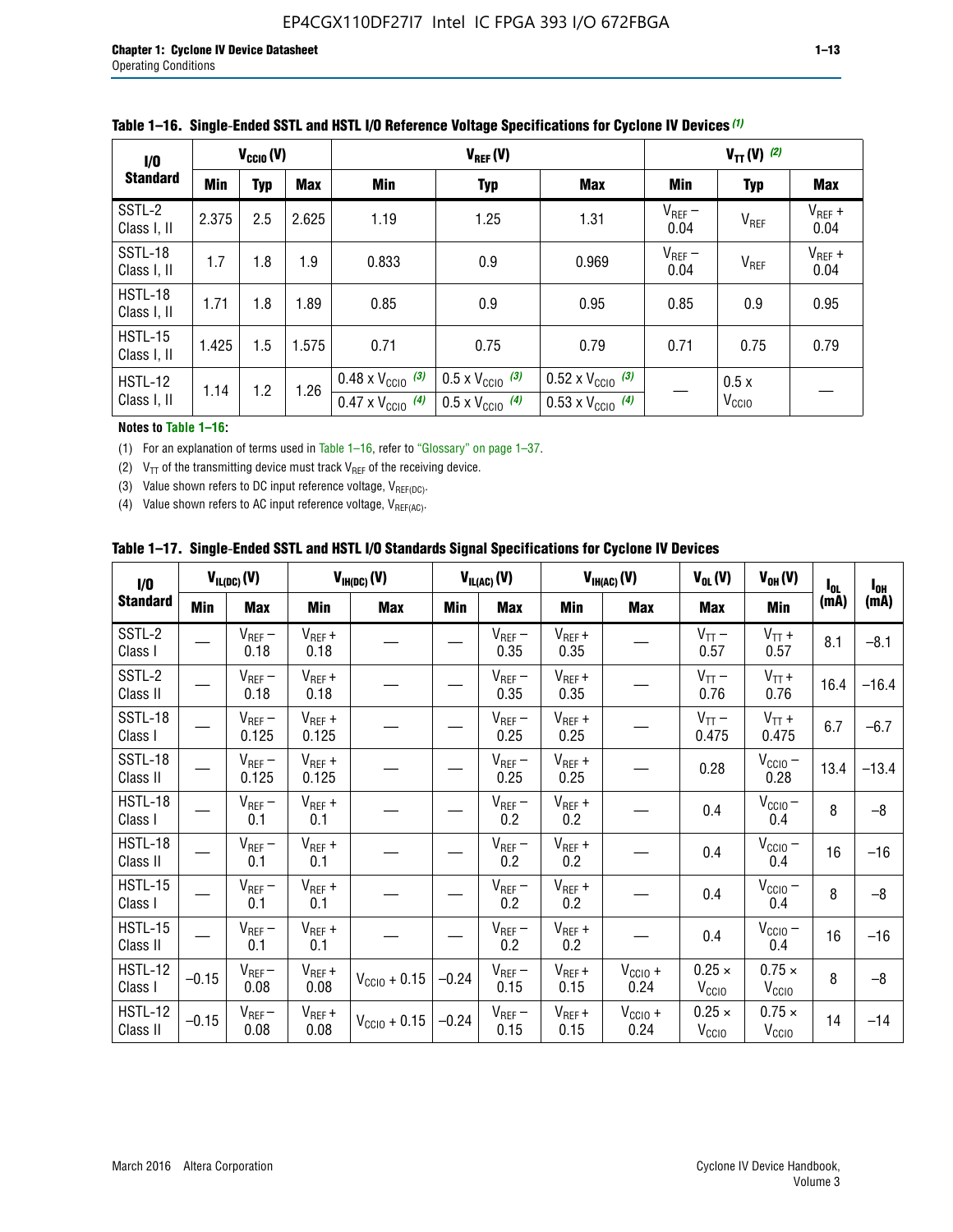**f For more information about receiver input and transmitter output waveforms, and for** other differential I/O standards, refer to the *[I/O Features in Cyclone IV Devices](http://www.altera.com/literature/hb/cyclone-iv/cyiv-51006.pdf)* chapter*.*

**Table 1–18. Differential SSTL I/O Standard Specifications for Cyclone IV Devices** *(1)*

| I/O Standard           |       | $V_{\text{CCIO}}(V)$ |            |      | $V_{\text{Swing(DC)}}(V)$ |                           | $V_{X(AC)}(V)$ |                                 | (V) | $V_{\text{Swing}(AC)}$       |                                | $V_{OX(AC)}(V)$ |                                 |
|------------------------|-------|----------------------|------------|------|---------------------------|---------------------------|----------------|---------------------------------|-----|------------------------------|--------------------------------|-----------------|---------------------------------|
|                        | Min   | Typ                  | <b>Max</b> | Min  | <b>Max</b>                | <b>Min</b>                | <b>Typ</b>     | <b>Max</b>                      | Min | <b>Max</b>                   | Min                            | <b>Typ</b>      | <b>Max</b>                      |
| SSTL-2<br>Class I, II  | 2.375 | 2.5                  | 2.625      | 0.36 | V <sub>CCIO</sub>         | $V_{\text{CC10}}/2 - 0.2$ |                | $V_{\text{CC10}}/2$<br>$+0.2$   | 0.7 | $V_{\text{CCI}}$<br>$\Omega$ | $V_{\text{CC10}}/2 -$<br>0.125 |                 | $V_{\text{CC10}}/2$<br>$+0.125$ |
| SSTL-18<br>Class I, II | 1.7   | .8                   | .90        | 0.25 | V <sub>CCIO</sub>         | $V_{CC10}/2 -$<br>0.175   |                | $V_{\text{CC10}}/2$<br>$+0.175$ | 0.5 | $V_{\text{CCI}}$<br>0        | $V_{\text{CC10}}/2 -$<br>0.125 |                 | $V_{\text{CC10}}/2$<br>$+0.125$ |

#### **Note to Table 1–18:**

(1) Differential SSTL requires a  $V_{REF}$  input.

**Table 1–19. Differential HSTL I/O Standard Specifications for Cyclone IV Devices** *(1)*

|                               |       | $V_{CClO}(V)$ |            |         | $V_{\text{DIF(DC)}}(V)$ |                               | $V_{X(AC)}(V)$ |                            |                            | $V_{CM(DC)}(V)$ |                            |         | $V_{\text{DIF(AC)}}(V)$    |
|-------------------------------|-------|---------------|------------|---------|-------------------------|-------------------------------|----------------|----------------------------|----------------------------|-----------------|----------------------------|---------|----------------------------|
| I/O Standard                  | Min   | Typ           | <b>Max</b> | Min     | <b>Max</b>              | Min                           | <b>Typ</b>     | <b>Max</b>                 | Min                        | <b>Typ</b>      | <b>Max</b>                 | Mi<br>n | <b>Max</b>                 |
| HSTL-18<br>Class I, II        | 1.71  | 1.8           | .89        | 0.2     |                         | 0.85                          |                | 0.95                       | 0.85                       |                 | 0.95                       | 0.4     |                            |
| <b>HSTL-15</b><br>Class I, II | 1.425 | 1.5           | .575       | $0.2\,$ |                         | 0.71                          |                | 0.79                       | 0.71                       |                 | 0.79                       | 0.4     |                            |
| <b>HSTL-12</b><br>Class I, II | 1.14  | 1.2           | 1.26       | 0.16    | V <sub>CCIO</sub>       | $0.48 \times V_{\text{CC10}}$ |                | 0.52x<br>V <sub>CCIO</sub> | 0.48x<br>V <sub>CCIO</sub> |                 | 0.52x<br>V <sub>CCIO</sub> | 0.3     | 0.48x<br>V <sub>CCIO</sub> |

#### **Note to Table 1–19:**

(1) Differential HSTL requires a  $V_{REF}$  input.

**Table 1–20. Differential I/O Standard Specifications for Cyclone IV Devices** *(1)* **(Part 1 of 2)**

| I/O Standard                            |       | $V_{CCl0} (V)$ |            |            | $V_{ID}$ (mV) |      | $V_{\text{lcm}}(V)^{(2)}$                           |            |     | $V_{0D}$ (mV) $(3)$ |     |       | $V_{0S} (V)^{(3)}$ |       |
|-----------------------------------------|-------|----------------|------------|------------|---------------|------|-----------------------------------------------------|------------|-----|---------------------|-----|-------|--------------------|-------|
|                                         | Min   | Typ            | <b>Max</b> | <b>Min</b> | <b>Max</b>    | Min  | <b>Condition</b>                                    | <b>Max</b> | Min | Typ                 | Max | Min   | <b>Typ</b>         | Max   |
|                                         |       |                |            |            |               | 0.05 | $D_{MAX} \leq 500$ Mbps                             | 1.80       |     |                     |     |       |                    |       |
| <b>LVPECL</b><br>(Row I/Os)<br>(6)      | 2.375 | 2.5            | 2.625      | 100        |               | 0.55 | 500 Mbps $\leq$ D <sub>MAX</sub><br>$\leq$ 700 Mbps | 1.80       |     |                     |     |       |                    |       |
|                                         |       |                |            |            |               | 1.05 | $D_{MAX}$ > 700 Mbps                                | 1.55       |     |                     |     |       |                    |       |
|                                         |       |                |            |            |               | 0.05 | $D_{MAX} \leq 500$ Mbps                             | 1.80       |     |                     |     |       |                    |       |
| <b>LVPECL</b><br>(Column<br>$1/Os)$ (6) | 2.375 | 2.5            | 2.625      | 100        |               | 0.55 | 500 Mbps $\leq D_{MAX}$<br>$\leq$ 700 Mbps          | 1.80       |     |                     |     |       |                    |       |
|                                         |       |                |            |            |               | 1.05 | $D_{MAX}$ > 700 Mbps                                | 1.55       |     |                     |     |       |                    |       |
|                                         |       |                |            |            |               | 0.05 | $D_{MAX} \leq 500$ Mbps                             | 1.80       |     |                     |     |       |                    |       |
| LVDS (Row<br>I/Os)                      | 2.375 | 2.5            | 2.625      | 100        |               | 0.55 | 500 Mbps $\leq D_{MAX}$<br>$\leq 700$ Mbps          | 1.80       | 247 |                     | 600 | 1.125 | 1.25               | 1.375 |
|                                         |       |                |            |            |               | 1.05 | $D_{MAX}$ > 700 Mbps                                | 1.55       |     |                     |     |       |                    |       |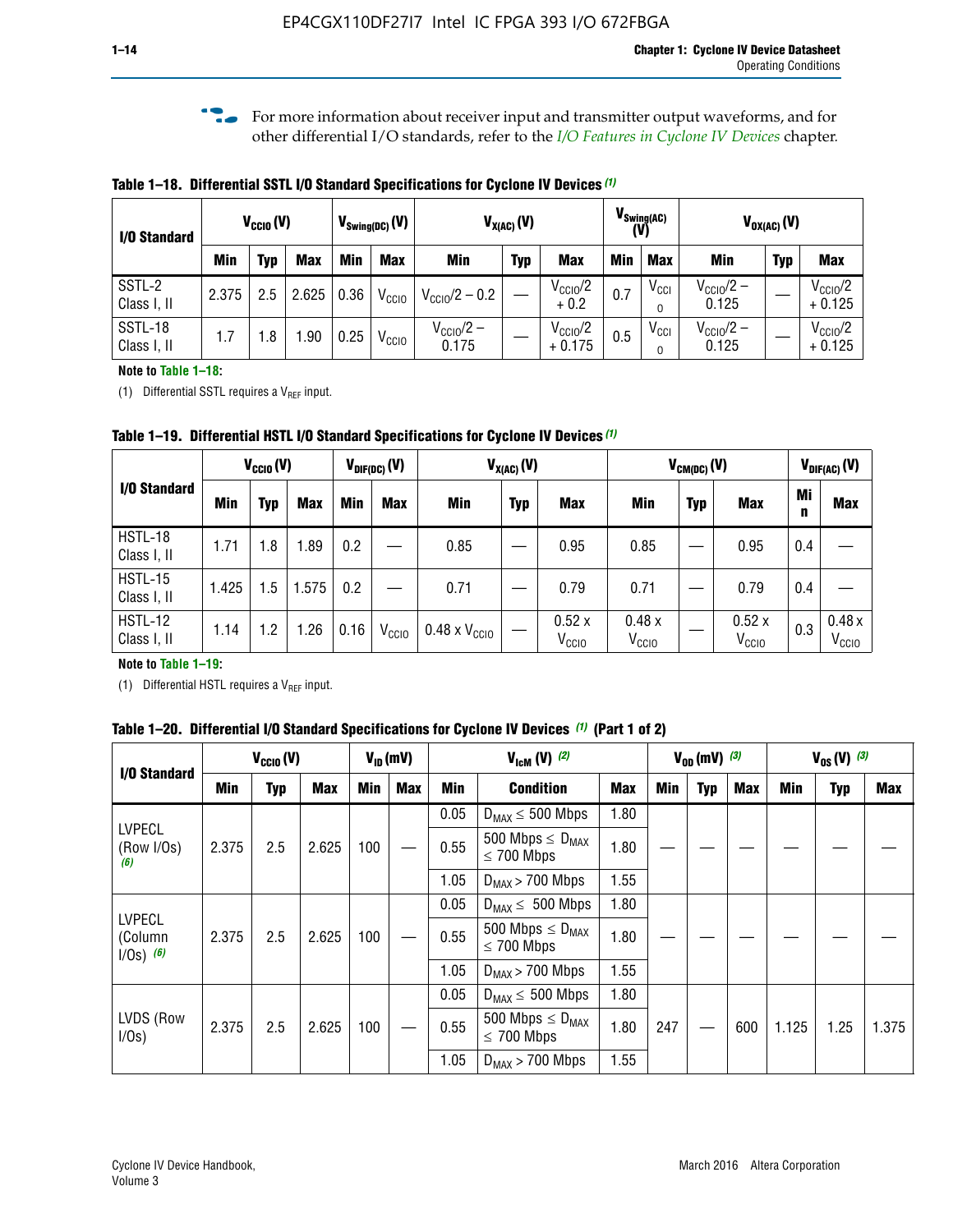#### EP4CGX110DF27I7 Intel IC FPGA 393 I/O 672FBGA

|                                         |            | $V_{\text{CCIO}}(V)$ |            |            | $V_{ID}(mV)$ |            | $V_{\text{lcm}}(V)^{(2)}$                  |            |     | $V_{OD}$ (mV) $(3)$ |            |            | $V_{0S} (V)$ (3) |            |
|-----------------------------------------|------------|----------------------|------------|------------|--------------|------------|--------------------------------------------|------------|-----|---------------------|------------|------------|------------------|------------|
| I/O Standard                            | <b>Min</b> | <b>Typ</b>           | <b>Max</b> | <b>Min</b> | <b>Max</b>   | <b>Min</b> | <b>Condition</b>                           | <b>Max</b> | Min | <b>Typ</b>          | <b>Max</b> | <b>Min</b> | <b>Typ</b>       | <b>Max</b> |
|                                         |            |                      |            |            |              | 0.05       | $D_{MAX} \leq 500$ Mbps                    | 1.80       |     |                     |            |            |                  |            |
| <b>LVDS</b><br>(Column<br>$I/Os$ )      | 2.375      | 2.5                  | 2.625      | 100        |              | 0.55       | 500 Mbps $\leq D_{MAX}$<br>$\leq 700$ Mbps | 1.80       | 247 |                     | 600        | 1.125      | 1.25             | 1.375      |
|                                         |            |                      |            |            |              | 1.05       | $D_{MAX}$ > 700 Mbps                       | 1.55       |     |                     |            |            |                  |            |
| <b>BLVDS (Row</b><br>$1/0s)$ (4)        | 2.375      | 2.5                  | 2.625      | 100        |              |            |                                            |            |     |                     |            |            |                  |            |
| <b>BLVDS</b><br>(Column<br>$1/0s)$ (4)  | 2.375      | 2.5                  | 2.625      | 100        |              |            |                                            |            |     |                     |            |            |                  |            |
| mini-LVDS<br>(Row I/Os)<br>(5)          | 2.375      | 2.5                  | 2.625      |            |              |            |                                            |            | 300 |                     | 600        | 1.0        | 1.2              | 1.4        |
| mini-LVDS<br>(Column<br>$1/0s)$ (5)     | 2.375      | 2.5                  | 2.625      |            |              |            |                                            |            | 300 |                     | 600        | 1.0        | 1.2              | 1.4        |
| RSDS <sup>®</sup> (Row<br>$1/0s)$ $(5)$ | 2.375      | 2.5                  | 2.625      |            |              |            |                                            |            | 100 | 200                 | 600        | 0.5        | 1.2              | 1.5        |
| <b>RSDS</b><br>(Column<br>$1/0s)$ (5)   | 2.375      | 2.5                  | 2.625      |            |              |            |                                            |            | 100 | 200                 | 600        | 0.5        | 1.2              | 1.5        |
| PPDS (Row<br>$1/0s)$ (5)                | 2.375      | 2.5                  | 2.625      |            |              |            |                                            |            | 100 | 200                 | 600        | 0.5        | 1.2              | 1.4        |
| <b>PPDS</b><br>(Column<br>$1/0s)$ (5)   | 2.375      | 2.5                  | 2.625      |            |              |            |                                            |            | 100 | 200                 | 600        | 0.5        | 1.2              | 1.4        |

#### **Table 1–20. Differential I/O Standard Specifications for Cyclone IV Devices** *(1)* **(Part 2 of 2)**

#### **Notes to Table 1–20:**

(1) For an explanation of terms used in Table 1–20, refer to "Glossary" on page 1–37.

(2)  $V_{IN}$  range: 0  $V \le V_{IN} \le 1.85$  V.

(3) R<sub>L</sub> range:  $90 \le R_L \le 110 \Omega$ .

(4) There are no fixed  $V_{IN}$ ,  $V_{OD}$ , and  $V_{OS}$  specifications for BLVDS. They depend on the system topology.

(5) The Mini-LVDS, RSDS, and PPDS standards are only supported at the output pins.

(6) The LVPECL I/O standard is only supported on dedicated clock input pins. This I/O standard is not supported for output pins.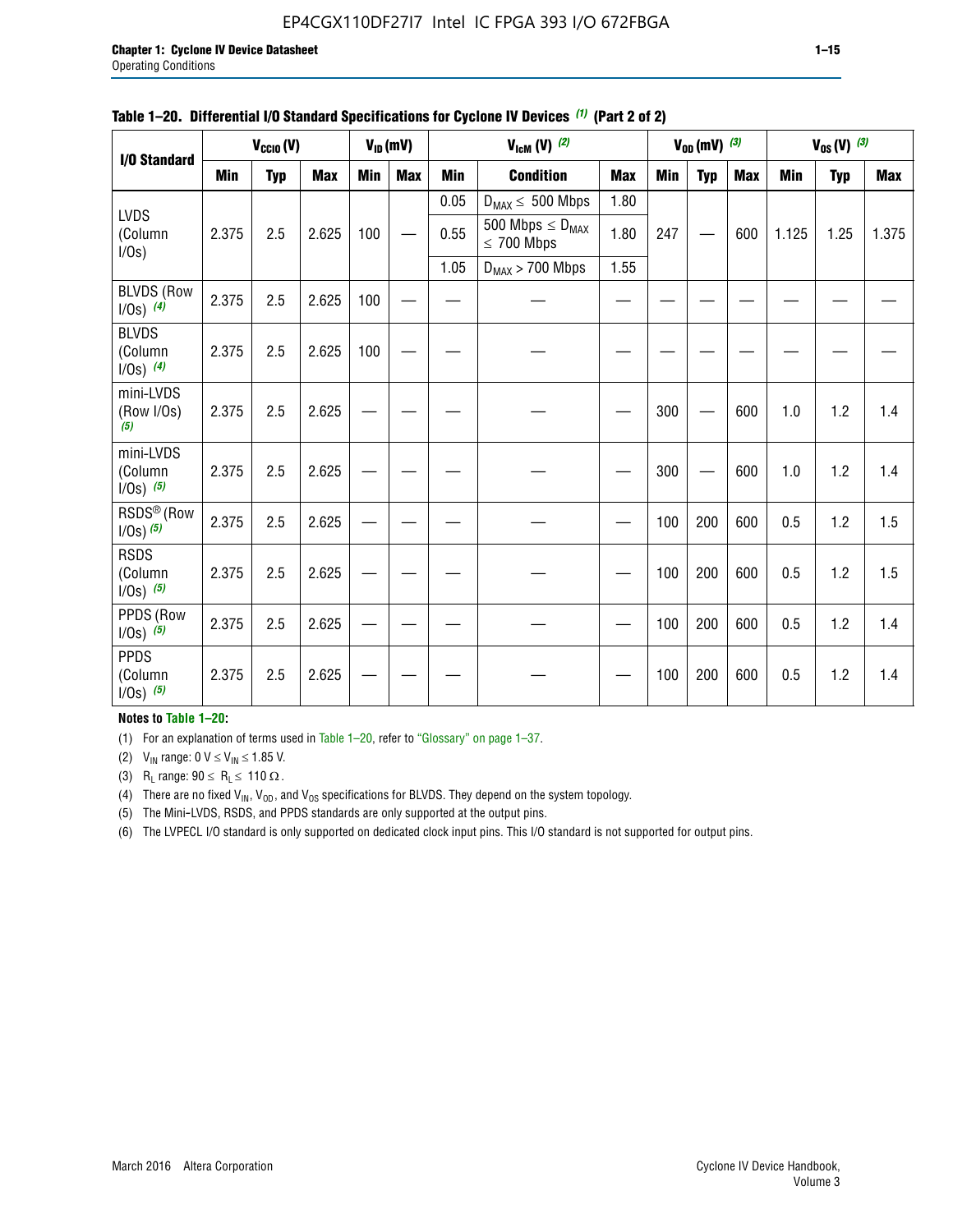# **Power Consumption**

Use the following methods to estimate power for a design:

- the Excel-based EPE
- the Quartus® II PowerPlay power analyzer feature

The interactive Excel-based EPE is used prior to designing the device to get a magnitude estimate of the device power. The Quartus II PowerPlay power analyzer provides better quality estimates based on the specifics of the design after place-and-route is complete. The PowerPlay power analyzer can apply a combination of user-entered, simulation-derived, and estimated signal activities that, combined with detailed circuit models, can yield very accurate power estimates.

f For more information about power estimation tools, refer to the *[Early Power Estimator](http://www.altera.com/literature/ug/ug_epe.pdf
)  [User Guide](http://www.altera.com/literature/ug/ug_epe.pdf
)* and the *[PowerPlay Power Analysis](http://www.altera.com/literature/hb/qts/qts_qii53013.pdf)* chapter in volume 3 of the *Quartus II Handboo*k.

# **Switching Characteristics**

This section provides performance characteristics of Cyclone IV core and periphery blocks for commercial grade devices.

These characteristics can be designated as Preliminary or Final.

- Preliminary characteristics are created using simulation results, process data, and other known parameters. The upper-right hand corner of these tables show the designation as "Preliminary".
- Final numbers are based on actual silicon characterization and testing. The numbers reflect the actual performance of the device under worst-case silicon process, voltage, and junction temperature conditions. There are no designations on finalized tables.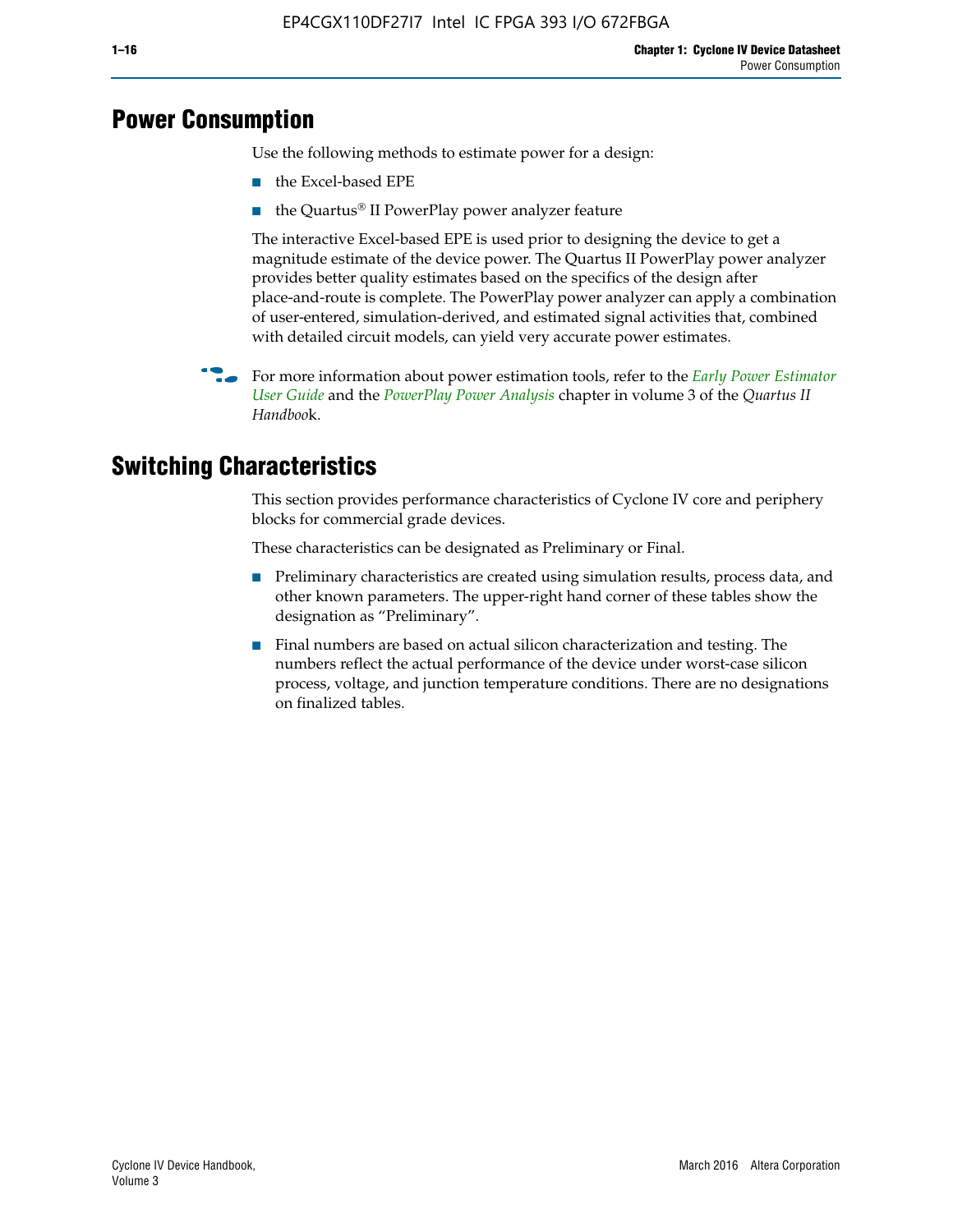# **Transceiver Performance Specifications**

Table 1–21 lists the Cyclone IV GX transceiver specifications.

#### **Table 1–21. Transceiver Specification for Cyclone IV GX Devices (Part 1 of 4)**

| Symbol/                                                   |                                                      |                     | C <sub>6</sub>             |                                                                     |                     | C7, I7                     |                               |                     | C <sub>8</sub>             |                |              |
|-----------------------------------------------------------|------------------------------------------------------|---------------------|----------------------------|---------------------------------------------------------------------|---------------------|----------------------------|-------------------------------|---------------------|----------------------------|----------------|--------------|
| <b>Description</b>                                        | <b>Conditions</b>                                    | <b>Min</b>          | <b>Typ</b>                 | <b>Max</b>                                                          | <b>Min</b>          | <b>Typ</b>                 | <b>Max</b>                    | <b>Min</b>          | <b>Typ</b>                 | <b>Max</b>     | <b>Unit</b>  |
| <b>Reference Clock</b>                                    |                                                      |                     |                            |                                                                     |                     |                            |                               |                     |                            |                |              |
| Supported I/O<br><b>Standards</b>                         |                                                      |                     |                            | 1.2 V PCML, 1.5 V PCML, 3.3 V PCML, Differential LVPECL, LVDS, HCSL |                     |                            |                               |                     |                            |                |              |
| Input frequency<br>from REFCLK input<br>pins              |                                                      | 50                  |                            | 156.25                                                              | 50                  |                            | 156.25                        | 50                  | —                          | 156.25         | <b>MHz</b>   |
| Spread-spectrum<br>modulating clock<br>frequency          | Physical interface<br>for PCI Express<br>(PIPE) mode | 30                  |                            | 33                                                                  | 30                  |                            | 33                            | 30                  |                            | 33             | kHz          |
| Spread-spectrum<br>downspread                             | PIPE mode                                            |                     | 0 <sub>to</sub><br>$-0.5%$ |                                                                     |                     | 0 <sub>to</sub><br>$-0.5%$ |                               |                     | 0 <sub>to</sub><br>$-0.5%$ |                |              |
| Peak-to-peak<br>differential input<br>voltage             |                                                      | 0.1                 |                            | 1.6                                                                 | 0.1                 |                            | 1.6                           | 0.1                 |                            | 1.6            | $\mathsf{V}$ |
| V <sub>ICM</sub> (AC coupled)                             |                                                      |                     | $1100 \pm 5\%$             |                                                                     |                     | $1100 \pm 5\%$             |                               |                     | $1100 \pm 5\%$             |                | mV           |
| V <sub>ICM</sub> (DC coupled)                             | HCSL I/O<br>standard for PCIe<br>reference clock     | 250                 |                            | 550                                                                 | 250                 |                            | 550                           | 250                 |                            | 550            | mV           |
| <b>Transmitter REFCLK</b><br>Phase Noise (1)              | Frequency offset                                     |                     |                            | $-123$                                                              |                     |                            | $-123$                        |                     |                            | $-123$         | dBc/Hz       |
| <b>Transmitter REFCLK</b><br>Total Jitter (1)             | $= 1$ MHz $- 8$ MHZ                                  |                     |                            | 42.3                                                                |                     |                            | 42.3                          |                     |                            | 42.3           | ps           |
| $R_{ref}$                                                 |                                                      |                     | 2000<br>± 1%               |                                                                     |                     | 2000<br>± 1%               |                               |                     | 2000<br>± 1%               |                | $\Omega$     |
| <b>Transceiver Clock</b>                                  |                                                      |                     |                            |                                                                     |                     |                            |                               |                     |                            |                |              |
| cal blk clk clock<br>frequency                            |                                                      | 10                  |                            | 125                                                                 | 10                  |                            | 125                           | 10                  |                            | 125            | <b>MHz</b>   |
| fixedclk Clock<br>frequency                               | <b>PCIe Receiver</b><br>Detect                       |                     | 125                        |                                                                     |                     | 125                        | $\overbrace{\phantom{aaaaa}}$ |                     | 125                        |                | <b>MHz</b>   |
| reconfig_clk<br>clock frequency                           | Dynamic<br>reconfiguration<br>clock frequency        | 2.5/<br>37.5<br>(2) |                            | 50                                                                  | 2.5/<br>37.5<br>(2) |                            | 50                            | 2.5/<br>37.5<br>(2) |                            | 50             | <b>MHz</b>   |
| Delta time between<br>reconfig clk                        |                                                      |                     |                            | $\overline{c}$                                                      |                     |                            | $\overline{c}$                |                     |                            | $\overline{2}$ | ms           |
| Transceiver block<br>minimum<br>power-down pulse<br>width |                                                      |                     | 1                          |                                                                     |                     | 1                          |                               |                     | $\mathbf{1}$               |                | $\mu s$      |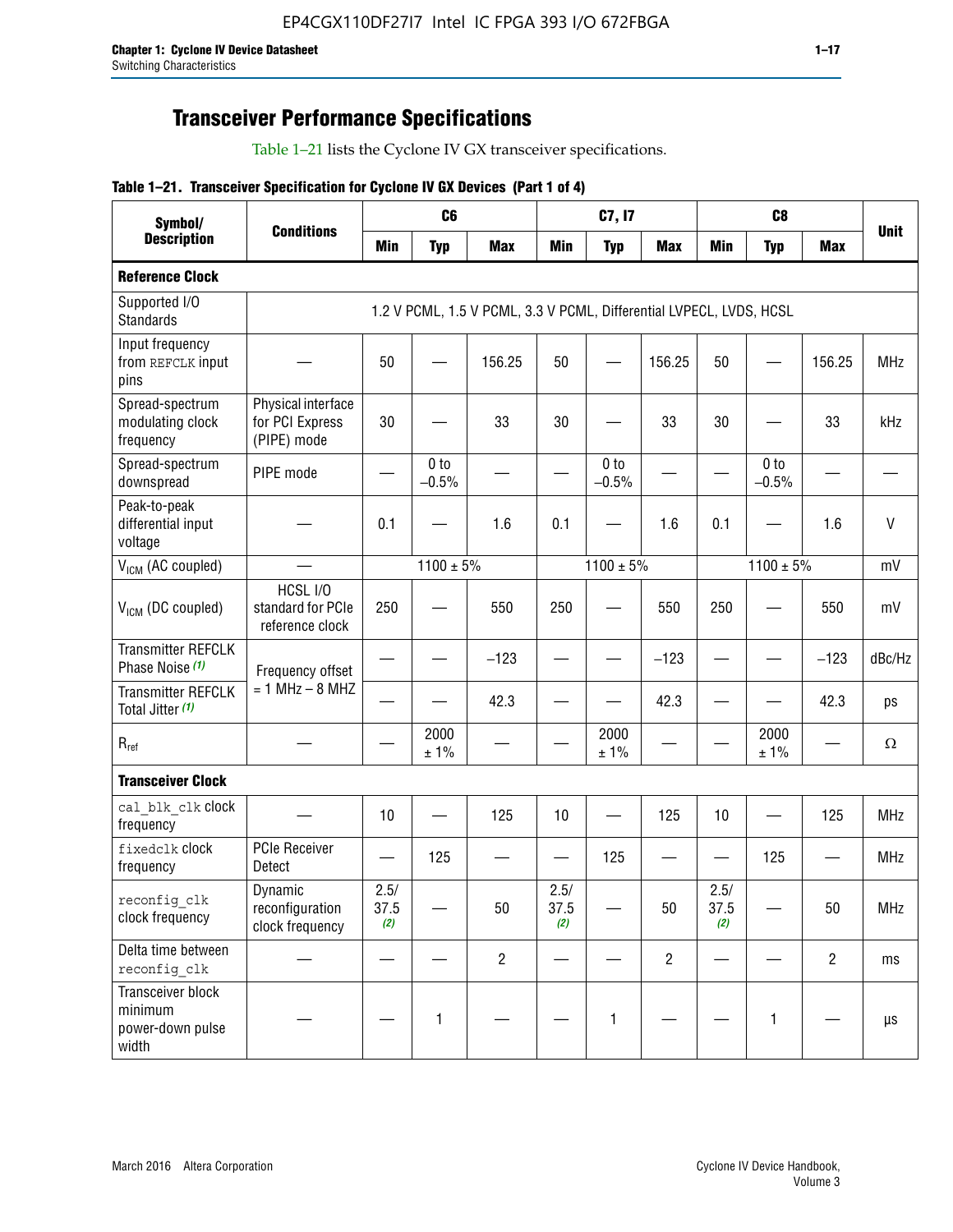| Symbol/                                                                                        |                                                                           |                          | C <sub>6</sub>           |                                 |                          | C7, I7                             |                                          |                          | C <sub>8</sub>           |                                                |              |
|------------------------------------------------------------------------------------------------|---------------------------------------------------------------------------|--------------------------|--------------------------|---------------------------------|--------------------------|------------------------------------|------------------------------------------|--------------------------|--------------------------|------------------------------------------------|--------------|
| <b>Description</b>                                                                             | <b>Conditions</b>                                                         | Min                      | <b>Typ</b>               | <b>Max</b>                      | <b>Min</b>               | <b>Typ</b>                         | <b>Max</b>                               | <b>Min</b>               | <b>Typ</b>               | <b>Max</b>                                     | <b>Unit</b>  |
| <b>Receiver</b>                                                                                |                                                                           |                          |                          |                                 |                          |                                    |                                          |                          |                          |                                                |              |
| Supported I/O<br>Standards                                                                     | 1.4 V PCML,<br>1.5 V PCML,<br>2.5 V PCML,<br>LVPECL, LVDS                 |                          |                          |                                 |                          |                                    |                                          |                          |                          |                                                |              |
| Data rate (F324 and<br>smaller package) (15)                                                   |                                                                           | 600                      |                          | 2500                            | 600                      |                                    | 2500                                     | 600                      |                          | 2500                                           | <b>Mbps</b>  |
| Data rate (F484 and<br>larger package) (15)                                                    |                                                                           | 600                      |                          | 3125                            | 600                      |                                    | 3125                                     | 600                      |                          | 2500                                           | <b>Mbps</b>  |
| Absolute V <sub>MAX</sub> for a<br>receiver pin $(3)$                                          |                                                                           |                          |                          | 1.6                             |                          |                                    | 1.6                                      |                          |                          | 1.6                                            | V            |
| Operational V <sub>MAX</sub> for<br>a receiver pin                                             |                                                                           |                          |                          | 1.5                             |                          |                                    | 1.5                                      |                          |                          | 1.5                                            | V            |
| Absolute V <sub>MIN</sub> for a<br>receiver pin                                                |                                                                           | $-0.4$                   |                          |                                 | $-0.4$                   |                                    |                                          | $-0.4$                   |                          |                                                | V            |
| Peak-to-peak<br>differential input<br>voltage V <sub>ID</sub> (diff p-p)                       | $V_{ICM} = 0.82 V$<br>setting, Data Rate<br>$= 600$ Mbps to<br>3.125 Gbps | 0.1                      |                          | 2.7                             | 0.1                      |                                    | 2.7                                      | 0.1                      |                          | 2.7                                            | $\mathsf{V}$ |
| <b>V<sub>ICM</sub></b>                                                                         | $V_{IGM} = 0.82 V$<br>setting                                             |                          | 820 $\pm$<br>10%         |                                 |                          | 820 $\pm$<br>10%                   |                                          |                          | $820 \pm$<br>10%         |                                                | mV           |
| Differential on-chip                                                                           | 100 $-\Omega$ setting                                                     | $\equiv$                 | 100                      | $\qquad \qquad \qquad$          |                          | 100                                |                                          | $\overline{\phantom{0}}$ | 100                      | $\overbrace{\phantom{aaaaa}}^{x}$              | $\Omega$     |
| termination resistors                                                                          | 150 $-\Omega$ setting                                                     |                          | 150                      |                                 |                          | 150                                |                                          | $\overline{\phantom{0}}$ | 150                      |                                                | $\Omega$     |
| Differential and<br>common mode<br>return loss                                                 | PIPE, Serial<br>Rapid I/O SR,<br>SATA, CPRI LV,<br>SDI, XAUI              |                          |                          |                                 |                          | Compliant                          |                                          |                          |                          |                                                |              |
| Programmable ppm<br>detector $(4)$                                                             |                                                                           |                          |                          |                                 |                          | ± 62.5, 100, 125, 200,<br>250, 300 |                                          |                          |                          |                                                | ppm          |
| Clock data recovery<br>(CDR) ppm<br>tolerance (without<br>spread-spectrum<br>clocking enabled) |                                                                           |                          |                          | $±300$ (5),<br>±350<br>(6), (7) |                          |                                    | $\pm 300$<br>$(5)$ ,<br>±350<br>(6), (7) |                          |                          | ±300<br>$(5)$ <sub>,</sub><br>±350<br>(6), (7) | ppm          |
| CDR ppm tolerance<br>(with synchronous<br>spread-spectrum<br>clocking enabled) (8)             |                                                                           |                          |                          | 350 to<br>$-5350$<br>(7), (9)   |                          |                                    | 350 to<br>$-5350$<br>(7), (9)            |                          |                          | 350 to<br>$-5350$<br>(7), (9)                  | ppm          |
| Run length                                                                                     |                                                                           | $\equiv$                 | 80                       |                                 | $\equiv$                 | 80                                 | $\overline{\phantom{0}}$                 | $\overline{\phantom{0}}$ | 80                       | $\overline{\phantom{0}}$                       | UI           |
|                                                                                                | No Equalization                                                           |                          |                          | 1.5                             |                          |                                    | 1.5                                      | $\overline{\phantom{0}}$ | $\overline{\phantom{0}}$ | 1.5                                            | dB           |
| Programmable                                                                                   | Medium Low                                                                |                          |                          | 4.5                             |                          |                                    | 4.5                                      | —                        |                          | 4.5                                            | dB           |
| equalization                                                                                   | Medium High                                                               | $\overline{\phantom{0}}$ | $\overline{\phantom{0}}$ | 5.5                             | $\equiv$                 | —                                  | 5.5                                      | $\overline{\phantom{0}}$ | $\overline{\phantom{0}}$ | 5.5                                            | dB           |
|                                                                                                | High                                                                      |                          |                          | $\overline{7}$                  | $\overline{\phantom{0}}$ |                                    | $\overline{7}$                           |                          | $\overline{\phantom{0}}$ | $\overline{7}$                                 | dB           |

| Table 1-21. Transceiver Specification for Cyclone IV GX Devices (Part 2 of 4) |
|-------------------------------------------------------------------------------|
|-------------------------------------------------------------------------------|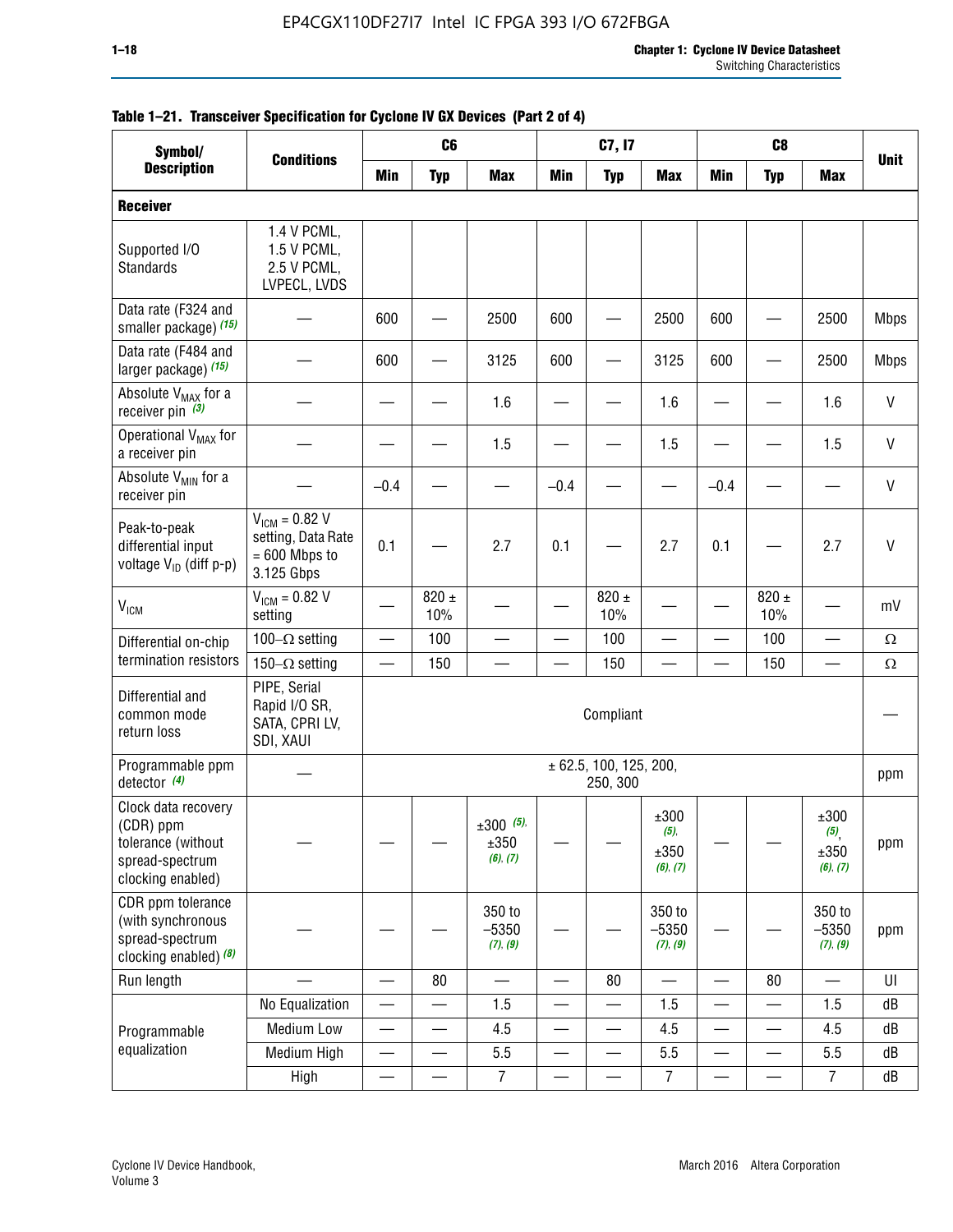| Symbol/                                                                        |                                                                     |                          | C <sub>6</sub>           |                          |                          | C7, I7                   |                          |                          | C <sub>8</sub>           |                          |                                |
|--------------------------------------------------------------------------------|---------------------------------------------------------------------|--------------------------|--------------------------|--------------------------|--------------------------|--------------------------|--------------------------|--------------------------|--------------------------|--------------------------|--------------------------------|
| <b>Description</b>                                                             | <b>Conditions</b>                                                   | <b>Min</b>               | <b>Typ</b>               | <b>Max</b>               | <b>Min</b>               | <b>Typ</b>               | <b>Max</b>               | <b>Min</b>               | <b>Typ</b>               | <b>Max</b>               | <b>Unit</b>                    |
| Signal detect/loss<br>threshold                                                | PIPE mode                                                           | 65                       |                          | 175                      | 65                       |                          | 175                      | 65                       |                          | 175                      | mV                             |
| $t_{LTR}$ (10)                                                                 | $\overline{\phantom{0}}$                                            | $\overline{\phantom{0}}$ | $\overline{\phantom{0}}$ | 75                       | $\overline{\phantom{0}}$ | $\overline{\phantom{0}}$ | 75                       |                          |                          | 75                       | μs                             |
| (11)<br>$t_{\text{LTR-LTD\_Manual}}$                                           | $\overline{\phantom{0}}$                                            | 15                       |                          |                          | 15                       |                          |                          | 15                       |                          |                          | μs                             |
| $t_{LTD}$ (12)                                                                 |                                                                     | $\pmb{0}$                | 100                      | 4000                     | $\pmb{0}$                | 100                      | 4000                     | 0                        | 100                      | 4000                     | ns                             |
| $t_{\text{LTD\_Manual}}$ (13)                                                  |                                                                     |                          |                          | 4000                     | er<br>Here               |                          | 4000                     |                          |                          | 4000                     | ns                             |
| $t_{\text{LTD\_Auto}}$ (14)                                                    |                                                                     |                          | $\overline{\phantom{0}}$ | 4000                     | $\overline{\phantom{0}}$ | $\equiv$                 | 4000                     |                          | $\overline{\phantom{0}}$ | 4000                     | ns                             |
| Receiver buffer and<br><b>CDR</b> offset<br>cancellation time<br>(per channel) |                                                                     |                          |                          | 17000                    |                          |                          | 17000                    |                          |                          | 17000                    | recon<br>fig_c<br>1k<br>cycles |
|                                                                                | DC Gain Setting =<br>0                                              |                          | 0                        |                          |                          | 0                        |                          |                          | 0                        |                          | dB                             |
| Programmable DC<br>gain                                                        | DC Gain Setting =<br>1                                              |                          | 3                        |                          |                          | 3                        |                          |                          | 3                        |                          | dB                             |
|                                                                                | DC Gain Setting =<br>$\overline{c}$                                 |                          | 6                        |                          |                          | 6                        |                          |                          | 6                        |                          | dB                             |
| <b>Transmitter</b>                                                             |                                                                     |                          |                          |                          |                          |                          |                          |                          |                          |                          |                                |
| Supported I/O<br><b>Standards</b>                                              | 1.5 V PCML                                                          |                          |                          |                          |                          |                          |                          |                          |                          |                          |                                |
| Data rate (F324 and<br>smaller package)                                        |                                                                     | 600                      |                          | 2500                     | 600                      |                          | 2500                     | 600                      |                          | 2500                     | <b>Mbps</b>                    |
| Data rate (F484 and<br>larger package)                                         |                                                                     | 600                      |                          | 3125                     | 600                      |                          | 3125                     | 600                      |                          | 2500                     | <b>Mbps</b>                    |
| $\rm V_{\rm OCM}$                                                              | 0.65 V setting                                                      |                          | 650                      |                          | $\sim$                   | 650                      | $\overline{\phantom{a}}$ |                          | 650                      |                          | mV                             |
| Differential on-chip                                                           | 100 $-\Omega$ setting                                               | —                        | 100                      | $\overline{\phantom{0}}$ | $\overline{\phantom{0}}$ | 100                      | $\sim$                   | $\overline{\phantom{0}}$ | 100                      | —                        | $\Omega$                       |
| termination resistors                                                          | 150 $-\Omega$ setting                                               |                          | 150                      | $\overline{\phantom{0}}$ |                          | 150                      |                          |                          | 150                      | $\overline{\phantom{0}}$ | $\Omega$                       |
| Differential and<br>common mode<br>return loss                                 | PIPE, CPRI LV,<br>Serial Rapid I/O<br>SR, SDI, XAUI,<br><b>SATA</b> |                          |                          |                          |                          | Compliant                |                          |                          |                          |                          |                                |
| Rise time                                                                      |                                                                     | 50                       |                          | 200                      | 50                       |                          | 200                      | 50                       |                          | 200                      | ps                             |
| Fall time                                                                      |                                                                     | 50                       |                          | 200                      | 50                       |                          | 200                      | 50                       |                          | 200                      | ps                             |
| Intra-differential pair<br>skew                                                |                                                                     |                          |                          | 15                       |                          |                          | 15                       |                          |                          | 15                       | ps                             |
| Intra-transceiver<br>block skew                                                |                                                                     |                          |                          | 120                      |                          |                          | 120                      |                          |                          | 120                      | ps                             |

#### **Table 1–21. Transceiver Specification for Cyclone IV GX Devices (Part 3 of 4)**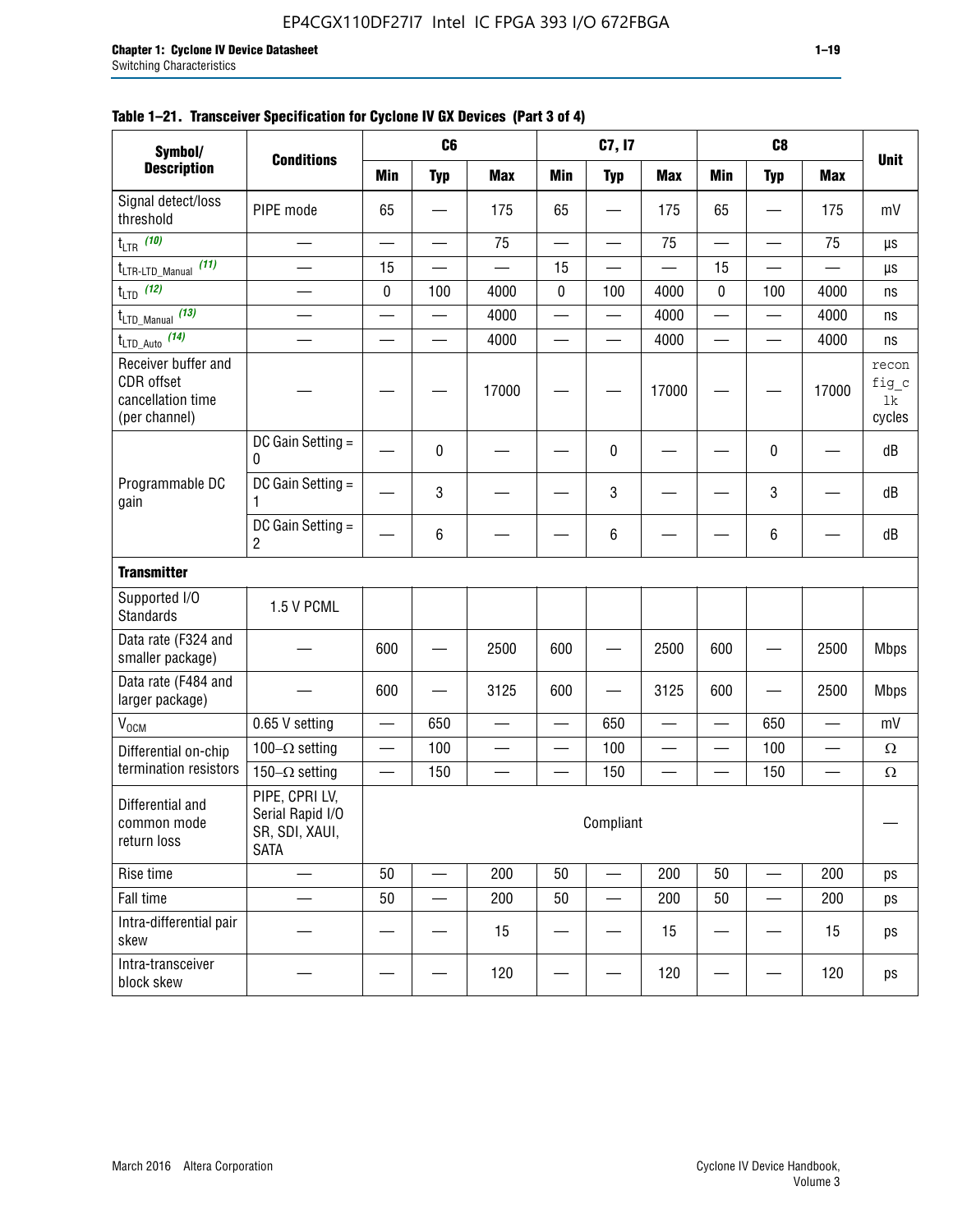#### **Table 1–21. Transceiver Specification for Cyclone IV GX Devices (Part 4 of 4)**

| Symbol/                                          | <b>Conditions</b> |     | C <sub>6</sub> |            |            | C7, I7     |                                    |            | C8  |            | <b>Unit</b> |
|--------------------------------------------------|-------------------|-----|----------------|------------|------------|------------|------------------------------------|------------|-----|------------|-------------|
| <b>Description</b>                               |                   | Min | Typ            | <b>Max</b> | <b>Min</b> | <b>Typ</b> | <b>Max</b>                         | <b>Min</b> | Typ | <b>Max</b> |             |
| <b>PLD-Transceiver Interface</b>                 |                   |     |                |            |            |            |                                    |            |     |            |             |
| Interface speed<br>(F324 and smaller<br>package) |                   | 25  |                | 125        | 25         |            | 125                                | 25         |     | 125        | <b>MHz</b>  |
| Interface speed<br>(F484 and larger<br>package)  |                   | 25  |                | 156.25     | 25         |            | 156.25                             | 25         |     | 156.25     | <b>MHz</b>  |
| Digital reset pulse<br>width                     |                   |     |                |            |            |            | Minimum is 2 parallel clock cycles |            |     |            |             |

#### **Notes to Table 1–21:**

(1) This specification is valid for transmitter output jitter specification with a maximum total jitter value of 112 ps, typically for 3.125 Gbps SRIO and XAUI protocols.

(2) The minimum reconfig\_clk frequency is 2.5 MHz if the transceiver channel is configured in **Transmitter Only** mode. The minimum reconfig\_clk frequency is 37.5 MHz if the transceiver channel is configured in **Receiver Only** or **Receiver and Transmitter** mode.

(3) The device cannot tolerate prolonged operation at this absolute maximum.

- (4) The rate matcher supports only up to  $\pm 300$  parts per million (ppm).
- (5) Supported for the F169 and F324 device packages only.
- (6) Supported for the F484, F672, and F896 device packages only. Pending device characterization.
- (7) To support CDR ppm tolerance greater than ±300 ppm, implement ppm detector in user logic and configure CDR to Manual Lock Mode.
- (8) Asynchronous spread-spectrum clocking is not supported.
- (9) For the EP4CGX30 (F484 package only), EP4CGX50, and EP4CGX75 devices, the CDR ppl tolerance is ±200 ppm.
- (10) Time taken until pll\_locked goes high after pll\_powerdown deasserts.
- (11) Time that the CDR must be kept in lock-to-reference mode after rx analogreset deasserts and before rx locktodata is asserted in manual mode.

(12) Time taken to recover valid data after the rx locktodata signal is asserted in manual mode (Figure 1–2), or after rx freqlocked signal goes high in automatic mode (Figure 1–3).

(13) Time taken to recover valid data after the rx locktodata signal is asserted in manual mode.

- (14) Time taken to recover valid data after the rx freqlocked signal goes high in automatic mode.
- (15) To support data rates lower than the minimum specification through oversampling, use the CDR in LTR mode only.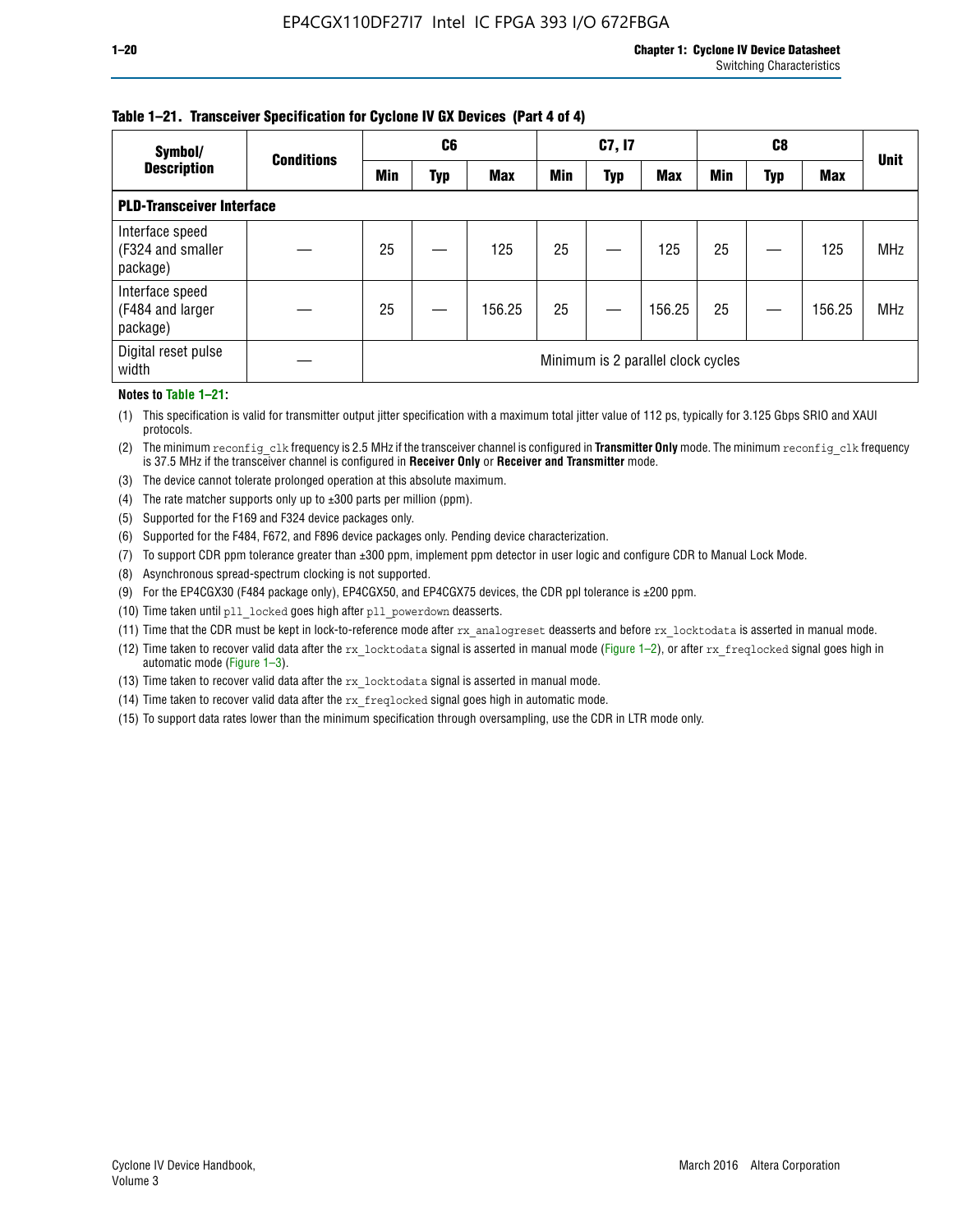Figure 1–2 shows the lock time parameters in manual mode.

 $\Box$  LTD = lock-to-data. LTR = lock-to-reference.





Figure 1–3 shows the lock time parameters in automatic mode.

**Figure 1–3. Lock Time Parameters for Automatic Mode**

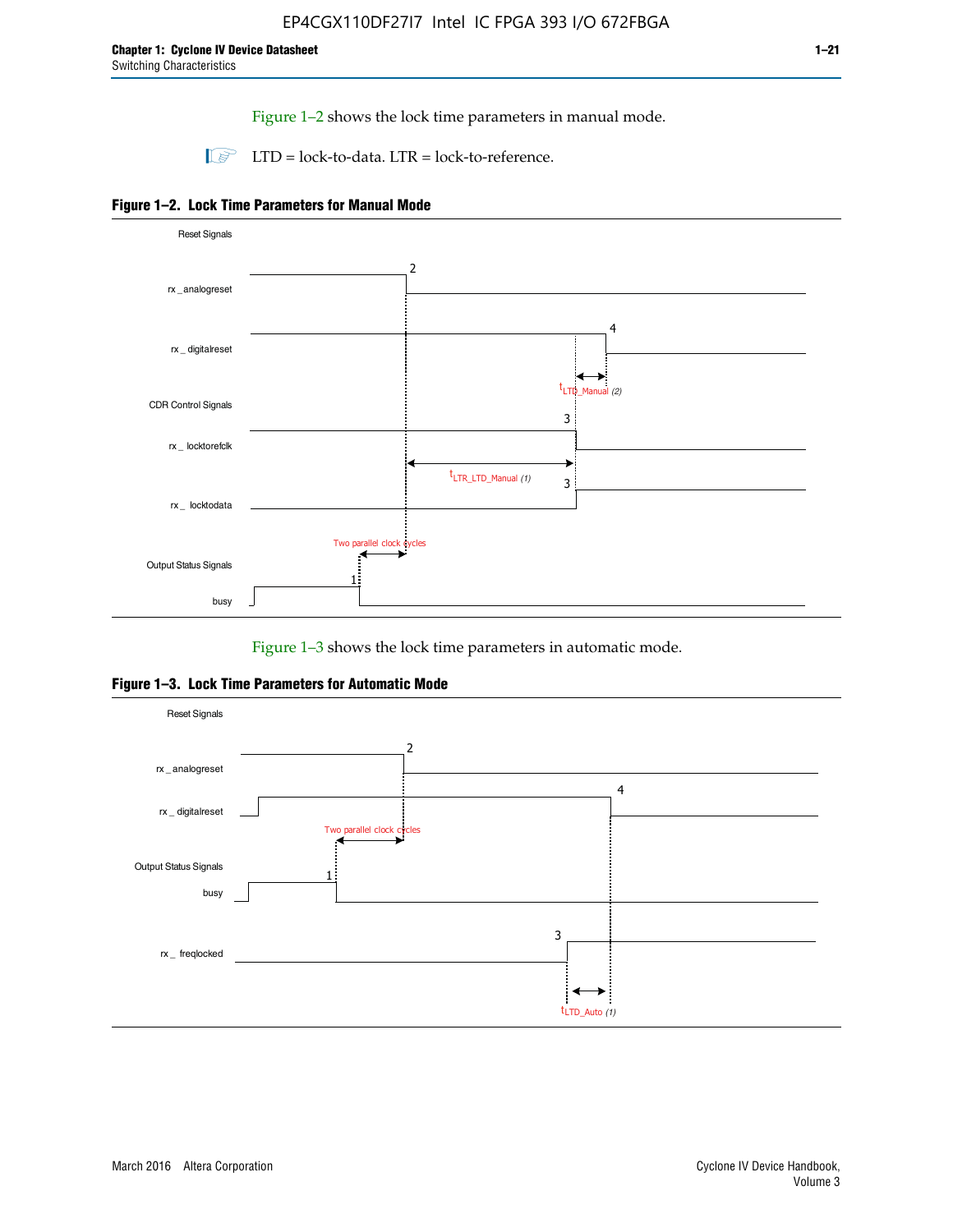#### Figure 1–4 shows the differential receiver input waveform.





Figure 1–5 shows the transmitter output waveform.





Table 1–22 lists the typical V<sub>OD</sub> for Tx term that equals 100  $\Omega$ .

| Table 1–22. Typical V <sub>0D</sub> Setting, Tx Term = 100 $\Omega$ |  |  |  |  |  |  |  |
|---------------------------------------------------------------------|--|--|--|--|--|--|--|
|---------------------------------------------------------------------|--|--|--|--|--|--|--|

|                                                        |     | V <sub>on</sub> Setting (mV) |     |      |      |      |  |  |  |  |  |  |  |  |
|--------------------------------------------------------|-----|------------------------------|-----|------|------|------|--|--|--|--|--|--|--|--|
| <b>Symbol</b>                                          |     |                              |     | 4(1) |      |      |  |  |  |  |  |  |  |  |
| $\rm V_{OD}$ differential peak<br>to peak typical (mV) | 400 | 600                          | 800 | 900  | 1000 | 1200 |  |  |  |  |  |  |  |  |

**Note to Table 1–22:**

(1) This setting is required for compliance with the PCIe protocol.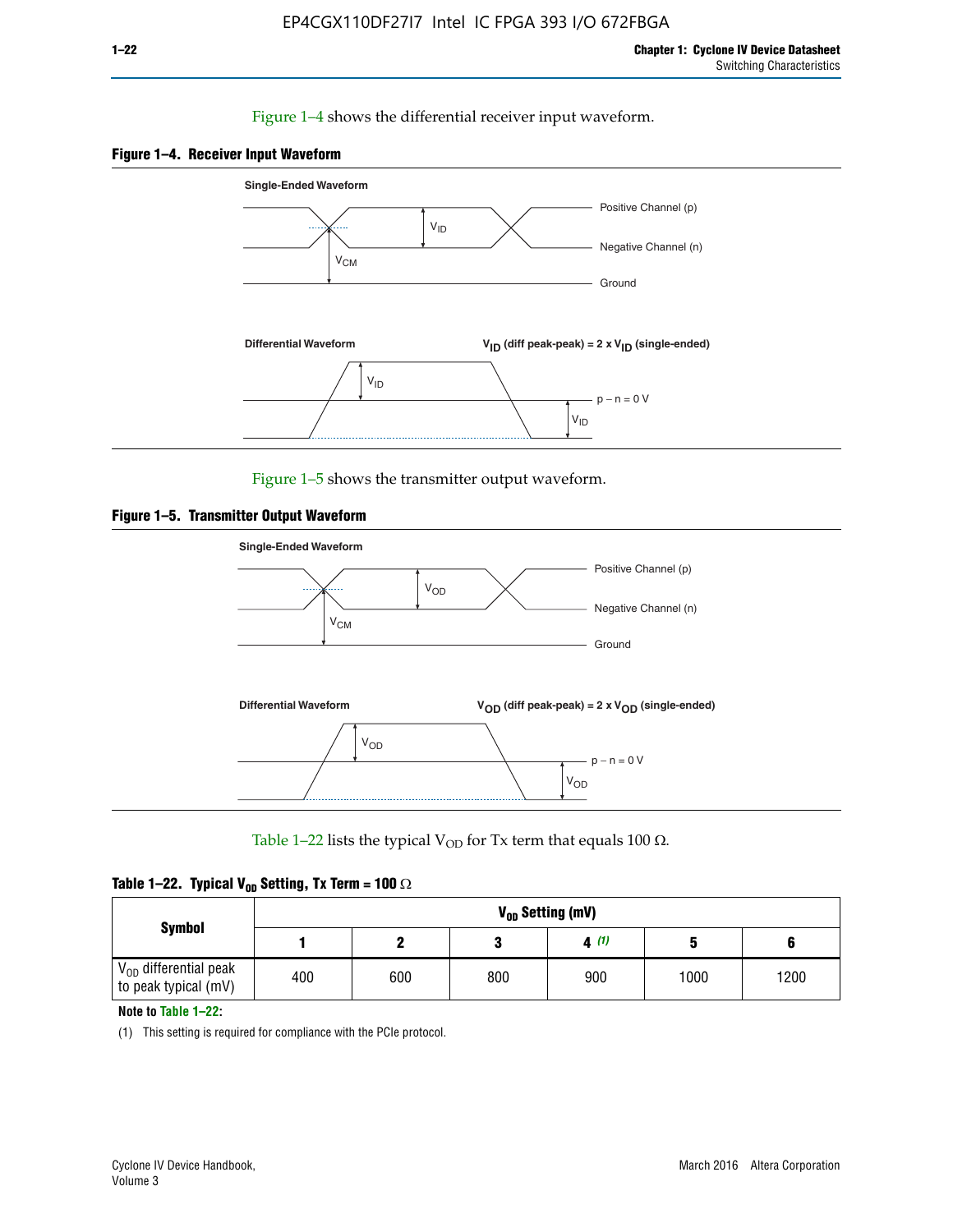Table 1–23 lists the Cyclone IV GX transceiver block AC specifications.

| Symbol/                                                                 |                    |        | C <sub>6</sub> |            |        | C7, I7     |       |       |            | <b>Unit</b> |    |
|-------------------------------------------------------------------------|--------------------|--------|----------------|------------|--------|------------|-------|-------|------------|-------------|----|
| <b>Description</b>                                                      | <b>Conditions</b>  | Min    | <b>Typ</b>     | <b>Max</b> | Min    | <b>Typ</b> | Max   | Min   | <b>Typ</b> | <b>Max</b>  |    |
| <b>PCIe Transmit Jitter Generation</b> (3)                              |                    |        |                |            |        |            |       |       |            |             |    |
| Total jitter at 2.5 Gbps<br>(Gen1)                                      | Compliance pattern |        |                | 0.25       |        |            | 0.25  |       |            | 0.25        | UI |
| <b>PCIe Receiver Jitter Tolerance</b> (3)                               |                    |        |                |            |        |            |       |       |            |             |    |
| Total jitter at 2.5 Gbps<br>(Gen1)                                      | Compliance pattern | > 0.6  |                |            |        | > 0.6      |       |       | > 0.6      |             |    |
| GIGE Transmit Jitter Generation (4)                                     |                    |        |                |            |        |            |       |       |            |             |    |
| Deterministic jitter                                                    | Pattern = CRPAT    |        |                | 0.14       |        |            | 0.14  |       |            | 0.14        | UI |
| (peak-to-peak)                                                          |                    |        |                |            |        |            |       |       |            |             |    |
| Total jitter (peak-to-peak)                                             | Pattern = CRPAT    |        |                | 0.279      |        |            | 0.279 |       |            | 0.279       | UI |
| <b>GIGE Receiver Jitter Tolerance (4)</b>                               |                    |        |                |            |        |            |       |       |            |             |    |
| Deterministic jitter<br>tolerance (peak-to-peak)                        | Pattern = CJPAT    |        | > 0.4          |            | > 0.4  |            |       | > 0.4 |            |             | U  |
| Combined deterministic<br>and random jitter<br>tolerance (peak-to-peak) | Pattern = CJPAT    | > 0.66 |                |            | > 0.66 |            |       |       | UI         |             |    |

#### **Table 1–23. Transceiver Block AC Specification for Cyclone IV GX Devices** *(1)***,** *(2)*

**Notes to Table 1–23:**

(1) Dedicated refclk pins were used to drive the input reference clocks.

(2) The jitter numbers specified are valid for the stated conditions only.

(3) The jitter numbers for PIPE are compliant to the PCIe Base Specification 2.0.

(4) The jitter numbers for GIGE are compliant to the IEEE802.3-2002 Specification.

### **Core Performance Specifications**

The following sections describe the clock tree specifications, PLLs, embedded multiplier, memory block, and configuration specifications for Cyclone IV Devices.

### **Clock Tree Specifications**

Table 1–24 lists the clock tree specifications for Cyclone IV devices.

**Table 1–24. Clock Tree Performance for Cyclone IV Devices** *(Part 1 of 2)*

|               |     | <b>Performance</b> |     |           |             |              |                  |     |             |  |  |  |  |  |  |
|---------------|-----|--------------------|-----|-----------|-------------|--------------|------------------|-----|-------------|--|--|--|--|--|--|
| <b>Device</b> | C6  | C7                 | C8  | $C8L$ (1) | $C9L$ $(1)$ | $\mathbf{I}$ | <b>18L</b> $(1)$ | A7  | <b>Unit</b> |  |  |  |  |  |  |
| EP4CE6        | 500 | 437.5              | 402 | 362       | 265         | 437.5        | 362              | 402 | <b>MHz</b>  |  |  |  |  |  |  |
| EP4CE10       | 500 | 437.5              | 402 | 362       | 265         | 437.5        | 362              | 402 | <b>MHz</b>  |  |  |  |  |  |  |
| EP4CE15       | 500 | 437.5              | 402 | 362       | 265         | 437.5        | 362              | 402 | <b>MHz</b>  |  |  |  |  |  |  |
| EP4CE22       | 500 | 437.5              | 402 | 362       | 265         | 437.5        | 362              | 402 | <b>MHz</b>  |  |  |  |  |  |  |
| EP4CE30       | 500 | 437.5              | 402 | 362       | 265         | 437.5        | 362              | 402 | <b>MHz</b>  |  |  |  |  |  |  |
| EP4CE40       | 500 | 437.5              | 402 | 362       | 265         | 437.5        | 362              | 402 | <b>MHz</b>  |  |  |  |  |  |  |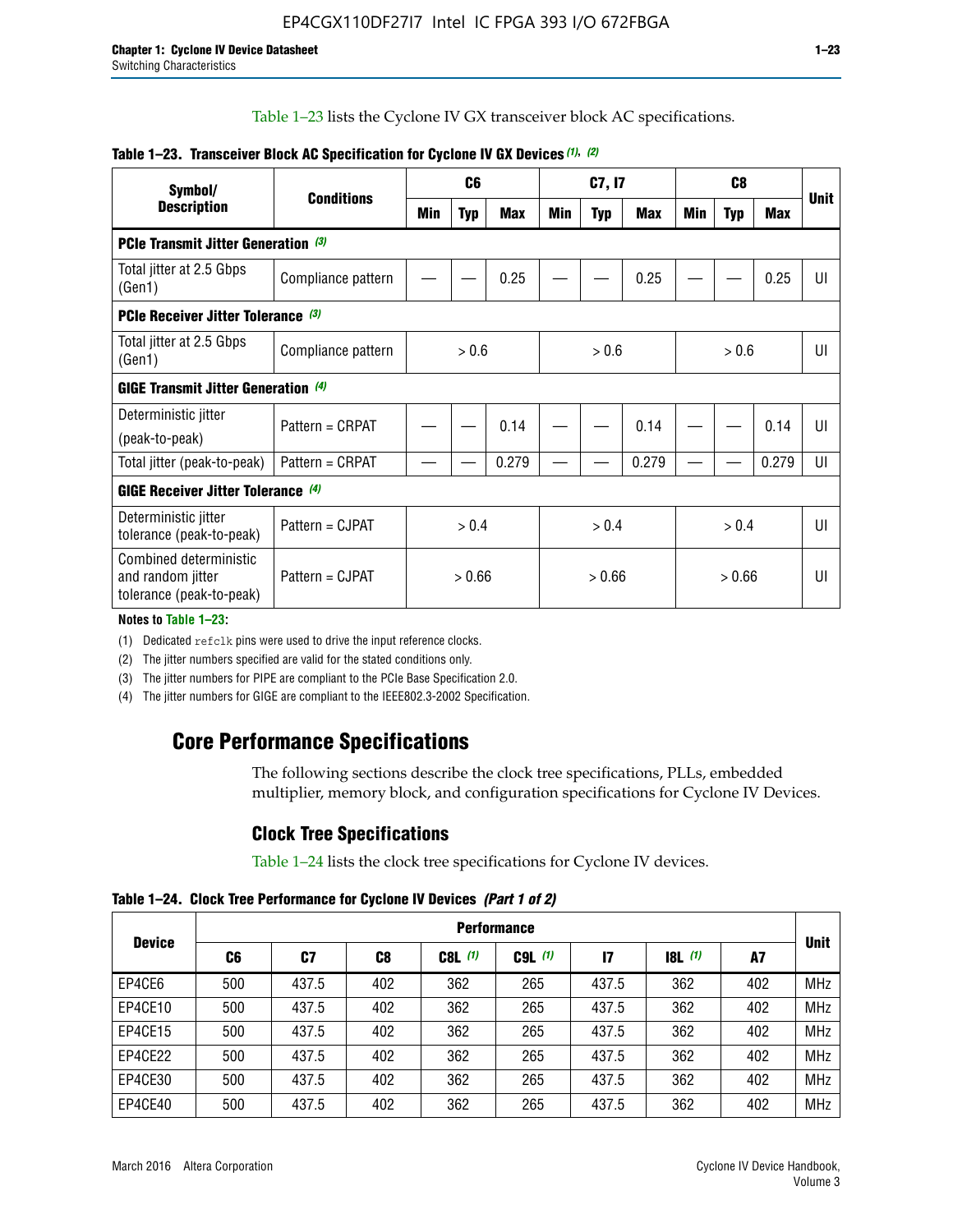|               |     | <b>Performance</b> |                |           |             |              |       |    |             |  |  |  |  |  |  |
|---------------|-----|--------------------|----------------|-----------|-------------|--------------|-------|----|-------------|--|--|--|--|--|--|
| <b>Device</b> | C6  | C7                 | C <sub>8</sub> | $C8L$ (1) | $C9L$ $(1)$ | $\mathbf{I}$ | 8L(1) | A7 | <b>Unit</b> |  |  |  |  |  |  |
| EP4CE55       | 500 | 437.5              | 402            | 362       | 265         | 437.5        | 362   |    | <b>MHz</b>  |  |  |  |  |  |  |
| EP4CE75       | 500 | 437.5              | 402            | 362       | 265         | 437.5        | 362   |    | <b>MHz</b>  |  |  |  |  |  |  |
| EP4CE115      |     | 437.5              | 402            | 362       | 265         | 437.5        | 362   |    | <b>MHz</b>  |  |  |  |  |  |  |
| EP4CGX15      | 500 | 437.5              | 402            |           |             | 437.5        |       |    | <b>MHz</b>  |  |  |  |  |  |  |
| EP4CGX22      | 500 | 437.5              | 402            |           |             | 437.5        |       |    | <b>MHz</b>  |  |  |  |  |  |  |
| EP4CGX30      | 500 | 437.5              | 402            |           |             | 437.5        |       |    | <b>MHz</b>  |  |  |  |  |  |  |
| EP4CGX50      | 500 | 437.5              | 402            |           |             | 437.5        |       |    | <b>MHz</b>  |  |  |  |  |  |  |
| EP4CGX75      | 500 | 437.5              | 402            |           |             | 437.5        |       |    | <b>MHz</b>  |  |  |  |  |  |  |
| EP4CGX110     | 500 | 437.5              | 402            |           |             | 437.5        |       |    | <b>MHz</b>  |  |  |  |  |  |  |
| EP4CGX150     | 500 | 437.5              | 402            |           |             | 437.5        |       |    | <b>MHz</b>  |  |  |  |  |  |  |

**Table 1–24. Clock Tree Performance for Cyclone IV Devices** *(Part 2 of 2)*

**Note to Table 1–24:**

(1) Cyclone IV E 1.0 V core voltage devices only support C8L, C9L, and I8L speed grades.

### **PLL Specifications**

Table 1–25 lists the PLL specifications for Cyclone IV devices when operating in the commercial junction temperature range (0°C to 85°C), the industrial junction temperature range (–40°C to 100°C), the extended industrial junction temperature range (–40°C to 125°C), and the automotive junction temperature range (–40°C to 125°C). For more information about the PLL block, refer to "Glossary" on page 1–37.

**Table 1–25. PLL Specifications for Cyclone IV Devices** *(1), (2)* **(Part 1 of 2)**

| <b>Symbol</b>                                          | <b>Parameter</b>                                            | Min | <b>Typ</b>               | <b>Max</b> | <b>Unit</b>   |
|--------------------------------------------------------|-------------------------------------------------------------|-----|--------------------------|------------|---------------|
|                                                        | Input clock frequency $(-6, -7, -8)$ speed grades)          | 5   | $\overline{\phantom{0}}$ | 472.5      | <b>MHz</b>    |
| $f_{\text{IN}}(3)$                                     | Input clock frequency (-8L speed grade)                     | 5   |                          | 362        | <b>MHz</b>    |
|                                                        | Input clock frequency (-9L speed grade)                     | 5   |                          | 265        | <b>MHz</b>    |
| f <sub>INPFD</sub>                                     | PFD input frequency                                         | 5   |                          | 325        | <b>MHz</b>    |
| $f_{VCO}$ (4)                                          | PLL internal VCO operating range                            | 600 |                          | 1300       | <b>MHz</b>    |
| f <sub>INDUTY</sub>                                    | Input clock duty cycle                                      | 40  |                          | 60         | $\frac{0}{0}$ |
| $t_{\text{INJITTER\_CCJ}}$ (5)                         | Input clock cycle-to-cycle jitter<br>$F_{REF} \geq 100$ MHz |     |                          | 0.15       | UI            |
|                                                        | $F_{RFF}$ < 100 MHz                                         |     |                          | ±750       | ps            |
| $f_{\text{OUT\_EXT}}$ (external clock<br>output) $(3)$ | PLL output frequency                                        |     |                          | 472.5      | <b>MHz</b>    |
|                                                        | PLL output frequency (-6 speed grade)                       |     |                          | 472.5      | <b>MHz</b>    |
|                                                        | PLL output frequency (-7 speed grade)                       |     |                          | 450        | <b>MHz</b>    |
| $f_{OUT}$ (to global clock)                            | PLL output frequency (-8 speed grade)                       |     |                          | 402.5      | <b>MHz</b>    |
|                                                        | PLL output frequency (-8L speed grade)                      |     |                          | 362        | <b>MHz</b>    |
|                                                        | PLL output frequency (-9L speed grade)                      |     |                          | 265        | <b>MHz</b>    |
| t <sub>outputy</sub>                                   | Duty cycle for external clock output (when set to 50%)      | 45  | 50                       | 55         | $\frac{0}{0}$ |
| $t_{\text{LOCK}}$                                      | Time required to lock from end of device configuration      |     |                          |            | ms            |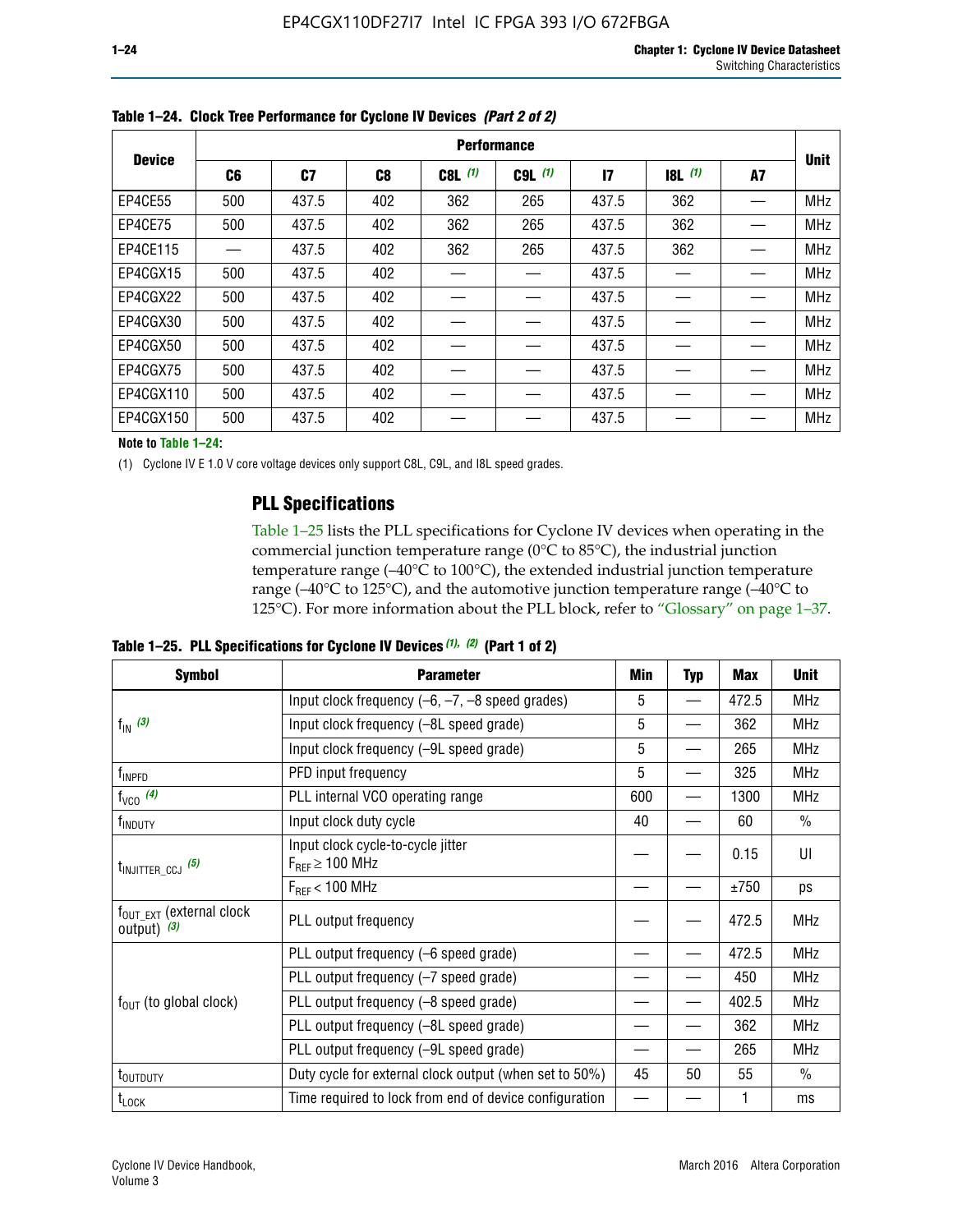| Symbol                                    | <b>Parameter</b>                                                                                                                     | Min | <b>Typ</b> | Max  | <b>Unit</b>              |
|-------------------------------------------|--------------------------------------------------------------------------------------------------------------------------------------|-----|------------|------|--------------------------|
| t <sub>DLOCK</sub>                        | Time required to lock dynamically (after switchover,<br>reconfiguring any non-post-scale counters/delays or<br>areset is deasserted) |     |            | 1    | ms                       |
| t <sub>outjitter_period_dedclk</sub> (6)  | Dedicated clock output period jitter<br>$F_{OUT} \geq 100$ MHz                                                                       |     |            | 300  | ps                       |
|                                           | $F_{OIII}$ < 100 MHz                                                                                                                 |     |            | 30   | mUI                      |
| $t_{\text{OUTJITTER\_CCJ\_DEDCLK}}$ (6)   | Dedicated clock output cycle-to-cycle jitter<br>$F_{OUT} \ge 100$ MHz                                                                |     |            | 300  | ps                       |
|                                           | $F_{OUT}$ < 100 MHz                                                                                                                  |     |            | 30   | mUI                      |
| $t_{\text{OUTJITTER}$ (6)                 | Regular I/O period jitter<br>$F_{OUT} \ge 100$ MHz                                                                                   |     |            | 650  | ps                       |
|                                           | $F_{OIII}$ < 100 MHz                                                                                                                 |     |            | 75   | mUI                      |
| $t_{\text{OUTJITTER\_CCJ\_IO}}$ (6)       | Regular I/O cycle-to-cycle jitter<br>$F_{OUT} \ge 100$ MHz                                                                           |     |            | 650  | ps                       |
|                                           | $F_{OUT}$ < 100 MHz                                                                                                                  |     |            | 75   | mUI                      |
| t <sub>PLL_PSERR</sub>                    | Accuracy of PLL phase shift                                                                                                          |     |            | ±50  | ps                       |
| t <sub>ARESET</sub>                       | Minimum pulse width on areset signal.                                                                                                | 10  |            |      | ns                       |
| t <sub>configpll</sub>                    | Time required to reconfigure scan chains for PLLs                                                                                    |     | 3.5(7)     |      | <b>SCANCLK</b><br>cycles |
| f <sub>SCANCLK</sub>                      | scanclk frequency                                                                                                                    |     |            | 100  | <b>MHz</b>               |
| t <sub>CASC_OUTJITTER_PERIOD_DEDCLK</sub> | Period jitter for dedicated clock output in cascaded<br>PLLs ( $F_{OUT} \ge 100$ MHz)                                                |     |            | 425  | ps                       |
| (8), (9)                                  | Period jitter for dedicated clock output in cascaded<br>PLLs ( $F_{OUT}$ < 100 MHz)                                                  |     |            | 42.5 | mUI                      |
| Madagasa Table 4, OF                      |                                                                                                                                      |     |            |      |                          |

#### **Table 1–25. PLL Specifications for Cyclone IV Devices** *(1), (2)* **(Part 2 of 2)**

#### **Notes to Table 1–25:**

- (1) This table is applicable for general purpose PLLs and multipurpose PLLs.
- (2) You must connect  $V_{CCD-PLL}$  to  $V_{CCINT}$  through the decoupling capacitor and ferrite bead.
- (3) This parameter is limited in the Quartus II software by the I/O maximum frequency. The maximum I/O frequency is different for each I/O standard.
- (4) The V<sub>CO</sub> frequency reported by the Quartus II software in the PLL Summary section of the compilation report takes into consideration the V<sub>CO</sub> post-scale counter K value. Therefore, if the counter K has a value of 2, the frequency reported can be lower than the f<sub>VCO</sub> specification.
- (5) A high input jitter directly affects the PLL output jitter. To have low PLL output clock jitter, you must provide a clean clock source that is less than 200 ps.
- (6) Peak-to-peak jitter with a probability level of 10–12 (14 sigma, 99.99999999974404% confidence level). The output jitter specification applies to the intrinsic jitter of the PLL when an input jitter of 30 ps is applied.
- (7) With 100-MHz scanclk frequency.
- (8) The cascaded PLLs specification is applicable only with the following conditions:
	- **■** Upstream PLL—0.59 MHz  $\leq$  Upstream PLL bandwidth  $<$  1 MHz
	- Downstream PLL—Downstream PLL bandwidth > 2 MHz
- (9) PLL cascading is not supported for transceiver applications.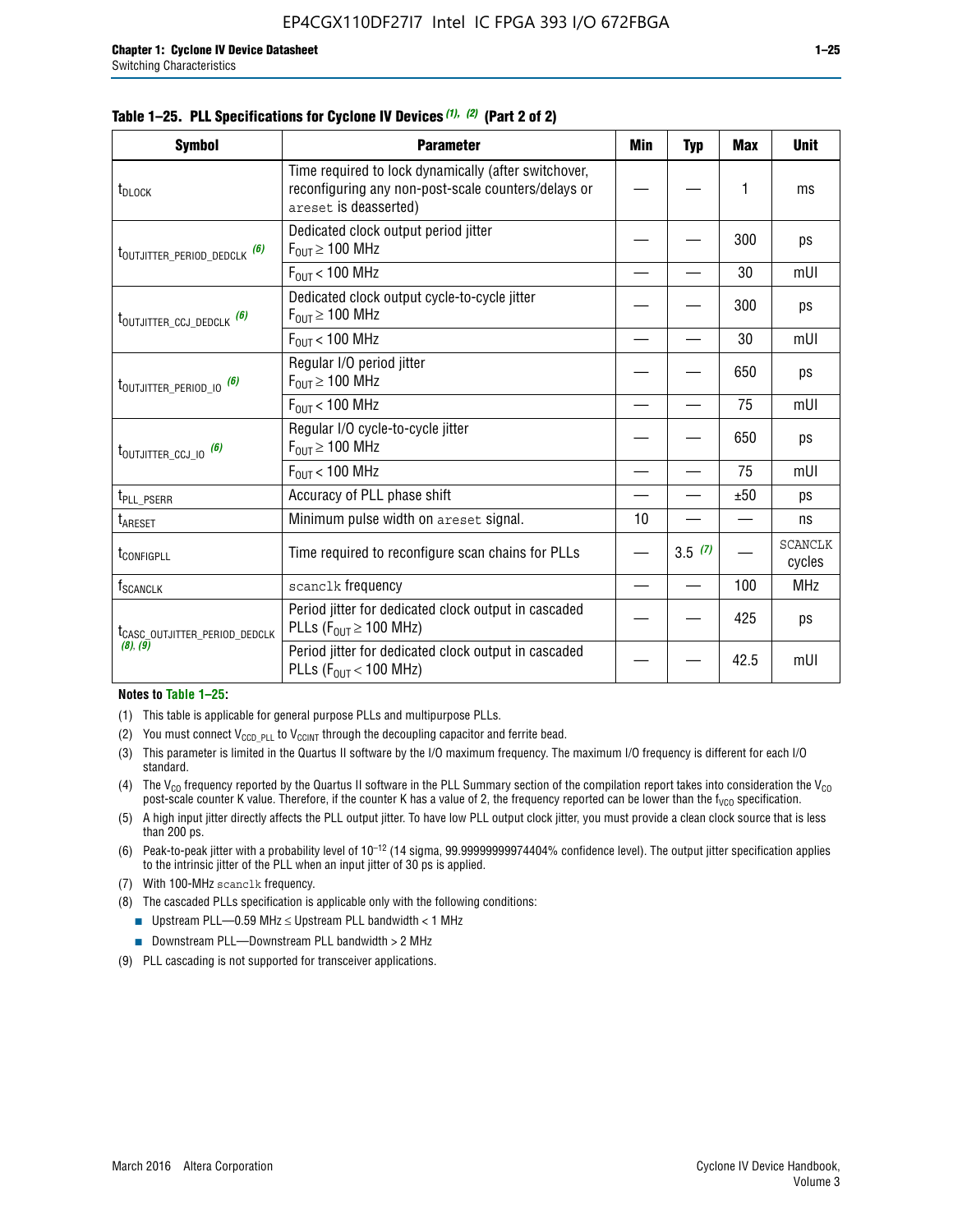### **Embedded Multiplier Specifications**

Table 1–26 lists the embedded multiplier specifications for Cyclone IV devices.

#### **Table 1–26. Embedded Multiplier Specifications for Cyclone IV Devices**

|                                | <b>Resources Used</b>        |     | <b>Performance</b> |             |     |     |            |  |  |  |  |
|--------------------------------|------------------------------|-----|--------------------|-------------|-----|-----|------------|--|--|--|--|
| Mode                           | <b>Number of Multipliers</b> | C6  | C9L                | <b>Unit</b> |     |     |            |  |  |  |  |
| $9 \times 9$ -bit multiplier   |                              | 340 | 300                | 260         | 240 | 175 | <b>MHz</b> |  |  |  |  |
| $18 \times 18$ -bit multiplier |                              | 287 | 250                | 200         | 185 | 135 | <b>MHz</b> |  |  |  |  |

### **Memory Block Specifications**

Table 1–27 lists the M9K memory block specifications for Cyclone IV devices.

#### **Table 1–27. Memory Block Performance Specifications for Cyclone IV Devices**

|               |                                           |     | <b>Resources Used</b> |                |            |                |                 |     |             |
|---------------|-------------------------------------------|-----|-----------------------|----------------|------------|----------------|-----------------|-----|-------------|
| <b>Memory</b> | <b>Mode</b>                               | LEs | M9K<br><b>Memory</b>  | C <sub>6</sub> | C7, I7, A7 | C <sub>8</sub> | <b>C8L, I8L</b> | C9L | <b>Unit</b> |
|               | FIFO 256 $\times$ 36                      | 47  |                       | 315            | 274        | 238            | 200             | 57  | <b>MHz</b>  |
|               | Single-port $256 \times 36$               | 0   |                       | 315            | 274        | 238            | 200             | 157 | <b>MHz</b>  |
| M9K Block     | Simple dual-port $256 \times 36$ CLK      | 0   |                       | 315            | 274        | 238            | 200             | 57  | <b>MHz</b>  |
|               | True dual port $512 \times 18$ single CLK | 0   |                       | 315            | 274        | 238            | 200             | :57 | <b>MHz</b>  |

### **Configuration and JTAG Specifications**

Table 1–28 lists the configuration mode specifications for Cyclone IV devices.

#### **Table 1–28. Passive Configuration Mode Specifications for Cyclone IV Devices** *(1)*

| <b>Programming Mode</b>         | V <sub>CCINT</sub> Voltage Level (V) | <b>DCLK f<sub>MAX</sub></b> | <b>Unit</b> |
|---------------------------------|--------------------------------------|-----------------------------|-------------|
| Passive Serial (PS)             | 1.0 $(3)$                            | 66                          | MHz         |
|                                 | 1.2                                  | 133                         | MHz         |
| Fast Passive Parallel (FPP) (2) | 1.0 $(3)$                            | 66                          | <b>MHz</b>  |
|                                 | 12(4)                                | 100                         | <b>MHz</b>  |

#### **Notes to Table 1–28:**

- (1) For more information about PS and FPP configuration timing parameters, refer to the *[Configuration and Remote](http://www.altera.com/literature/hb/cyclone-iv/cyiv-51008.pdf)  [System Upgrades in Cyclone IV Devices](http://www.altera.com/literature/hb/cyclone-iv/cyiv-51008.pdf)* chapter.
- (2) FPP configuration mode supports all Cyclone IV E devices (except for E144 package devices) and EP4CGX50, EP4CGX75, EP4CGX110, and EP4CGX150 only.
- (3)  $V_{CCMT}$  = 1.0 V is only supported for Cyclone IV E 1.0 V core voltage devices.
- (4) Cyclone IV E devices support 1.2 V V<sub>CCINT</sub>. Cyclone IV E 1.2 V core voltage devices support 133 MHz DCLK f<sub>MAX</sub> for EP4CE6, EP4CE10, EP4CE15, EP4CE22, EP4CE30, and EP4CE40 only.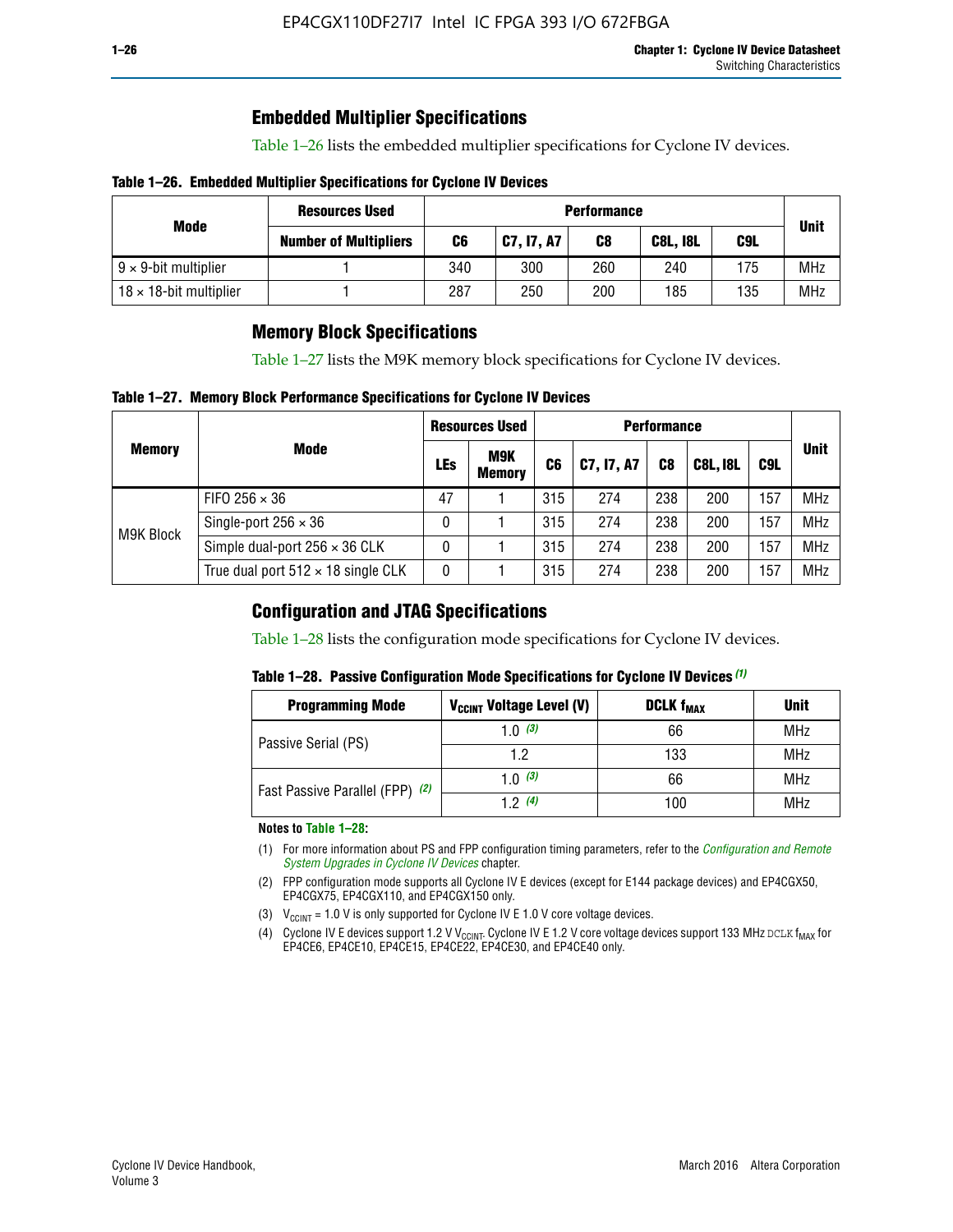Table 1–29 lists the active configuration mode specifications for Cyclone IV devices.

**Table 1–29. Active Configuration Mode Specifications for Cyclone IV Devices**

| <b>Programming Mode</b>  | <b>DCLK Range</b> | <b>Typical DCLK</b> | <b>Unit</b> |
|--------------------------|-------------------|---------------------|-------------|
| Active Parallel (AP) (1) | 20 to 40          | 33                  | MHz         |
| Active Serial (AS)       | 20 to 40          | 33                  | MHz         |

**Note to Table 1–29:**

(1) AP configuration mode is only supported for Cyclone IV E devices.

Table 1–30 lists the JTAG timing parameters and values for Cyclone IV devices.

**Table 1–30. JTAG Timing Parameters for Cyclone IV Devices** *(1)*

| <b>Symbol</b>                | <b>Parameter</b>                                       | Min | <b>Max</b> | <b>Unit</b> |
|------------------------------|--------------------------------------------------------|-----|------------|-------------|
| $t_{JCP}$                    | <b>TCK clock period</b>                                | 40  |            | ns          |
| t <sub>JCH</sub>             | <b>TCK clock high time</b>                             | 19  |            | ns          |
| $t_{JCL}$                    | TCK clock low time                                     | 19  |            | ns          |
| t <sub>JPSU_TDI</sub>        | JTAG port setup time for TDI                           | 1   |            | ns          |
| t <sub>JPSU_TMS</sub>        | JTAG port setup time for TMS                           | 3   |            | ns          |
| t <sub>JPH</sub>             | JTAG port hold time                                    | 10  |            | ns          |
| t <sub>JPCO</sub>            | JTAG port clock to output $(2)$ , $(3)$                |     | 15         | ns          |
| $t_{JPZX}$                   | JTAG port high impedance to valid output $(2)$ , $(3)$ |     | 15         | ns          |
| t <sub>JPXZ</sub>            | JTAG port valid output to high impedance $(2)$ , $(3)$ |     | 15         | ns          |
| $t_{\rm JSSU}$               | Capture register setup time                            | 5   |            | ns          |
| $\mathsf{t}_{\mathsf{JSH}}$  | Capture register hold time                             | 10  |            | ns          |
| $t_{\rm JSCO}$               | Update register clock to output                        |     | 25         | ns          |
| $t_{\footnotesize \rm JSZX}$ | Update register high impedance to valid output         |     | 25         | ns          |
| t <sub>JSXZ</sub>            | Update register valid output to high impedance         |     | 25         | ns          |

**Notes to Table 1–30:**

(1) For more information about JTAG waveforms, refer to "JTAG Waveform" in "Glossary" on page 1–37.

(2) The specification is shown for 3.3-, 3.0-, and 2.5-V LVTTL/LVCMOS operation of JTAG pins. For 1.8-V LVTTL/LVCMOS and 1.5-V LVCMOS, the output time specification is 16 ns.

(3) For EP4CGX22, EP4CGX30 (F324 and smaller package), EP4CGX110, and EP4CGX150 devices, the output time specification for 3.3-, 3.0-, and 2.5-V LVTTL/LVCMOS operation of JTAG pins is 16 ns. For 1.8-V LVTTL/LVCMOS and 1.5-V LVCMOS, the output time specification is 18 ns.

### **Periphery Performance**

This section describes periphery performance, including high-speed I/O and external memory interface.

I/O performance supports several system interfaces, such as the high-speed I/O interface, external memory interface, and the PCI/PCI-X bus interface. I/Os using the SSTL-18 Class I termination standard can achieve up to the stated DDR2 SDRAM interfacing speeds. I/Os using general-purpose I/O standards such as 3.3-, 3.0-, 2.5-, 1.8-, or 1.5-LVTTL/LVCMOS are capable of a typical 200 MHz interfacing frequency with a 10 pF load.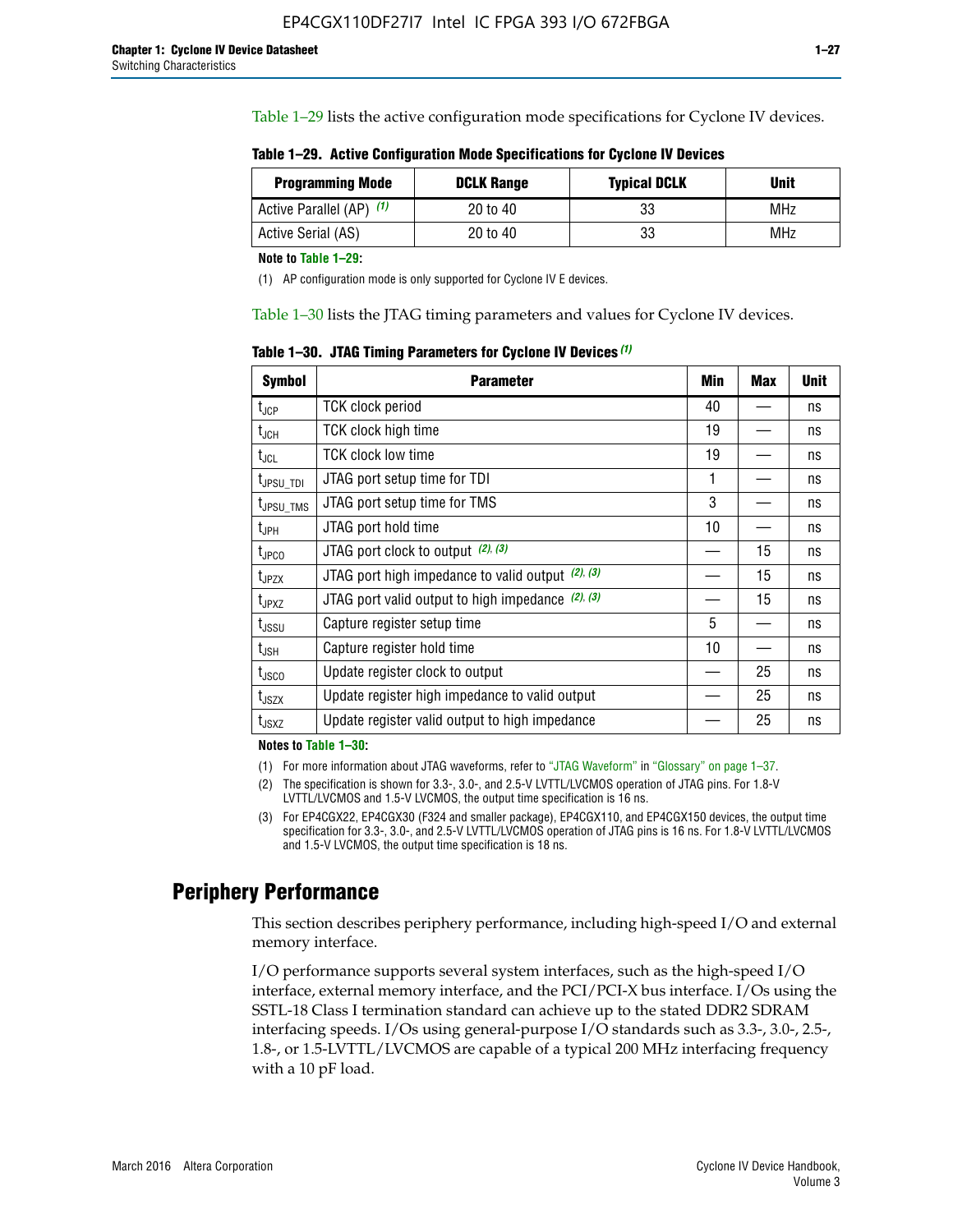- For more information about the supported maximum clock rate, device and pin planning, IP implementation, and device termination, refer to *[Section III: System](http://www.altera.com/literature/hb/external-memory/emi_intro_specs.pdf)  [Performance Specifications](http://www.altera.com/literature/hb/external-memory/emi_intro_specs.pdf)* of the *External Memory Interfaces Handbook*.
- **1 Actual achievable frequency depends on design- and system-specific factors. Perform** HSPICE/IBIS simulations based on your specific design and system setup to determine the maximum achievable frequency in your system.

### **High-Speed I/O Specifications**

Table 1–31 through Table 1–36 list the high-speed I/O timing for Cyclone IV devices. For definitions of high-speed timing specifications, refer to "Glossary" on page 1–37.

**Table 1–31. RSDS Transmitter Timing Specifications for Cyclone IV Devices** *(1)***,** *(2)***,** *(4)* **(Part 1 of 2)**

|                                                      |                                     |            | C6                       |            |            | C7, I7                   |            |                 | <b>C8, A7</b>            |            |            | <b>C8L, I8L</b>          |            | C <sub>9</sub> L |                          |            |             |
|------------------------------------------------------|-------------------------------------|------------|--------------------------|------------|------------|--------------------------|------------|-----------------|--------------------------|------------|------------|--------------------------|------------|------------------|--------------------------|------------|-------------|
| <b>Symbol</b>                                        | <b>Modes</b>                        | <b>Min</b> | <b>Typ</b>               | <b>Max</b> | <b>Min</b> | <b>Typ</b>               | <b>Max</b> | <b>Min</b>      | <b>Typ</b>               | <b>Max</b> | <b>Min</b> | <b>Typ</b>               | <b>Max</b> | Min              | <b>Typ</b>               | <b>Max</b> | <b>Unit</b> |
|                                                      | $\times$ 10                         | 5          | $\overline{\phantom{0}}$ | 180        | 5          | —                        | 155.5      | 5               | $\overline{\phantom{0}}$ | 155.5      | 5          |                          | 155.5      | 5                |                          | 132.5      | <b>MHz</b>  |
|                                                      | $\times 8$                          | 5          |                          | 180        | 5          |                          | 155.5      | $5\phantom{.0}$ | $\overline{\phantom{0}}$ | 155.5      | 5          |                          | 155.5      | 5                |                          | 132.5      | <b>MHz</b>  |
| f <sub>HSCLK</sub><br>(input clock                   | $\times 7$                          | 5          | $\overline{\phantom{0}}$ | 180        | 5          |                          | 155.5      | 5               | $\overline{\phantom{0}}$ | 155.5      | 5          |                          | 155.5      | 5                |                          | 132.5      | <b>MHz</b>  |
| frequency)                                           | $\times$ 4                          | 5          | $\overline{\phantom{0}}$ | 180        | 5          | $\overline{\phantom{0}}$ | 155.5      | 5               | $\equiv$                 | 155.5      | 5          | $\overline{\phantom{0}}$ | 155.5      | 5                | $\overline{\phantom{0}}$ | 132.5      | <b>MHz</b>  |
|                                                      | $\times 2$                          | 5          | $\equiv$                 | 180        | 5          |                          | 155.5      | 5               | $\equiv$                 | 155.5      | 5          | $\equiv$                 | 155.5      | 5                | $\overline{\phantom{0}}$ | 132.5      | <b>MHz</b>  |
|                                                      | $\times$ 1                          | 5          |                          | 360        | 5          |                          | 311        | 5               | $\overline{\phantom{0}}$ | 311        | 5          | $\overline{\phantom{0}}$ | 311        | 5                |                          | 265        | <b>MHz</b>  |
|                                                      | $\times$ 10                         | 100        | $\overline{\phantom{0}}$ | 360        | 100        |                          | 311        | 100             | $\overline{\phantom{0}}$ | 311        | 100        | $\overline{\phantom{0}}$ | 311        | 100              |                          | 265        | <b>Mbps</b> |
|                                                      | $\times 8$                          | 80         |                          | 360        | 80         |                          | 311        | 80              | $\overline{\phantom{0}}$ | 311        | 80         | $\overline{\phantom{0}}$ | 311        | 80               | $\overline{\phantom{0}}$ | 265        | <b>Mbps</b> |
| Device<br>operation in                               | $\times 7$                          | 70         | $\overline{\phantom{0}}$ | 360        | 70         |                          | 311        | 70              | $\overline{\phantom{0}}$ | 311        | 70         | $\overline{\phantom{0}}$ | 311        | 70               | $\overline{\phantom{0}}$ | 265        | <b>Mbps</b> |
| <b>Mbps</b>                                          | $\times$ 4                          | 40         |                          | 360        | 40         |                          | 311        | 40              |                          | 311        | 40         | $\overline{\phantom{0}}$ | 311        | 40               | $\overline{\phantom{0}}$ | 265        | <b>Mbps</b> |
|                                                      | $\times 2$                          | 20         |                          | 360        | 20         | $\equiv$                 | 311        | 20              | $\overline{\phantom{0}}$ | 311        | 20         | $\overline{\phantom{0}}$ | 311        | 20               | $\equiv$                 | 265        | <b>Mbps</b> |
|                                                      | $\times$ 1                          | 10         |                          | 360        | 10         |                          | 311        | 10              |                          | 311        | 10         | $\overline{\phantom{0}}$ | 311        | 10               | $\overline{\phantom{0}}$ | 265        | <b>Mbps</b> |
| t <sub>DUTY</sub>                                    | —                                   | 45         | $\overline{\phantom{0}}$ | 55         | 45         |                          | 55         | 45              | $\overline{\phantom{0}}$ | 55         | 45         |                          | 55         | 45               |                          | 55         | $\%$        |
| Transmitter<br>channel-to-<br>channel skew<br>(TCCS) |                                     |            |                          | 200        |            |                          | 200        |                 |                          | 200        |            |                          | 200        |                  |                          | 200        | ps          |
| Output jitter<br>(peak to peak)                      |                                     |            |                          | 500        |            |                          | 500        |                 |                          | 550        |            |                          | 600        |                  |                          | 700        | ps          |
| $t_{\text{RISE}}$                                    | $20 - 80\%$<br>$C_{LOAD} =$<br>5 pF |            | 500                      |            |            | 500                      |            |                 | 500                      |            |            | 500                      |            |                  | 500                      |            | ps          |
| t <sub>FALL</sub>                                    | $20 - 80\%$<br>$C_{LOAD} =$<br>5 pF |            | 500                      |            |            | 500                      |            |                 | 500                      |            |            | 500                      |            |                  | 500                      |            | ps          |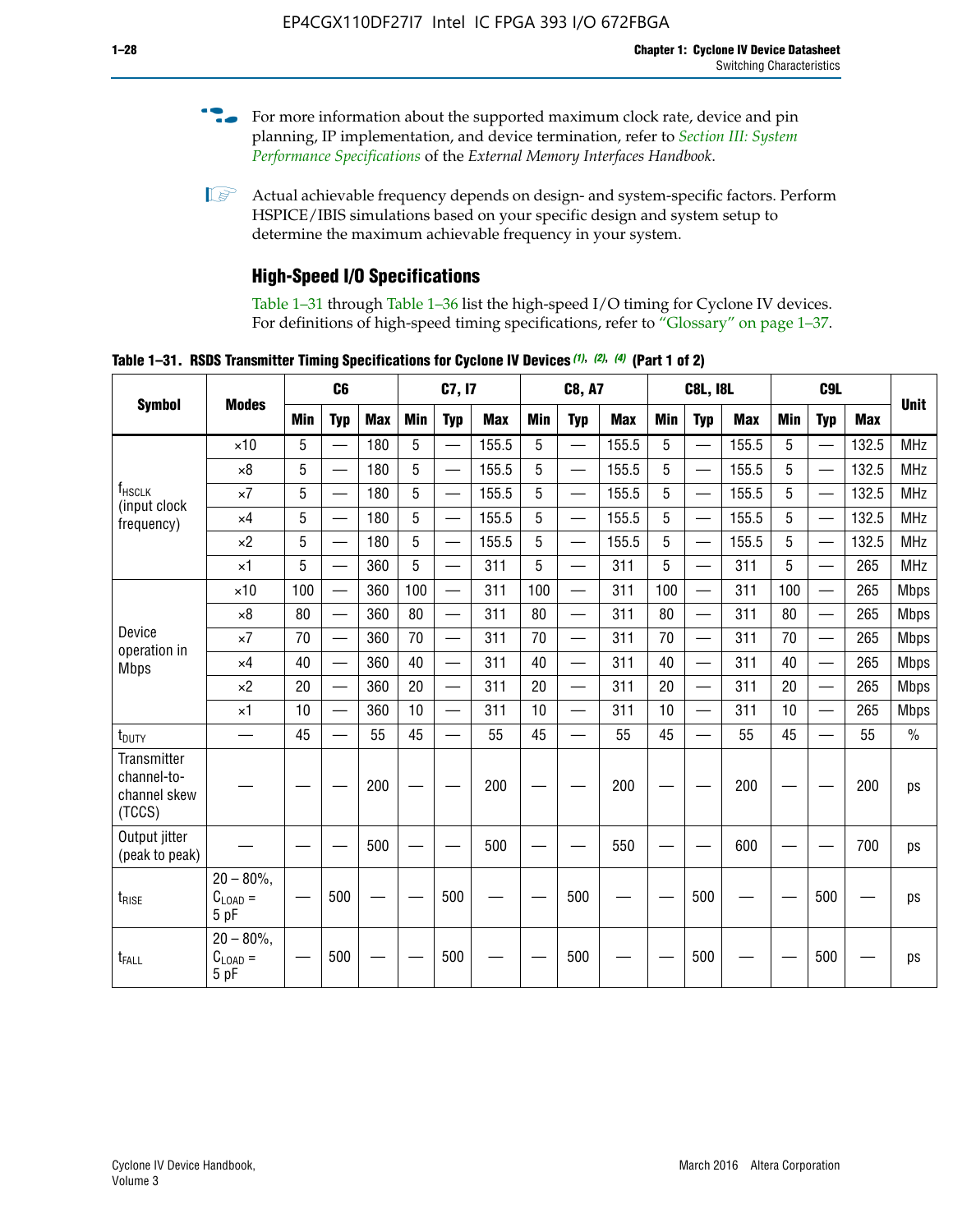#### **Table 1–31. RSDS Transmitter Timing Specifications for Cyclone IV Devices** *(1)***,** *(2)***,** *(4)* **(Part 2 of 2)**

**Notes to Table 1–31:**

(1) Applicable for true RSDS and emulated RSDS\_E\_3R transmitter.

(2) Cyclone IV E devices—true RSDS transmitter is only supported at the output pin of Row I/O Banks 1, 2, 5, and 6. Emulated RSDS transmitter is supported at the output pin of all I/O Banks. Cyclone IV GX devices—true RSDS transmitter is only supported at the output pin of Row I/O Banks 5 and 6. Emulated RSDS transmitter is supported at the output

pin of I/O Banks 3, 4, 5, 6, 7, 8, and 9.

(3)  $t_{\text{LOCK}}$  is the time required for the PLL to lock from the end-of-device configuration.

(4) Cyclone IV E 1.0 V core voltage devices only support C8L, C9L, and I8L speed grades. Cyclone IV E 1.2 V core voltage devices only support C6, C7, C8, I7, and A7 speed grades. Cyclone IV GX devices only support C6, C7, C8, and I7 speed grades.

|                                 |                                              |     | C <sub>6</sub>           |     |            | C7, I7                   |            |               | <b>C8, A7</b>                  |            |            | <b>C8L, I8L</b>          |            |            | C <sub>9</sub> L         |            | <b>Unit</b>   |
|---------------------------------|----------------------------------------------|-----|--------------------------|-----|------------|--------------------------|------------|---------------|--------------------------------|------------|------------|--------------------------|------------|------------|--------------------------|------------|---------------|
| <b>Symbol</b>                   | <b>Modes</b>                                 | Min | <b>Typ</b>               | Max | <b>Min</b> | <b>Typ</b>               | <b>Max</b> | <b>Min</b>    | <b>Typ</b>                     | <b>Max</b> | <b>Min</b> | <b>Typ</b>               | <b>Max</b> | <b>Min</b> | <b>Typ</b>               | <b>Max</b> |               |
|                                 | $\times$ 10                                  | 5   | $\equiv$                 | 85  | 5          |                          | 85         | 5             | $\overline{\phantom{0}}$       | 85         | 5          | $\overline{\phantom{0}}$ | 85         | 5          |                          | 72.5       | <b>MHz</b>    |
|                                 | $\times 8$                                   | 5   | $\overline{\phantom{0}}$ | 85  | 5          | $\sim$                   | 85         | 5             | —                              | 85         | 5          | $\overline{\phantom{0}}$ | 85         | 5          |                          | 72.5       | <b>MHz</b>    |
| f <sub>HSCLK</sub> (input       | $\times 7$                                   | 5   | $\overline{\phantom{0}}$ | 85  | 5          |                          | 85         | 5             | —                              | 85         | 5          | —                        | 85         | 5          |                          | 72.5       | <b>MHz</b>    |
| clock<br>frequency)             | $\times$ 4                                   | 5   | —                        | 85  | 5          | $\overline{\phantom{a}}$ | 85         | 5             | $\overline{\phantom{0}}$       | 85         | 5          | $\overline{\phantom{0}}$ | 85         | 5          |                          | 72.5       | <b>MHz</b>    |
|                                 | $\times 2$                                   | 5   | $\qquad \qquad$          | 85  | 5          | $\sim$                   | 85         | 5             | $\overline{\phantom{0}}$       | 85         | 5          | $\overline{\phantom{0}}$ | 85         | 5          |                          | 72.5       | <b>MHz</b>    |
|                                 | $\times$ 1                                   | 5   | —                        | 170 | 5          |                          | 170        | 5             | $\overline{\phantom{0}}$       | 170        | 5          | $\overline{\phantom{0}}$ | 170        | 5          |                          | 145        | <b>MHz</b>    |
|                                 | $\times$ 10                                  | 100 | $\overline{\phantom{0}}$ | 170 | 100        |                          | 170        | 100           | $\overline{\phantom{0}}$       | 170        | 100        | $\overline{\phantom{0}}$ | 170        | 100        |                          | 145        | <b>Mbps</b>   |
|                                 | $\times 8$                                   | 80  | $\overline{\phantom{0}}$ | 170 | 80         | $\overline{\phantom{0}}$ | 170        | 80            | $\overline{\phantom{0}}$       | 170        | 80         | $\overline{\phantom{0}}$ | 170        | 80         |                          | 145        | <b>Mbps</b>   |
| Device                          | $\times 7$                                   | 70  | $\qquad \qquad$          | 170 | 70         | —                        | 170        | 70            | $\qquad \qquad \longleftarrow$ | 170        | 70         | $\overline{\phantom{0}}$ | 170        | 70         | $\hspace{0.05cm}$        | 145        | <b>Mbps</b>   |
| operation in<br><b>Mbps</b>     | $\times$ 4                                   | 40  | $\qquad \qquad$          | 170 | 40         | —                        | 170        | 40            | $\overline{\phantom{0}}$       | 170        | 40         | $\overline{\phantom{0}}$ | 170        | 40         |                          | 145        | <b>Mbps</b>   |
|                                 | $\times 2$                                   | 20  | $\overline{\phantom{0}}$ | 170 | 20         | —<br>—                   | 170        | 20            | $\overline{\phantom{0}}$       | 170        | 20         | $\overline{\phantom{0}}$ | 170        | 20         | $\overline{\phantom{0}}$ | 145        | <b>Mbps</b>   |
|                                 | $\times$ 1                                   | 10  | $\overline{\phantom{0}}$ | 170 | 10         | $\overline{\phantom{0}}$ | 170        | 10            | $\overline{\phantom{0}}$       | 170        | 10         | $\overline{\phantom{0}}$ | 170        | 10         | $\overline{\phantom{0}}$ | 145        | <b>Mbps</b>   |
| $t_{\text{DUTY}}$               |                                              | 45  |                          | 55  | 45         |                          | 55         | 45            |                                | 55         | 45         | $\overline{\phantom{0}}$ | 55         | 45         |                          | 55         | $\frac{0}{0}$ |
| <b>TCCS</b>                     |                                              |     |                          | 200 |            |                          | 200        | e de la provi |                                | 200        |            | $\overline{\phantom{0}}$ | 200        |            |                          | 200        | ps            |
| Output jitter<br>(peak to peak) |                                              |     |                          | 500 |            |                          | 500        |               |                                | 550        |            |                          | 600        |            |                          | 700        | ps            |
| $t_{\text{RISE}}$               | $20 - 80\%$ ,<br>$C_{\text{LOAD}} =$<br>5 pF |     | 500                      |     |            | 500                      |            |               | 500                            |            |            | 500                      |            |            | 500                      |            | ps            |
| $t_{FALL}$                      | $20 - 80\%$ ,<br>$C_{LOAD} =$<br>5 pF        |     | 500                      |     |            | 500                      |            |               | 500                            |            |            | 500                      |            |            | 500                      |            | ps            |

### **Table 1–32. Emulated RSDS\_E\_1R Transmitter Timing Specifications for Cyclone IV Devices** *(1), (3)* **(Part 1 of 2)**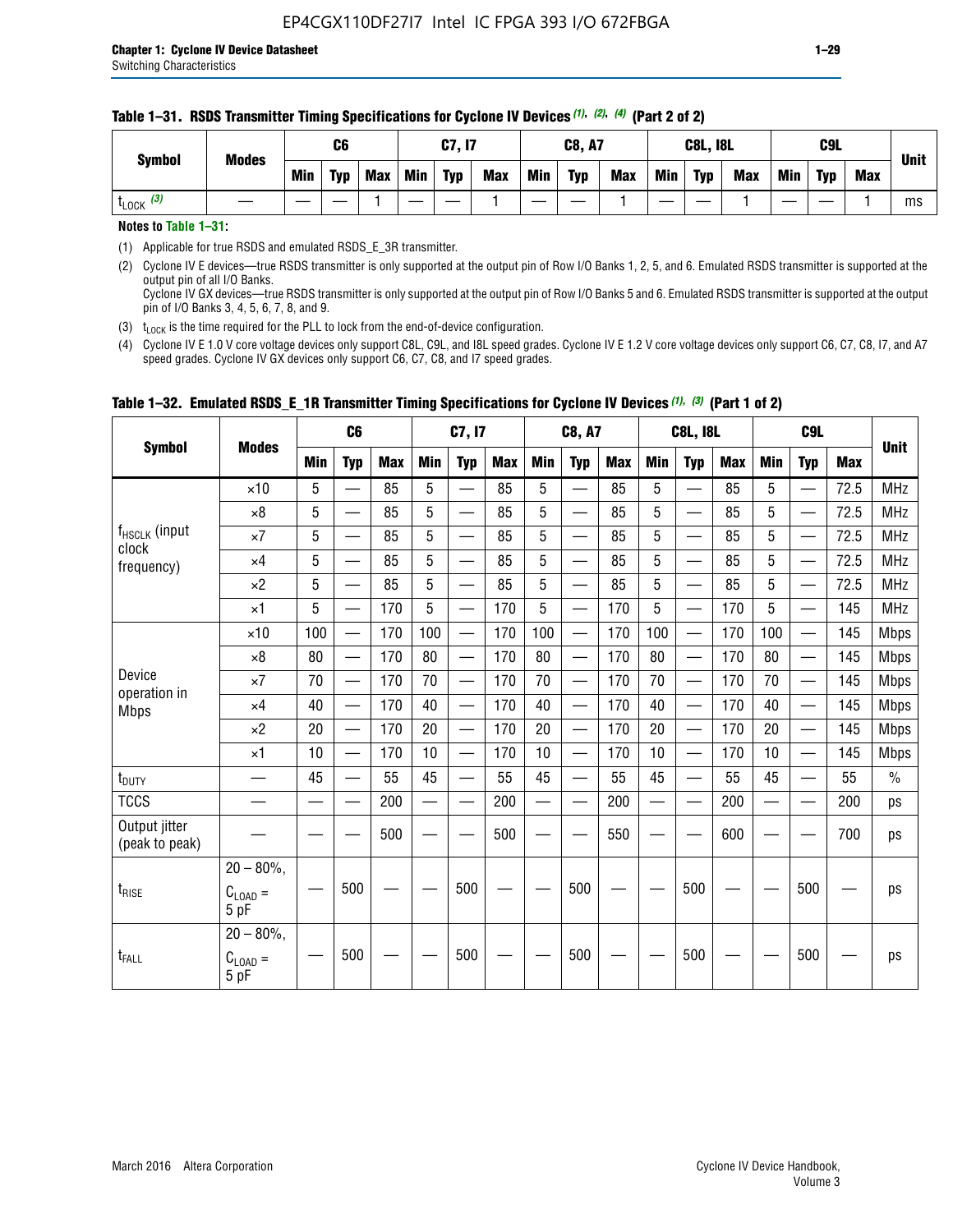| <b>Symbol</b> | <b>Modes</b> |     | C6         |            |     | C7, I7     |            |     | <b>C8, A7</b> |            |            | <b>C8L, I8L</b> |            |     | C <sub>9</sub> L |            | <b>Unit</b> |
|---------------|--------------|-----|------------|------------|-----|------------|------------|-----|---------------|------------|------------|-----------------|------------|-----|------------------|------------|-------------|
|               |              | Min | <b>Typ</b> | <b>Max</b> | Min | <b>Typ</b> | <b>Max</b> | Min | <b>Typ</b>    | <b>Max</b> | <b>Min</b> | <b>Typ</b>      | <b>Max</b> | Min | <b>Tvp</b>       | <b>Max</b> |             |
| (2)<br>LOCK   |              |     |            |            |     |            |            |     |               |            |            |                 |            |     |                  |            | ms          |

#### **Table 1–32. Emulated RSDS\_E\_1R Transmitter Timing Specifications for Cyclone IV Devices** *(1), (3)* **(Part 2 of 2)**

**Notes to Table 1–32:**

(1) Emulated RSDS\_E\_1R transmitter is supported at the output pin of all I/O Banks of Cyclone IV E devices and I/O Banks 3, 4, 5, 6, 7, 8, and 9 of Cyclone IV GX devices.

(2)  $t_{\text{LOCK}}$  is the time required for the PLL to lock from the end-of-device configuration.

(3) Cyclone IV E 1.0 V core voltage devices only support C8L, C9L, and I8L speed grades. Cyclone IV E 1.2 V core voltage devices only support C6, C7, C8, I7, and A7 speed grades. Cyclone IV GX devices only support C6, C7, C8, and I7 speed grades.

|                                    |                                            |            | C <sub>6</sub>                |            |                          | C7, I7                   |            |            | <b>C8, A7</b>            |              |                          | <b>C8L, I8L</b>          |            |            | C <sub>9</sub> L         |            |               |
|------------------------------------|--------------------------------------------|------------|-------------------------------|------------|--------------------------|--------------------------|------------|------------|--------------------------|--------------|--------------------------|--------------------------|------------|------------|--------------------------|------------|---------------|
| <b>Symbol</b>                      | <b>Modes</b>                               | <b>Min</b> | <b>Typ</b>                    | <b>Max</b> | <b>Min</b>               | <b>Typ</b>               | <b>Max</b> | <b>Min</b> | <b>Typ</b>               | <b>Max</b>   | <b>Min</b>               | <b>Typ</b>               | <b>Max</b> | <b>Min</b> | <b>Typ</b>               | <b>Max</b> | <b>Unit</b>   |
|                                    | $\times$ 10                                | 5          |                               | 200        | 5                        |                          | 155.5      | 5          | $\overline{\phantom{0}}$ | 155.5        | 5                        |                          | 155.5      | 5          |                          | 132.5      | <b>MHz</b>    |
|                                    | $\times 8$                                 | 5          |                               | 200        | 5                        | —                        | 155.5      | 5          | —                        | 155.5        | 5                        |                          | 155.5      | 5          |                          | 132.5      | <b>MHz</b>    |
| f <sub>HSCLK</sub> (input<br>clock | $\times 7$                                 | 5          | $\overline{\phantom{0}}$      | 200        | 5                        | —<br>——                  | 155.5      | 5          | —                        | 155.5        | 5                        | —                        | 155.5      | 5          |                          | 132.5      | <b>MHz</b>    |
| frequency)                         | $\times$ 4                                 | 5          |                               | 200        | 5                        | —<br>——                  | 155.5      | 5          | $\qquad \qquad$          | 155.5        | 5                        |                          | 155.5      | 5          | —                        | 132.5      | MHz           |
|                                    | $\times 2$                                 | 5          | $\overline{\phantom{0}}$      | 200        | 5                        | —                        | 155.5      | 5          | $\overline{\phantom{0}}$ | 155.5        | 5                        | $\overline{\phantom{0}}$ | 155.5      | 5          | $\overline{\phantom{0}}$ | 132.5      | <b>MHz</b>    |
|                                    | $\times$ 1                                 | 5          | $\overline{\phantom{0}}$      | 400        | 5                        | $\overline{\phantom{0}}$ | 311        | 5          | $\overline{\phantom{0}}$ | 311          | 5                        |                          | 311        | 5          | —                        | 265        | MHz           |
|                                    | $\times$ 10                                | 100        | $\overline{\phantom{0}}$      | 400        | 100                      | $\overline{\phantom{0}}$ | 311        | 100        | $\overline{\phantom{0}}$ | 311          | 100                      | $\overline{\phantom{0}}$ | 311        | 100        |                          | 265        | <b>Mbps</b>   |
|                                    | $\times 8$                                 | 80         | $\overline{\phantom{0}}$      | 400        | 80                       | $\overline{\phantom{0}}$ | 311        | 80         | $\overline{\phantom{0}}$ | 311          | 80                       | $\overline{\phantom{0}}$ | 311        | 80         |                          | 265        | <b>Mbps</b>   |
| Device                             | $\times 7$                                 | 70         | $\overline{\phantom{0}}$      | 400        | 70                       | $\equiv$                 | 311        | 70         |                          | 311          | 70                       | —                        | 311        | 70         |                          | 265        | <b>Mbps</b>   |
| operation in<br><b>Mbps</b>        | $\times$ 4                                 | 40         |                               | 400        | 40                       |                          | 311        | 40         | $\overline{\phantom{0}}$ | 311          | 40                       |                          | 311        | 40         |                          | 265        | <b>Mbps</b>   |
|                                    | $\times 2$                                 | 20         | $\overbrace{\phantom{aaaaa}}$ | 400        | 20                       | —                        | 311        | 20         | $\overline{\phantom{0}}$ | 311          | 20                       | —                        | 311        | 20         |                          | 265        | <b>Mbps</b>   |
|                                    | ×1                                         | 10         |                               | 400        | 10                       | —                        | 311        | 10         | —                        | 311          | 10                       | $\overline{\phantom{0}}$ | 311        | 10         |                          | 265        | <b>Mbps</b>   |
| t <sub>DUTY</sub>                  | __                                         | 45         |                               | 55         | 45                       | $\overline{\phantom{0}}$ | 55         | 45         | $\qquad \qquad$          | 55           | 45                       | $\overline{\phantom{0}}$ | 55         | 45         |                          | 55         | $\frac{0}{0}$ |
| <b>TCCS</b>                        |                                            |            |                               | 200        | $\overline{\phantom{0}}$ |                          | 200        |            | e e                      | 200          | $\overline{\phantom{0}}$ |                          | 200        |            |                          | 200        | ps            |
| Output jitter<br>(peak to peak)    |                                            |            |                               | 500        |                          |                          | 500        |            |                          | 550          |                          |                          | 600        |            |                          | 700        | ps            |
| $t_{\text{RISE}}$                  | $20 - 80\%$ ,<br>$C_{LOAD} =$<br>5 pF      |            | 500                           |            |                          | 500                      |            |            | 500                      |              |                          | 500                      |            |            | 500                      |            | ps            |
| t <sub>FALL</sub>                  | $20 - 80\%$<br>$C_{\text{LOAD}} =$<br>5 pF |            | 500                           |            |                          | 500                      |            |            | 500                      |              |                          | 500                      |            |            | 500                      |            | ps            |
| $t_{\text{LOCK}}$ (3)              |                                            |            |                               | 1          |                          |                          | 1          |            |                          | $\mathbf{1}$ |                          |                          | 1          |            |                          | 1          | ms            |

**Table 1–33. Mini-LVDS Transmitter Timing Specifications for Cyclone IV Devices** *(1)***,** *(2)***,** *(4)*

**Notes to Table 1–33:**

(1) Applicable for true and emulated mini-LVDS transmitter.

(2) Cyclone IV E—true mini-LVDS transmitter is only supported at the output pin of Row I/O Banks 1, 2, 5, and 6. Emulated mini-LVDS transmitter is supported at the output pin of all I/O banks.

Cyclone IV GX—true mini-LVDS transmitter is only supported at the output pin of Row I/O Banks 5 and 6. Emulated mini-LVDS transmitter is supported at the output pin of I/O Banks 3, 4, 5, 6, 7, 8, and 9.

(3)  $t_{\text{LOCK}}$  is the time required for the PLL to lock from the end-of-device configuration.

(4) Cyclone IV E 1.0 V core voltage devices only support C8L, C9L, and I8L speed grades. Cyclone IV E 1.2 V core voltage devices only support C6, C7, C8, I7, and A7 speed grades. Cyclone IV GX devices only support C6, C7, C8, and I7 speed grades.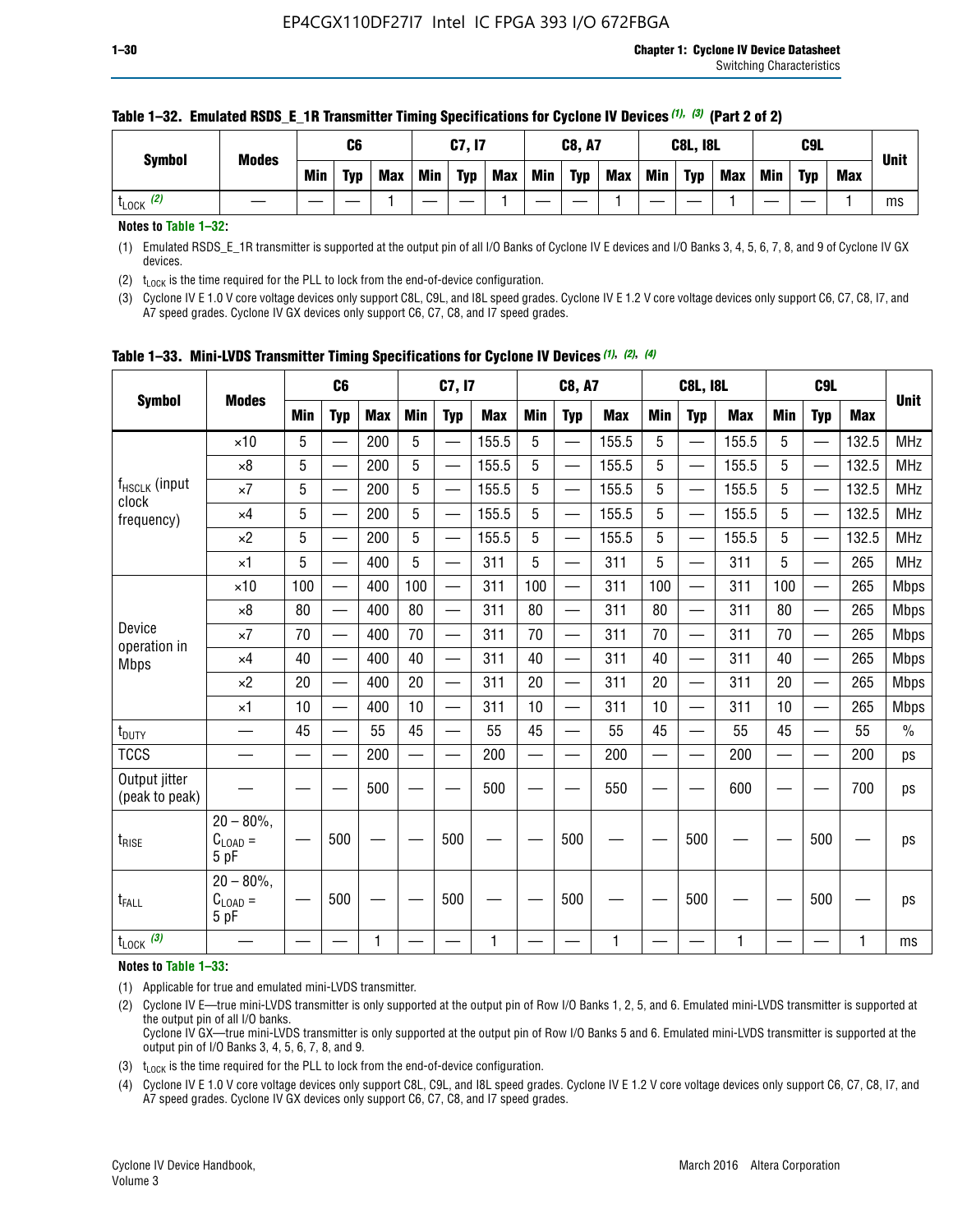|                                 |              |     | C <sub>6</sub> |     | C7, I7     |            | <b>C8, A7</b> |     | <b>C8L, I8L</b> |            | C9L        |               |
|---------------------------------|--------------|-----|----------------|-----|------------|------------|---------------|-----|-----------------|------------|------------|---------------|
| <b>Symbol</b>                   | <b>Modes</b> | Min | <b>Max</b>     | Min | <b>Max</b> | <b>Min</b> | <b>Max</b>    | Min | <b>Max</b>      | <b>Min</b> | <b>Max</b> | <b>Unit</b>   |
|                                 | $\times$ 10  | 5   | 420            | 5   | 370        | 5          | 320           | 5   | 320             | 5          | 250        | <b>MHz</b>    |
|                                 | $\times 8$   | 5   | 420            | 5   | 370        | 5          | 320           | 5   | 320             | 5          | 250        | <b>MHz</b>    |
| f <sub>HSCLK</sub> (input       | $\times 7$   | 5   | 420            | 5   | 370        | 5          | 320           | 5   | 320             | 5          | 250        | <b>MHz</b>    |
| clock<br>frequency)             | $\times$ 4   | 5   | 420            | 5   | 370        | 5          | 320           | 5   | 320             | 5          | 250        | <b>MHz</b>    |
|                                 | $\times 2$   | 5   | 420            | 5   | 370        | 5          | 320           | 5   | 320             | 5          | 250        | <b>MHz</b>    |
|                                 | $\times$ 1   | 5   | 420            | 5   | 402.5      | 5          | 402.5         | 5   | 362             | 5          | 265        | <b>MHz</b>    |
|                                 | $\times$ 10  | 100 | 840            | 100 | 740        | 100        | 640           | 100 | 640             | 100        | 500        | <b>Mbps</b>   |
|                                 | $\times 8$   | 80  | 840            | 80  | 740        | 80         | 640           | 80  | 640             | 80         | 500        | <b>Mbps</b>   |
| <b>HSIODR</b>                   | $\times 7$   | 70  | 840            | 70  | 740        | 70         | 640           | 70  | 640             | 70         | 500        | <b>Mbps</b>   |
|                                 | $\times$ 4   | 40  | 840            | 40  | 740        | 40         | 640           | 40  | 640             | 40         | 500        | <b>Mbps</b>   |
|                                 | $\times 2$   | 20  | 840            | 20  | 740        | 20         | 640           | 20  | 640             | 20         | 500        | <b>Mbps</b>   |
|                                 | $\times$ 1   | 10  | 420            | 10  | 402.5      | 10         | 402.5         | 10  | 362             | 10         | 265        | <b>Mbps</b>   |
| t <sub>DUTY</sub>               |              | 45  | 55             | 45  | 55         | 45         | 55            | 45  | 55              | 45         | 55         | $\frac{0}{0}$ |
| <b>TCCS</b>                     |              |     | 200            |     | 200        |            | 200           |     | 200             |            | 200        | ps            |
| Output jitter<br>(peak to peak) |              |     | 500            |     | 500        |            | 550           |     | 600             |            | 700        | ps            |
| $t_{\text{LOCK}}$ (2)           |              |     | 1              |     | 1          |            | 1             |     | 1               |            | 1          | ms            |

**Table 1–34. True LVDS Transmitter Timing Specifications for Cyclone IV Devices** *(1)***,** *(3)*

**Notes to Table 1–34:**

(1) Cyclone IV E—true LVDS transmitter is only supported at the output pin of Row I/O Banks 1, 2, 5, and 6. Cyclone IV GX—true LVDS transmitter is only supported at the output pin of Row I/O Banks 5 and 6.

(2)  $t_{\text{LOCK}}$  is the time required for the PLL to lock from the end-of-device configuration.

(3) Cyclone IV E 1.0 V core voltage devices only support C8L, C9L, and I8L speed grades. Cyclone IV E 1.2 V core voltage devices only support C6, C7, C8, I7, and A7 speed grades. Cyclone IV GX devices only support C6, C7, C8, and I7 speed grades.

|  |  |  |  | Table 1–35. Emulated LVDS Transmitter Timing Specifications for Cyclone IV Devices <sup>(1),</sup> <sup>(3)</sup> (Part 1 of 2) |  |  |
|--|--|--|--|---------------------------------------------------------------------------------------------------------------------------------|--|--|
|--|--|--|--|---------------------------------------------------------------------------------------------------------------------------------|--|--|

| <b>Symbol</b>               |              | C <sub>6</sub> |            | C7, I7     |            | <b>C8, A7</b> |            | <b>C8L, I8L</b> |            |            | C <sub>9</sub> L |             |
|-----------------------------|--------------|----------------|------------|------------|------------|---------------|------------|-----------------|------------|------------|------------------|-------------|
|                             | <b>Modes</b> | Min            | <b>Max</b> | <b>Min</b> | <b>Max</b> | <b>Min</b>    | <b>Max</b> | <b>Min</b>      | <b>Max</b> | <b>Min</b> | <b>Max</b>       | <b>Unit</b> |
|                             | $\times$ 10  | 5              | 320        | 5          | 320        | 5             | 275        | 5               | 275        | 5          | 250              | <b>MHz</b>  |
|                             | $\times 8$   | 5              | 320        | 5          | 320        | 5             | 275        | 5               | 275        | 5          | 250              | <b>MHz</b>  |
| $f_{HSCLK}$ (input<br>clock | $\times 7$   | 5              | 320        | 5          | 320        | 5             | 275        | 5               | 275        | 5          | 250              | <b>MHz</b>  |
| frequency)                  | $\times$ 4   | 5              | 320        | 5          | 320        | 5             | 275        | 5               | 275        | 5          | 250              | <b>MHz</b>  |
|                             | $\times 2$   | 5              | 320        | 5          | 320        | 5             | 275        | 5               | 275        | 5          | 250              | <b>MHz</b>  |
|                             | $\times$ 1   | 5              | 402.5      | 5          | 402.5      | 5             | 402.5      | 5               | 362        | 5          | 265              | <b>MHz</b>  |
|                             | $\times$ 10  | 100            | 640        | 100        | 640        | 100           | 550        | 100             | 550        | 100        | 500              | <b>Mbps</b> |
|                             | $\times 8$   | 80             | 640        | 80         | 640        | 80            | 550        | 80              | 550        | 80         | 500              | <b>Mbps</b> |
| <b>HSIODR</b>               | $\times 7$   | 70             | 640        | 70         | 640        | 70            | 550        | 70              | 550        | 70         | 500              | <b>Mbps</b> |
|                             | $\times$ 4   | 40             | 640        | 40         | 640        | 40            | 550        | 40              | 550        | 40         | 500              | <b>Mbps</b> |
|                             | $\times 2$   | 20             | 640        | 20         | 640        | 20            | 550        | 20              | 550        | 20         | 500              | <b>Mbps</b> |
|                             | $\times$ 1   | 10             | 402.5      | 10         | 402.5      | 10            | 402.5      | 10              | 362        | 10         | 265              | <b>Mbps</b> |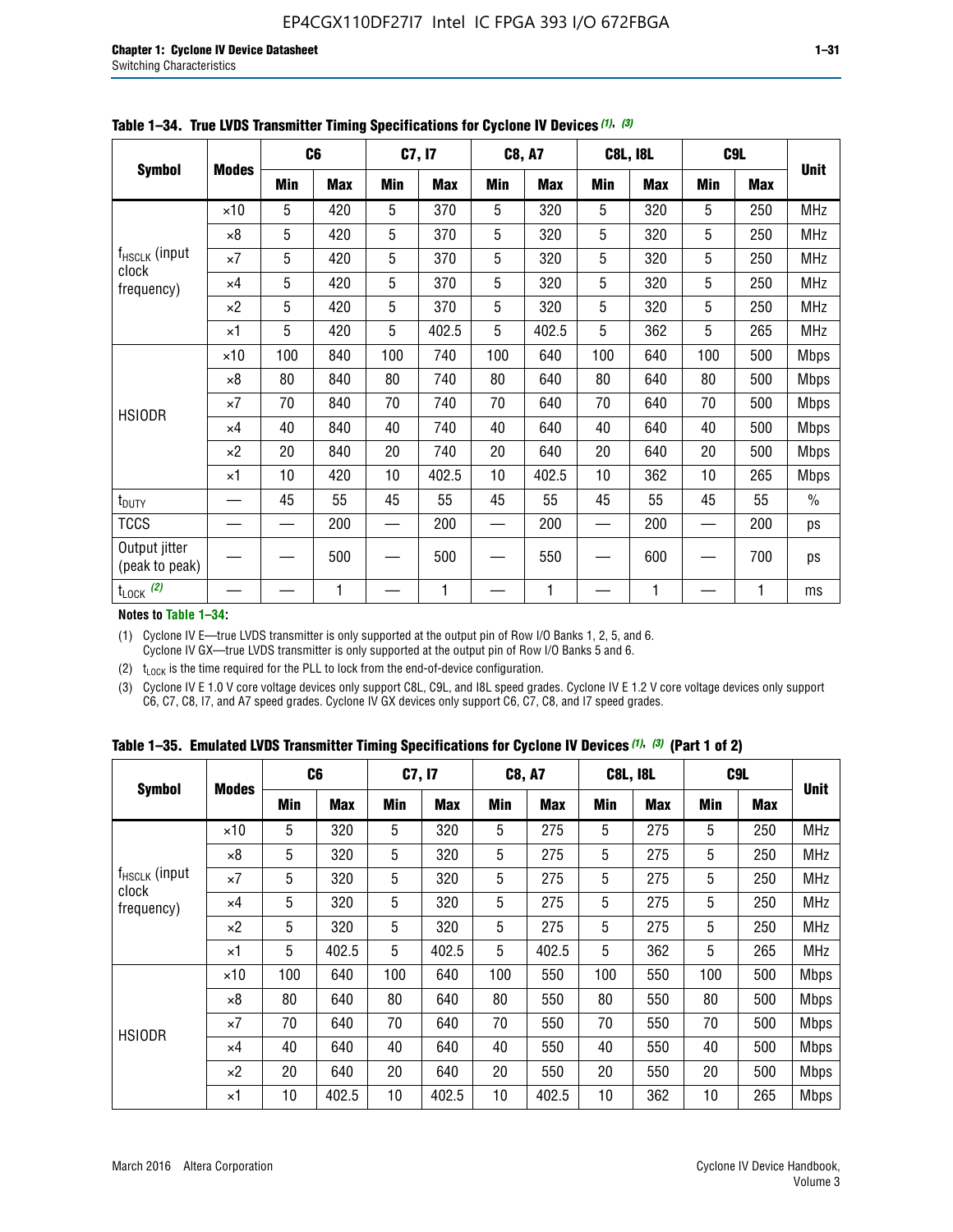| <b>Symbol</b>                   |              | C <sub>6</sub> |            | C7, I7     |            | <b>C8, A7</b> |            | <b>C8L, I8L</b> |            |            | C <sub>9</sub> L |               |
|---------------------------------|--------------|----------------|------------|------------|------------|---------------|------------|-----------------|------------|------------|------------------|---------------|
|                                 | <b>Modes</b> | Min            | <b>Max</b> | <b>Min</b> | <b>Max</b> | <b>Min</b>    | <b>Max</b> | <b>Min</b>      | <b>Max</b> | <b>Min</b> | <b>Max</b>       | <b>Unit</b>   |
| t <sub>DUTY</sub>               |              | 45             | 55         | 45         | 55         | 45            | 55         | 45              | 55         | 45         | 55               | $\frac{0}{0}$ |
| <b>TCCS</b>                     |              |                | 200        |            | 200        |               | 200        |                 | 200        |            | 200              | ps            |
| Output jitter<br>(peak to peak) |              |                | 500        |            | 500        |               | 550        |                 | 600        |            | 700              | ps            |
| $t_{\text{LOCK}}$ (2)           |              |                |            |            |            |               |            |                 |            |            |                  | ms            |

#### **Table 1–35. Emulated LVDS Transmitter Timing Specifications for Cyclone IV Devices** *(1)***,** *(3)* **(Part 2 of 2)**

#### **Notes to Table 1–35:**

(1) Cyclone IV E—emulated LVDS transmitter is supported at the output pin of all I/O Banks.

Cyclone IV GX—emulated LVDS transmitter is supported at the output pin of I/O Banks 3, 4, 5, 6, 7, 8, and 9.

(2)  $t_{\text{LOCK}}$  is the time required for the PLL to lock from the end-of-device configuration.

(3) Cyclone IV E 1.0 V core voltage devices only support C8L, C9L, and I8L speed grades. Cyclone IV E 1.2 V core voltage devices only support C6, C7, C8, I7, and A7 speed grades. Cyclone IV GX devices only support C6, C7, C8, and I7 speed grades.

| <b>Symbol</b>                      |              |     | C <sub>6</sub> | C7, I7          |            | <b>C8, A7</b> |            | <b>C8L, I8L</b> |            | C <sub>9</sub> L |            |             |
|------------------------------------|--------------|-----|----------------|-----------------|------------|---------------|------------|-----------------|------------|------------------|------------|-------------|
|                                    | <b>Modes</b> | Min | <b>Max</b>     | <b>Min</b>      | <b>Max</b> | Min           | <b>Max</b> | Min             | <b>Max</b> | Min              | <b>Max</b> | <b>Unit</b> |
|                                    | $\times$ 10  | 10  | 437.5          | 10 <sup>°</sup> | 370        | 10            | 320        | 10              | 320        | 10               | 250        | <b>MHz</b>  |
|                                    | $\times 8$   | 10  | 437.5          | 10              | 370        | 10            | 320        | 10              | 320        | 10               | 250        | <b>MHz</b>  |
| f <sub>HSCLK</sub> (input<br>clock | $\times 7$   | 10  | 437.5          | 10              | 370        | 10            | 320        | 10              | 320        | 10               | 250        | <b>MHz</b>  |
| frequency)                         | $\times 4$   | 10  | 437.5          | 10              | 370        | 10            | 320        | 10              | 320        | 10               | 250        | <b>MHz</b>  |
|                                    | $\times 2$   | 10  | 437.5          | 10              | 370        | 10            | 320        | 10              | 320        | 10               | 250        | <b>MHz</b>  |
|                                    | ×1           | 10  | 437.5          | 10 <sup>1</sup> | 402.5      | 10            | 402.5      | 10              | 362        | 10               | 265        | <b>MHz</b>  |
|                                    | $\times$ 10  | 100 | 875            | 100             | 740        | 100           | 640        | 100             | 640        | 100              | 500        | <b>Mbps</b> |
|                                    | $\times 8$   | 80  | 875            | 80              | 740        | 80            | 640        | 80              | 640        | 80               | 500        | <b>Mbps</b> |
| <b>HSIODR</b>                      | $\times 7$   | 70  | 875            | 70              | 740        | 70            | 640        | 70              | 640        | 70               | 500        | <b>Mbps</b> |
|                                    | $\times 4$   | 40  | 875            | 40              | 740        | 40            | 640        | 40              | 640        | 40               | 500        | <b>Mbps</b> |
|                                    | $\times 2$   | 20  | 875            | 20              | 740        | 20            | 640        | 20              | 640        | 20               | 500        | <b>Mbps</b> |
|                                    | ×1           | 10  | 437.5          | 10              | 402.5      | 10            | 402.5      | 10              | 362        | 10               | 265        | <b>Mbps</b> |
| SW                                 |              |     | 400            |                 | 400        |               | 400        |                 | 550        |                  | 640        | ps          |
| Input jitter<br>tolerance          |              |     | 500            |                 | 500        |               | 550        |                 | 600        |                  | 700        | ps          |
| $t_{\text{LOCK}}$ (2)              |              |     | 1              |                 | 1          |               | 1          |                 | 1          |                  | 1          | ms          |

**Table 1–36. LVDS Receiver Timing Specifications for Cyclone IV Devices** *(1)***,** *(3)*

#### **Notes to Table 1–36:**

(1) Cyclone IV E—LVDS receiver is supported at all I/O Banks.

Cyclone IV GX—LVDS receiver is supported at I/O Banks 3, 4, 5, 6, 7, 8, and 9.

(2)  $t_{\text{LOCK}}$  is the time required for the PLL to lock from the end-of-device configuration.

(3) Cyclone IV E 1.0 V core voltage devices only support C8L, C9L, and I8L speed grades. Cyclone IV E 1.2 V core voltage devices only support C6, C7, C8, I7, and A7 speed grades. Cyclone IV GX devices only support C6, C7, C8, and I7 speed grades.

#### **External Memory Interface Specifications**

The external memory interfaces for Cyclone IV devices are auto-calibrating and easy to implement.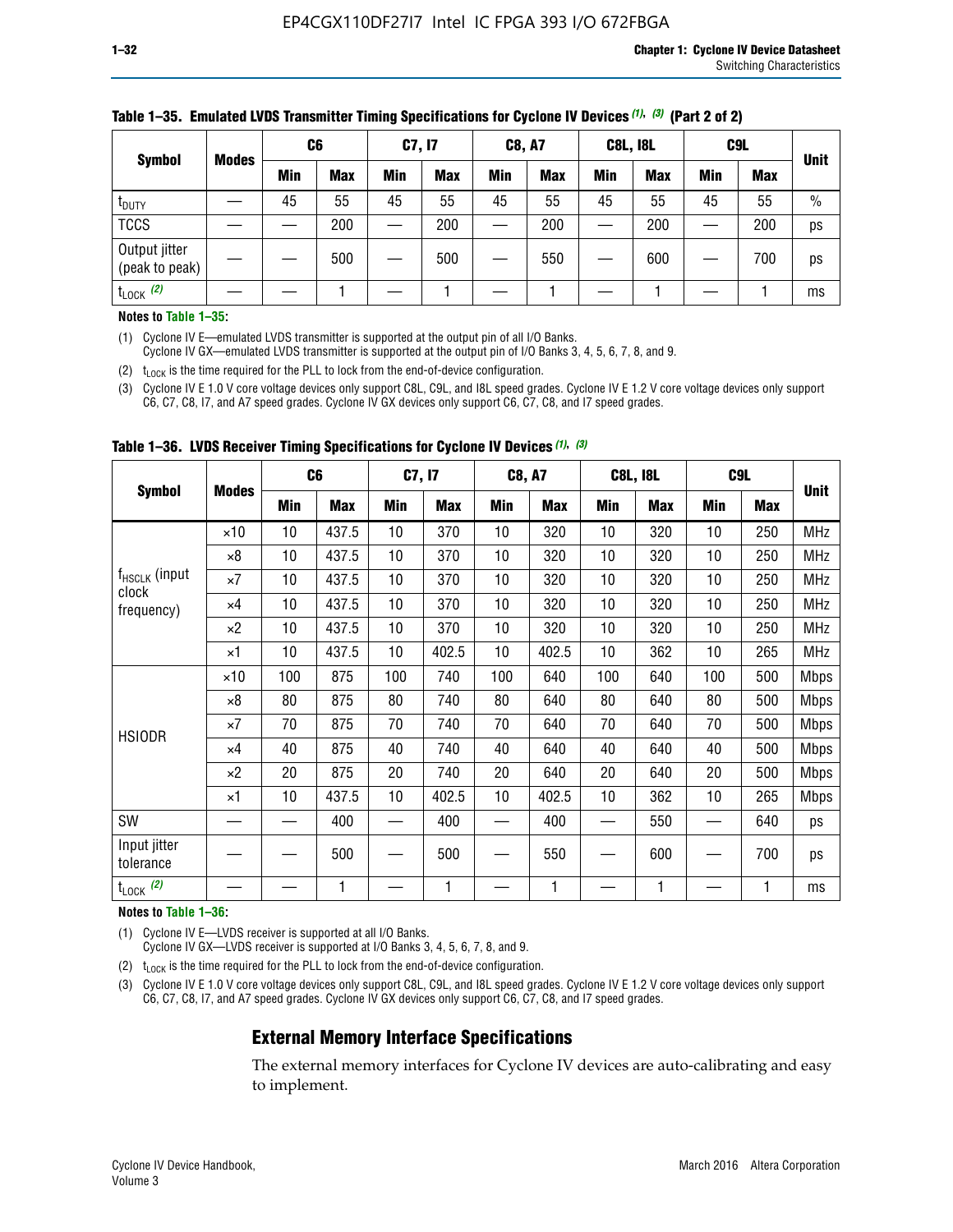**for more information about the supported maximum clock rate, device and pin** planning, IP implementation, and device termination, refer to *[Section III: System](http://www.altera.com/literature/hb/external-memory/emi_intro_specs.pdf)  [Performance Specifications](http://www.altera.com/literature/hb/external-memory/emi_intro_specs.pdf)* of the *External Memory Interface Handbook*.

Table 1–37 lists the memory output clock jitter specifications for Cyclone IV devices.

**Table 1–37. Memory Output Clock Jitter Specifications for Cyclone IV Devices** *(1)***,** *(2)*

| <b>Parameter</b>             | <b>Symbol</b>  | Min    | <b>Max</b> | <b>Unit</b> |
|------------------------------|----------------|--------|------------|-------------|
| Clock period jitter          | $L$ JIT(per)   | $-125$ | 125        | ps          |
| Cycle-to-cycle period jitter | $L$ JIT $(cc)$ | $-200$ | 200        | ps          |
| Duty cycle jitter            | LJIT(duty)     | $-150$ | 150        | рs          |

**Notes to Table 1–37:**

(1) Memory output clock jitter measurements are for 200 consecutive clock cycles, as specified in the JEDEC DDR2 standard.

(2) The clock jitter specification applies to memory output clock pins generated using DDIO circuits clocked by a PLL output routed on a global clock (GCLK) network.

### **Duty Cycle Distortion Specifications**

Table 1–38 lists the worst case duty cycle distortion for Cyclone IV devices.

**Table 1–38. Duty Cycle Distortion on Cyclone IV Devices I/O Pins** *(1)***,** *(2), (3)*

| <b>Symbol</b>     | C6         |            |            | <b>C7, I7</b> | <b>C8, I8L, A7</b> |            |     | C9L        | <b>Unit</b>   |  |
|-------------------|------------|------------|------------|---------------|--------------------|------------|-----|------------|---------------|--|
|                   | <b>Min</b> | <b>Max</b> | <b>Min</b> | <b>Max</b>    | Min                | <b>Max</b> | Min | <b>Max</b> |               |  |
| Output Duty Cycle | 45         | 55         | 45         | 55            | 45                 | 55         | 45  | 55         | $\frac{0}{0}$ |  |

**Notes to Table 1–38:**

(1) The duty cycle distortion specification applies to clock outputs from the PLLs, global clock tree, and IOE driving the dedicated and general purpose I/O pins.

(2) Cyclone IV devices meet the specified duty cycle distortion at the maximum output toggle rate for each combination of I/O standard and current strength.

(3) Cyclone IV E 1.0 V core voltage devices only support C8L, C9L, and I8L speed grades. Cyclone IV E 1.2 V core voltage devices only support C6, C7, C8, I7, and A7 speed grades. Cyclone IV GX devices only support C6, C7, C8, and I7 speed grades.

### **OCT Calibration Timing Specification**

Table 1–39 lists the duration of calibration for series OCT with calibration at device power-up for Cyclone IV devices.

#### **Table 1–39. Timing Specification for Series OCT with Calibration at Device Power-Up for Cyclone IV Devices** *(1)*

| Symbol  | <b>Description</b>                                            | <b>Maximum</b> | <b>Units</b> |
|---------|---------------------------------------------------------------|----------------|--------------|
| LOCTCAL | Duration of series OCT with<br>calibration at device power-up | 20             | μs           |

#### **Note to Table 1–39***:*

(1) OCT calibration takes place after device configuration and before entering user mode.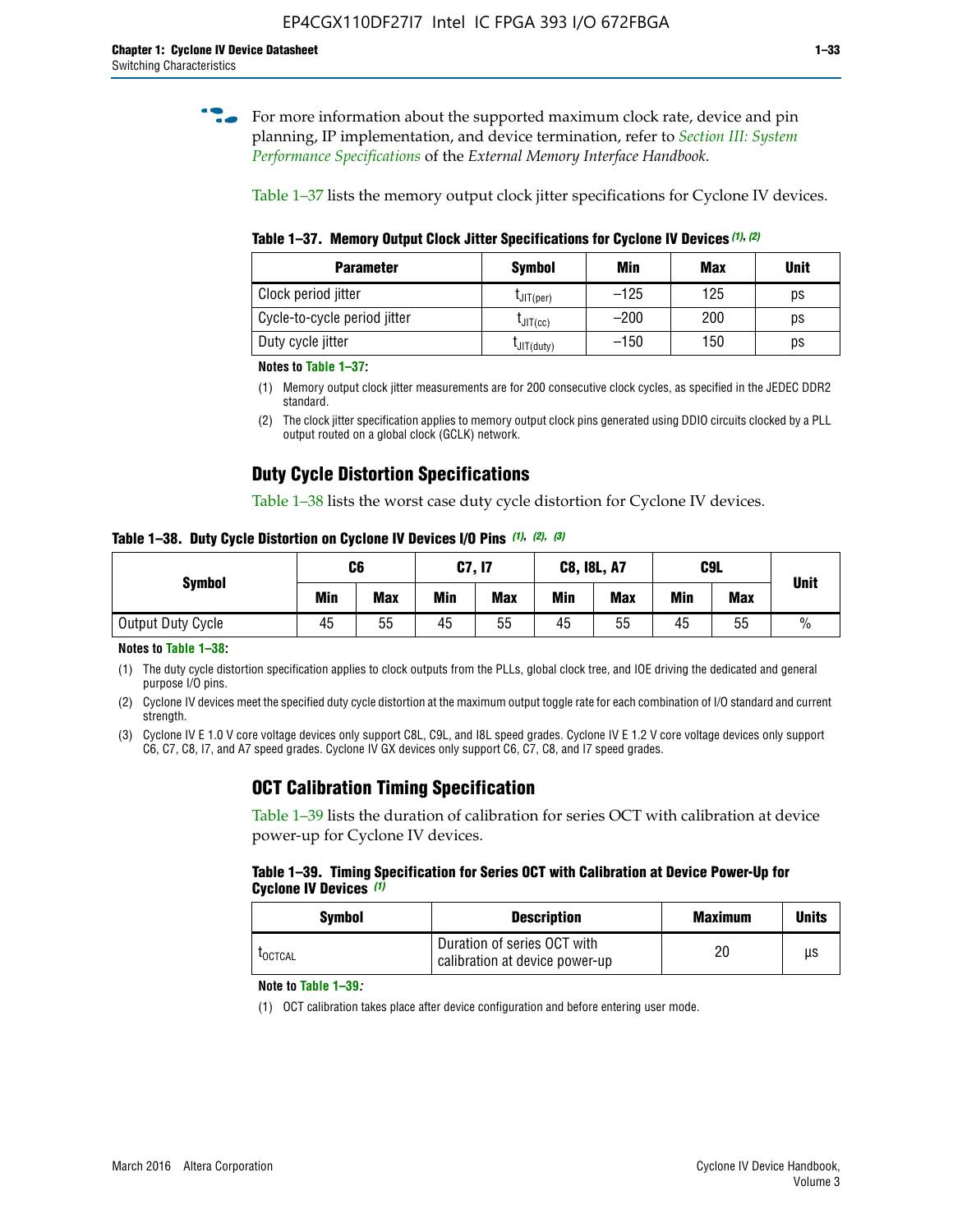### **IOE Programmable Delay**

Table 1–40 and Table 1–41 list the IOE programmable delay for Cyclone IV E 1.0 V core voltage devices.

#### **Table 1–40. IOE Programmable Delay on Column Pins for Cyclone IV E 1.0 V Core Voltage Devices** *(1)***,** *(2)*

|                                                                       |                                | <b>Number</b>  |                      | <b>Max Offset</b>  |            |       |                    |       |             |  |
|-----------------------------------------------------------------------|--------------------------------|----------------|----------------------|--------------------|------------|-------|--------------------|-------|-------------|--|
| <b>Parameter</b>                                                      | <b>Paths Affected</b>          | 0f             | Min<br><b>Offset</b> | <b>Fast Corner</b> |            |       | <b>Slow Corner</b> |       | <b>Unit</b> |  |
|                                                                       |                                | <b>Setting</b> |                      | C8L                | <b>18L</b> | C8L   | C9L                | 18L   |             |  |
| Input delay from pin to<br>internal cells                             | Pad to I/O<br>dataout to core  | 7              | 0                    | 2.054              | 1.924      | 3.387 | 4.017              | 3.411 | ns          |  |
| Input delay from pin to<br>input register                             | Pad to I/O input<br>register   | 8              | 0                    | 2.010              | 1.875      | 3.341 | 4.252              | 3.367 | ns          |  |
| Delay from output register<br>to output pin                           | I/O output<br>register to pad  | 2              | 0                    | 0.641              | 0.631      | 1.111 | 1.377              | 1.124 | ns          |  |
| Input delay from<br>dual-purpose clock pin to<br>fan-out destinations | Pad to global<br>clock network | 12             | 0                    | 0.971              | 0.931      | 1.684 | 2.298              | 1.684 | ns          |  |

#### **Notes to Table 1–40:**

(1) The incremental values for the settings are generally linear. For the exact values for each setting, use the latest version of the Quartus II software.

(2) The minimum and maximum offset timing numbers are in reference to setting **0** as available in the Quartus II software.

| Table 1–41. IOE Programmable Delay on Row Pins for Cyclone IV E 1.0 V Core Voltage Devices (1), (2) |  |  |
|-----------------------------------------------------------------------------------------------------|--|--|
|-----------------------------------------------------------------------------------------------------|--|--|

|                                                                       | <b>Number</b>                  |                |                      |                    | <b>Max Offset</b> |                    |       |       |             |  |
|-----------------------------------------------------------------------|--------------------------------|----------------|----------------------|--------------------|-------------------|--------------------|-------|-------|-------------|--|
| <b>Parameter</b>                                                      | <b>Paths Affected</b>          | 0f             | Min<br><b>Offset</b> | <b>Fast Corner</b> |                   | <b>Slow Corner</b> |       |       | <b>Unit</b> |  |
|                                                                       |                                | <b>Setting</b> |                      | C8L                | <b>18L</b>        | C8L                | C9L   | 18L   |             |  |
| Input delay from pin to<br>internal cells                             | Pad to I/O<br>dataout to core  |                | 0                    | 2.057              | 1.921             | 3.389              | 4.146 | 3.412 | ns          |  |
| Input delay from pin to<br>input register                             | Pad to I/O input<br>register   | 8              | 0                    | 2.059              | 1.919             | 3.420              | 4.374 | 3.441 | ns          |  |
| Delay from output register<br>to output pin                           | I/O output<br>register to pad  | 2              | 0                    | 0.670              | 0.623             | 1.160              | 1.420 | 1.168 | ns          |  |
| Input delay from<br>dual-purpose clock pin to<br>fan-out destinations | Pad to global<br>clock network | 12             | 0                    | 0.960              | 0.919             | 1.656              | 2.258 | 1.656 | ns          |  |

#### **Notes to Table 1–41:**

(1) The incremental values for the settings are generally linear. For the exact values for each setting, use the latest version of the Quartus II software.

(2) The minimum and maximum offset timing numbers are in reference to setting **0** as available in the Quartus II software.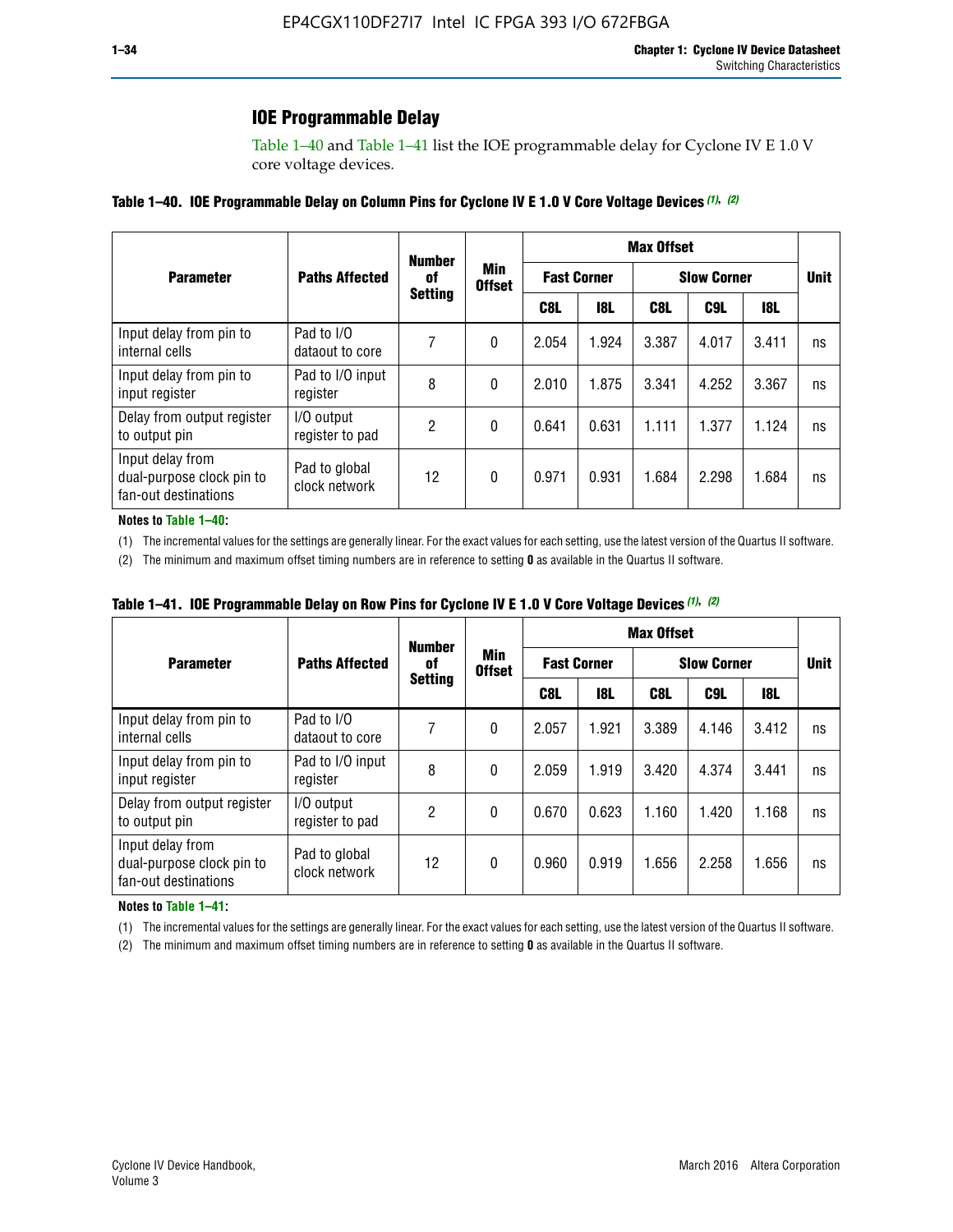Table 1–42 and Table 1–43 list the IOE programmable delay for Cyclone IV E 1.2 V core voltage devices.

|                                                                       |                                   | <b>Number</b>        |                             | <b>Max Offset</b>  |              |           |                    |       |       |               |       |             |
|-----------------------------------------------------------------------|-----------------------------------|----------------------|-----------------------------|--------------------|--------------|-----------|--------------------|-------|-------|---------------|-------|-------------|
| <b>Parameter</b>                                                      | <b>Paths</b><br><b>Affected</b>   | of<br><b>Setting</b> | <b>Min</b><br><b>Offset</b> | <b>Fast Corner</b> |              |           | <b>Slow Corner</b> |       |       |               |       | <b>Unit</b> |
|                                                                       |                                   |                      |                             | C <sub>6</sub>     | $\mathbf{I}$ | <b>A7</b> | C6                 | C7    | C8    | $\mathsf{I}7$ | A7    |             |
| Input delay from pin to<br>internal cells                             | Pad to I/O<br>dataout to<br>core  | 7                    | 0                           | 1.314              | 1.211        | 1.211     | 2.177              | 2.340 | 2.433 | 2.388         | 2.508 | ns          |
| Input delay from pin to<br>input register                             | Pad to I/O<br>input register      | 8                    | $\Omega$                    | 1.307              | 1.203        | 1.203     | 2.19               | 2.387 | 2.540 | 2.430         | 2.545 | ns          |
| Delay from output<br>register to output pin                           | I/O output<br>register to<br>pad  | 2                    | 0                           | 0.437              | 0.402        | 0.402     | 0.747              | 0.820 | 0.880 | 0.834         | 0.873 | ns          |
| Input delay from<br>dual-purpose clock pin<br>to fan-out destinations | Pad to global<br>clock<br>network | 12                   | 0                           | 0.693              | 0.665        | 0.665     | 1.200              | 1.379 | 1.532 | 1.393         | 1.441 | ns          |

**Table 1–42. IOE Programmable Delay on Column Pins for Cyclone IV E 1.2 V Core Voltage Devices** *(1)***,** *(2)*

**Notes to Table 1–42:**

(1) The incremental values for the settings are generally linear. For the exact values for each setting, use the latest version of the Quartus II software.

(2) The minimum and maximum offset timing numbers are in reference to setting **0** as available in the Quartus II software.

|                                                                       |                                   | <b>Number</b>        | Min<br><b>Offset</b> | <b>Max Offset</b>  |       |       |                    |                |       |              |       |             |
|-----------------------------------------------------------------------|-----------------------------------|----------------------|----------------------|--------------------|-------|-------|--------------------|----------------|-------|--------------|-------|-------------|
| <b>Parameter</b>                                                      | <b>Paths</b><br><b>Affected</b>   | 0f<br><b>Setting</b> |                      | <b>Fast Corner</b> |       |       | <b>Slow Corner</b> |                |       |              |       | <b>Unit</b> |
|                                                                       |                                   |                      |                      | C6                 | 17    | A7    | C6                 | C <sub>7</sub> | C8    | $\mathbf{I}$ | A7    |             |
| Input delay from pin to<br>internal cells                             | Pad to I/O<br>dataout to<br>core  | 7                    | 0                    | 1.314              | 1.209 | 1.209 | 2.201              | 2.386          | 2.510 | 2.429        | 2.548 | ns          |
| Input delay from pin to<br>input register                             | Pad to I/O<br>input register      | 8                    | $\theta$             | 1.312              | 1.207 | 1.207 | 2.202              | 2.402          | 2.558 | 2.447        | 2.557 | ns          |
| Delay from output<br>register to output pin                           | I/O output<br>register to<br>pad  | $\overline{2}$       | $\Omega$             | 0.458              | 0.419 | 0.419 | 0.783              | 0.861          | 0.924 | 0.875        | 0.915 | ns          |
| Input delay from<br>dual-purpose clock pin<br>to fan-out destinations | Pad to global<br>clock<br>network | 12                   | 0                    | 0.686              | 0.657 | 0.657 | 1.185              | 1.360          | 1.506 | 1.376        | 1.422 | ns          |

**Table 1–43. IOE Programmable Delay on Row Pins for Cyclone IV E 1.2 V Core Voltage Devices** *(1)***,** *(2)*

#### **Notes to Table 1–43:**

(1) The incremental values for the settings are generally linear. For the exact values for each setting, use the latest version of the Quartus II software.

(2) The minimum and maximum offset timing numbers are in reference to setting **0** as available in the Quartus II software.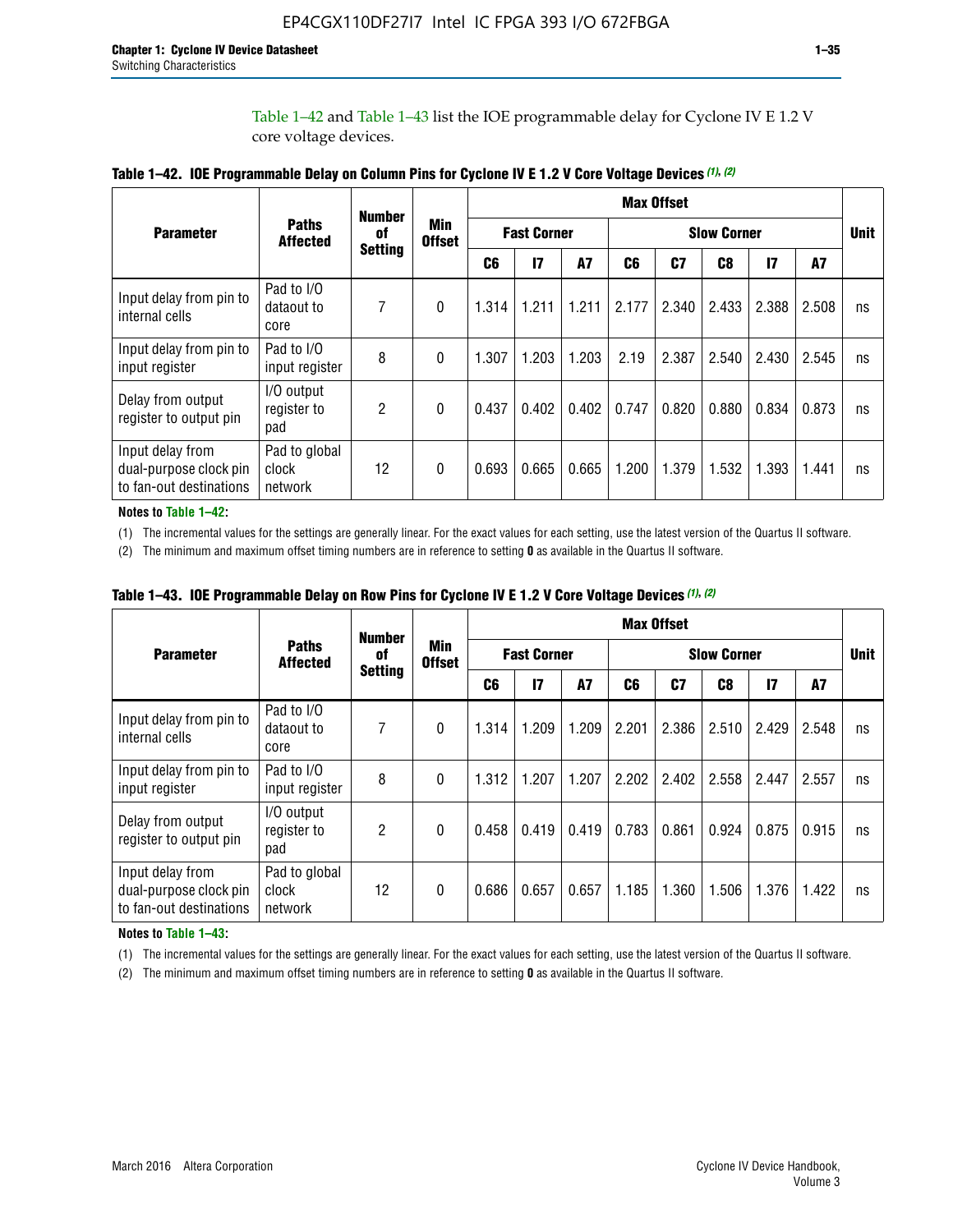Table 1–44 and Table 1–45 list the IOE programmable delay for Cyclone IV GX devices.

|                                                                       |                                   | <b>Number</b>         | <b>Min</b><br><b>Offset</b> | <b>Max Offset</b>  |               |                    |       |       |       |             |
|-----------------------------------------------------------------------|-----------------------------------|-----------------------|-----------------------------|--------------------|---------------|--------------------|-------|-------|-------|-------------|
| <b>Parameter</b>                                                      | <b>Paths</b><br><b>Affected</b>   | 0f<br><b>Settings</b> |                             | <b>Fast Corner</b> |               | <b>Slow Corner</b> |       |       |       | <b>Unit</b> |
|                                                                       |                                   |                       |                             | C6                 | $\mathsf{I}7$ | C6                 | C7    | C8    | 17    |             |
| Input delay from pin to<br>internal cells                             | Pad to I/O<br>dataout to<br>core  | 7                     | $\mathbf{0}$                | 1.313              | 1.209         | 2.184              | 2.336 | 2.451 | 2.387 | ns          |
| Input delay from pin to<br>input register                             | Pad to I/O<br>input register      | 8                     | $\mathbf{0}$                | 1.312              | 1.208         | 2.200              | 2.399 | 2.554 | 2.446 | ns          |
| Delay from output<br>register to output pin                           | I/O output<br>register to<br>pad  | $\mathfrak{p}$        | $\mathbf{0}$                | 0.438              | 0.404         | 0.751              | 0.825 | 0.886 | 0.839 | ns          |
| Input delay from<br>dual-purpose clock pin<br>to fan-out destinations | Pad to global<br>clock<br>network | 12                    | $\mathbf{0}$                | 0.713              | 0.682         | 1.228              | 1.41  | 1.566 | 1.424 | ns          |

**Table 1–44. IOE Programmable Delay on Column Pins for Cyclone IV GX Devices** *(1)***,** *(2)*

**Notes to Table 1–44:**

(1) The incremental values for the settings are generally linear. For exact values of each setting, use the latest version of the Quartus II software.

(2) The minimum and maximum offset timing numbers are in reference to setting **0** as available in the Quartus II software.

|                                                                       |                                  | <b>Number</b>         |                             | <b>Max Offset</b>  |       |                    |       |       |               |             |
|-----------------------------------------------------------------------|----------------------------------|-----------------------|-----------------------------|--------------------|-------|--------------------|-------|-------|---------------|-------------|
| <b>Parameter</b>                                                      | <b>Paths</b><br><b>Affected</b>  | 0f<br><b>Settings</b> | <b>Min</b><br><b>Offset</b> | <b>Fast Corner</b> |       | <b>Slow Corner</b> |       |       |               | <b>Unit</b> |
|                                                                       |                                  |                       |                             | C6                 | 17    | C6                 | C7    | C8    | $\mathsf{I}7$ |             |
| Input delay from pin to<br>internal cells                             | Pad to I/O<br>dataout to<br>core | 7                     | $\mathbf{0}$                | 1.314              | 1.210 | 2.209              | 2.398 | 2.526 | 2.443         | ns          |
| Input delay from pin to<br>input register                             | Pad to I/O<br>input register     | 8                     | $\mathbf{0}$                | 1.313              | 1.208 | 2.205              | 2.406 | 2.563 | 2.450         | ns          |
| Delay from output<br>register to output pin                           | I/O output<br>register to<br>pad | $\overline{2}$        | $\mathbf{0}$                | 0.461              | 0.421 | 0.789              | 0.869 | 0.933 | 0.884         | ns          |
| Input delay from<br>dual-purpose clock pin<br>to fan-out destinations | Pad to global<br>clock network   | 12                    | $\mathbf{0}$                | 0.712              | 0.682 | 1.225              | 1.407 | 1.562 | 1.421         | ns          |

**Table 1–45. IOE Programmable Delay on Row Pins for Cyclone IV GX Devices** *(1)***,** *(2)*

#### **Notes to Table 1–45:**

(1) The incremental values for the settings are generally linear. For exact values of each setting, use the latest version of Quartus II software.

(2) The minimum and maximum offset timing numbers are in reference to setting **0** as available in the Quartus II software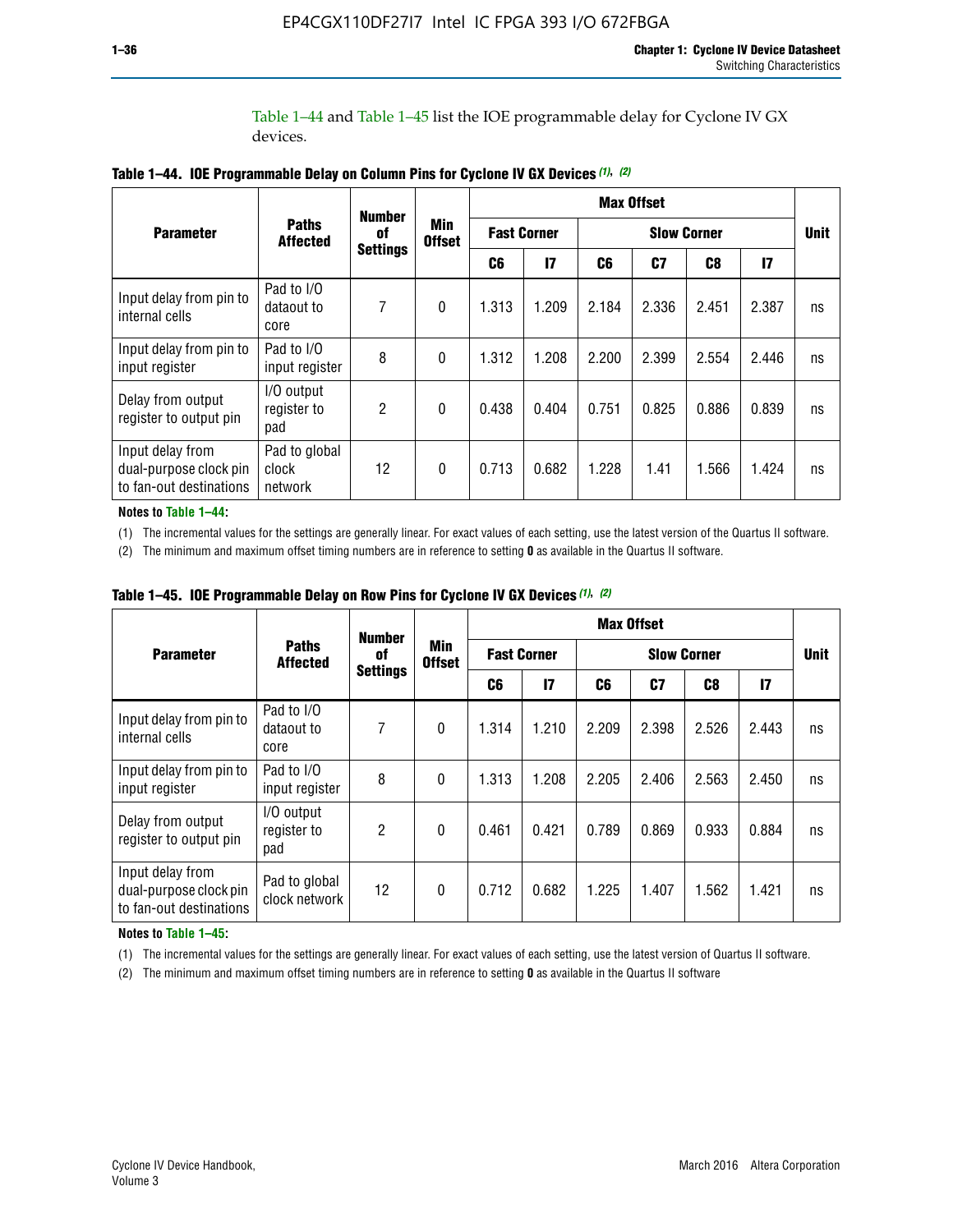# **I/O Timing**

Use the following methods to determine I/O timing:

- the Excel-based I/O Timing
- the Quartus II timing analyzer

The Excel-based I/O timing provides pin timing performance for each device density and speed grade. The data is typically used prior to designing the FPGA to get a timing budget estimation as part of the link timing analysis. The Quartus II timing analyzer provides a more accurate and precise I/O timing data based on the specifics of the design after place-and-route is complete.

**For The Excel-based I/O Timing spreadsheet is downloadable from Cyclone IV Devices** [Literature](http://www.altera.com/literature/lit-cyclone-iv.jsp) website.

# **Glossary**

Table 1–46 lists the glossary for this chapter.

| <b>Letter</b> | <b>Term</b>                                                     | <b>Definitions</b>                                                                                                                               |  |  |  |  |  |
|---------------|-----------------------------------------------------------------|--------------------------------------------------------------------------------------------------------------------------------------------------|--|--|--|--|--|
| A             |                                                                 |                                                                                                                                                  |  |  |  |  |  |
| B             |                                                                 |                                                                                                                                                  |  |  |  |  |  |
| C             |                                                                 |                                                                                                                                                  |  |  |  |  |  |
| D             |                                                                 |                                                                                                                                                  |  |  |  |  |  |
| E             |                                                                 |                                                                                                                                                  |  |  |  |  |  |
| F             | $f_{\sf HSCLK}$                                                 | High-speed I/O block: High-speed receiver/transmitter input and output clock frequency.                                                          |  |  |  |  |  |
| G             | <b>GCLK</b>                                                     | Input pin directly to Global Clock network.                                                                                                      |  |  |  |  |  |
|               | <b>GCLK PLL</b>                                                 | Input pin to Global Clock network through the PLL.                                                                                               |  |  |  |  |  |
| н             | <b>HSIODR</b>                                                   | High-speed I/O block: Maximum/minimum LVDS data transfer rate (HSIODR = 1/TUI).                                                                  |  |  |  |  |  |
|               | Input Waveforms<br>for the SSTL<br>Differential I/O<br>Standard | $\frac{1}{\sqrt{1+\frac{1}{2}}}\left\{ \frac{1}{\sqrt{1+\frac{1}{2}}}\right\}$<br><b>V</b> swing<br>$\cdots$ $V_{REF}$<br>\<br>$\sim V_{\rm IL}$ |  |  |  |  |  |

#### **Table 1–46. Glossary (Part 1 of 5)**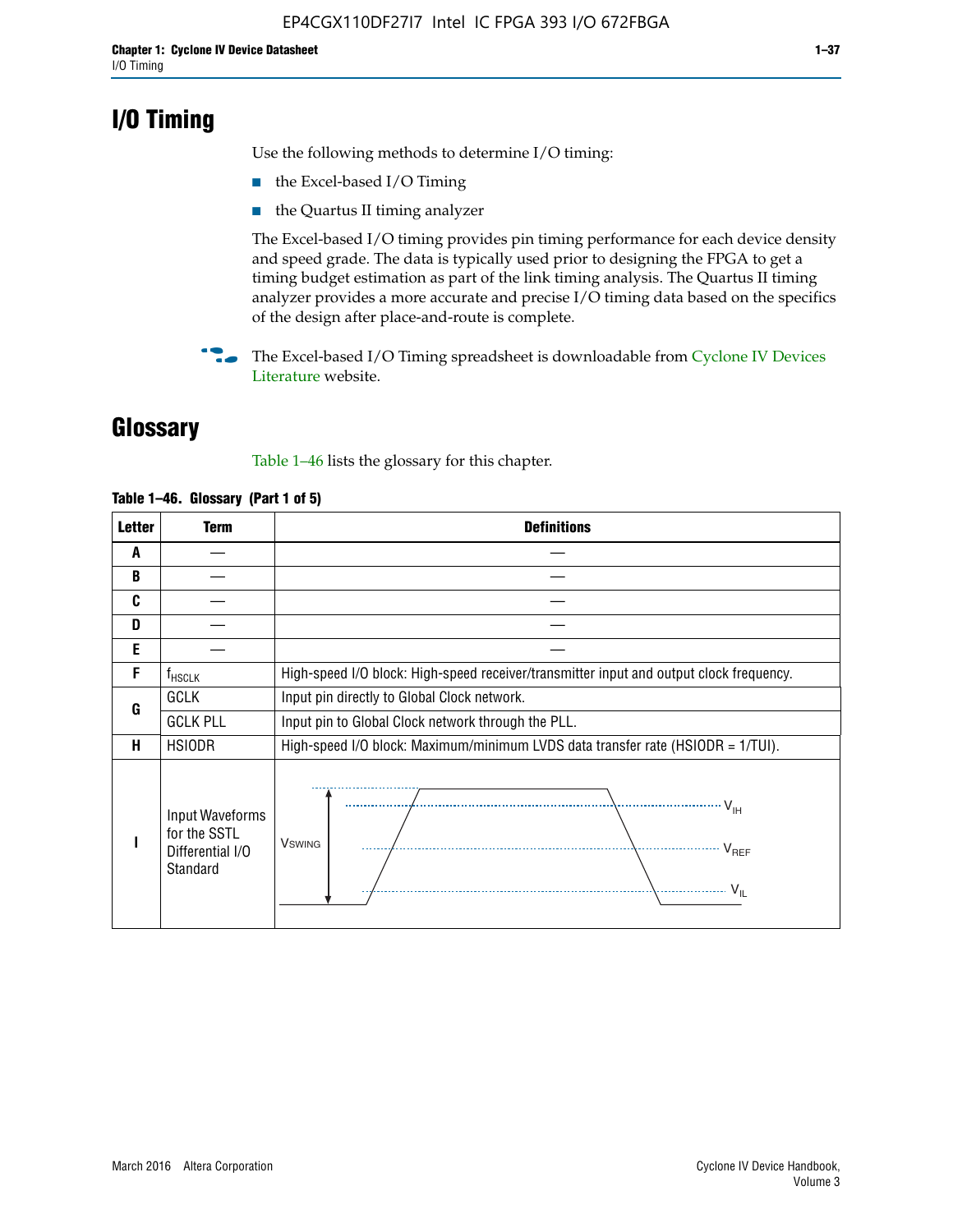#### **Table 1–46. Glossary (Part 2 of 5)**

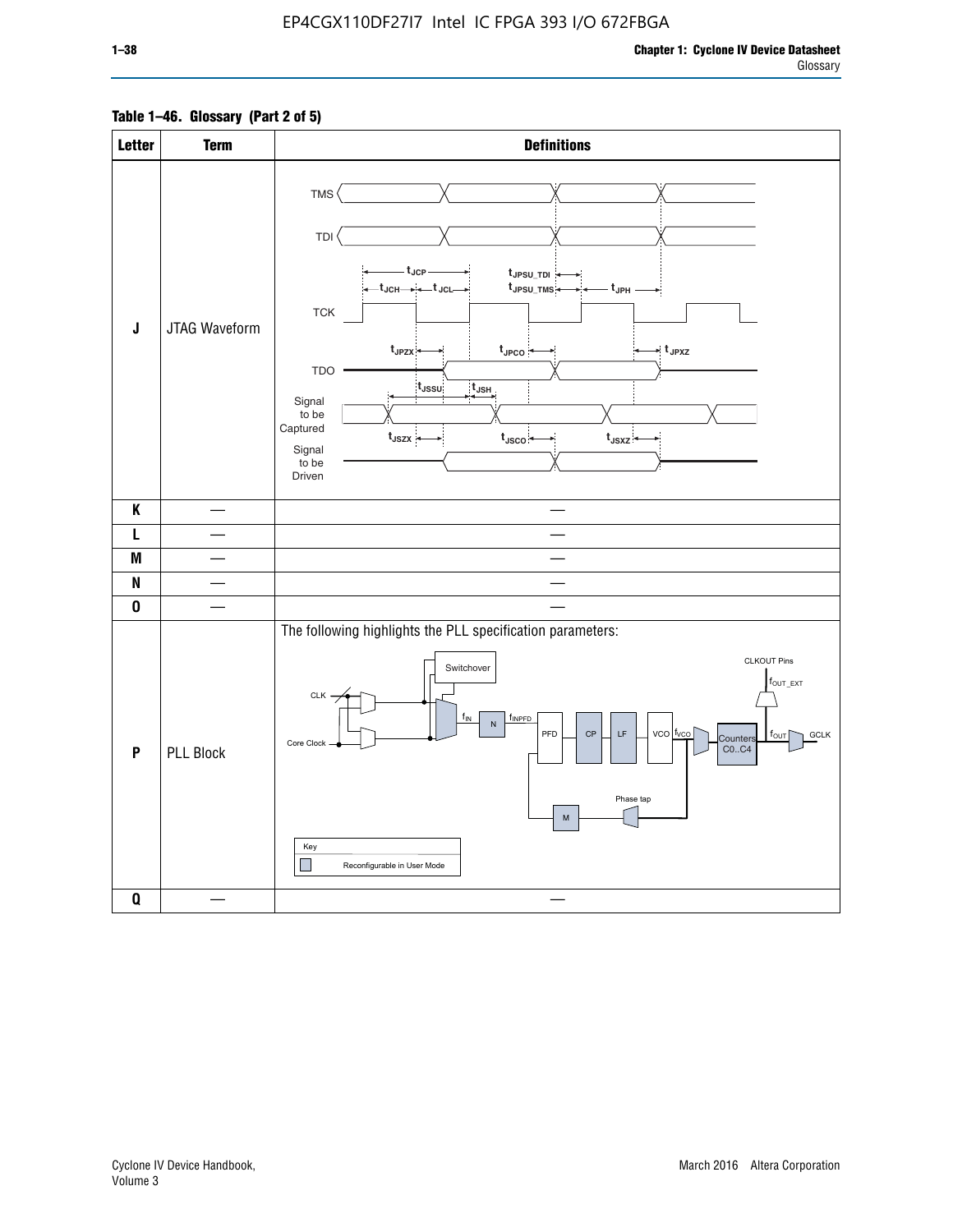#### **Table 1–46. Glossary (Part 3 of 5)**

| <b>Letter</b> | <b>Term</b>                | <b>Definitions</b>                                                                                                                                                                                |  |  |  |  |  |  |
|---------------|----------------------------|---------------------------------------------------------------------------------------------------------------------------------------------------------------------------------------------------|--|--|--|--|--|--|
|               | $R_L$                      | Receiver differential input discrete resistor (external to Cyclone IV devices).                                                                                                                   |  |  |  |  |  |  |
|               |                            | Receiver input waveform for LVDS and LVPECL differential standards:                                                                                                                               |  |  |  |  |  |  |
|               |                            | <b>Single-Ended Waveform</b>                                                                                                                                                                      |  |  |  |  |  |  |
|               |                            | Positive Channel (p) = $V_{\text{H}}$                                                                                                                                                             |  |  |  |  |  |  |
|               |                            | $V_{ID}$                                                                                                                                                                                          |  |  |  |  |  |  |
|               |                            | Negative Channel (n) = $V_{\parallel}$<br>$V_{CM}$                                                                                                                                                |  |  |  |  |  |  |
|               | Receiver Input             | Ground                                                                                                                                                                                            |  |  |  |  |  |  |
| $\mathbf{R}$  | Waveform                   |                                                                                                                                                                                                   |  |  |  |  |  |  |
|               |                            | Differential Waveform (Mathematical Function of Positive & Negative Channel)                                                                                                                      |  |  |  |  |  |  |
|               |                            |                                                                                                                                                                                                   |  |  |  |  |  |  |
|               |                            | $V_{ID}$                                                                                                                                                                                          |  |  |  |  |  |  |
|               |                            | 0 <sup>V</sup><br>$V_{ID}$                                                                                                                                                                        |  |  |  |  |  |  |
|               |                            | $p - n$                                                                                                                                                                                           |  |  |  |  |  |  |
|               | Receiver input             |                                                                                                                                                                                                   |  |  |  |  |  |  |
|               | skew margin                | High-speed I/O block: The total margin left after accounting for the sampling window and TCCS.<br>$RSKM = (TUI - SW - TCCS) / 2.$                                                                 |  |  |  |  |  |  |
|               | (RSKM)                     |                                                                                                                                                                                                   |  |  |  |  |  |  |
|               |                            | $V_{CCIO}$                                                                                                                                                                                        |  |  |  |  |  |  |
|               |                            |                                                                                                                                                                                                   |  |  |  |  |  |  |
|               |                            | $V_{\text{\tiny OH}}^-$                                                                                                                                                                           |  |  |  |  |  |  |
|               |                            | V <sub>IH</sub> (AC)                                                                                                                                                                              |  |  |  |  |  |  |
|               |                            | $V_{IH(DC)}$<br>V <sub>REF</sub>                                                                                                                                                                  |  |  |  |  |  |  |
|               |                            | $V_{I L (DC)}$                                                                                                                                                                                    |  |  |  |  |  |  |
|               | Single-ended               | $\overline{V_{IL(AC)}}$                                                                                                                                                                           |  |  |  |  |  |  |
|               | voltage-<br>referenced I/O |                                                                                                                                                                                                   |  |  |  |  |  |  |
| S             | Standard                   | $V_{OL}$                                                                                                                                                                                          |  |  |  |  |  |  |
|               |                            | $\overline{V}_{\text{SS}}$                                                                                                                                                                        |  |  |  |  |  |  |
|               |                            | The JEDEC standard for SSTI and HSTL I/O standards defines both the AC and DC input signal                                                                                                        |  |  |  |  |  |  |
|               |                            | values. The AC values indicate the voltage levels at which the receiver must meet its timing                                                                                                      |  |  |  |  |  |  |
|               |                            | specifications. The DC values indicate the voltage levels at which the final logic state of the<br>receiver is unambiguously defined. After the receiver input crosses the AC value, the receiver |  |  |  |  |  |  |
|               |                            | changes to the new logic state. The new logic state is then maintained as long as the input stays                                                                                                 |  |  |  |  |  |  |
|               |                            | beyond the DC threshold. This approach is intended to provide predictable receiver timing in the                                                                                                  |  |  |  |  |  |  |
|               | SW (Sampling               | presence of input waveform ringing.<br>High-speed I/O block: The period of time during which the data must be valid to capture it                                                                 |  |  |  |  |  |  |
|               | Window)                    | correctly. The setup and hold times determine the ideal strobe position in the sampling window.                                                                                                   |  |  |  |  |  |  |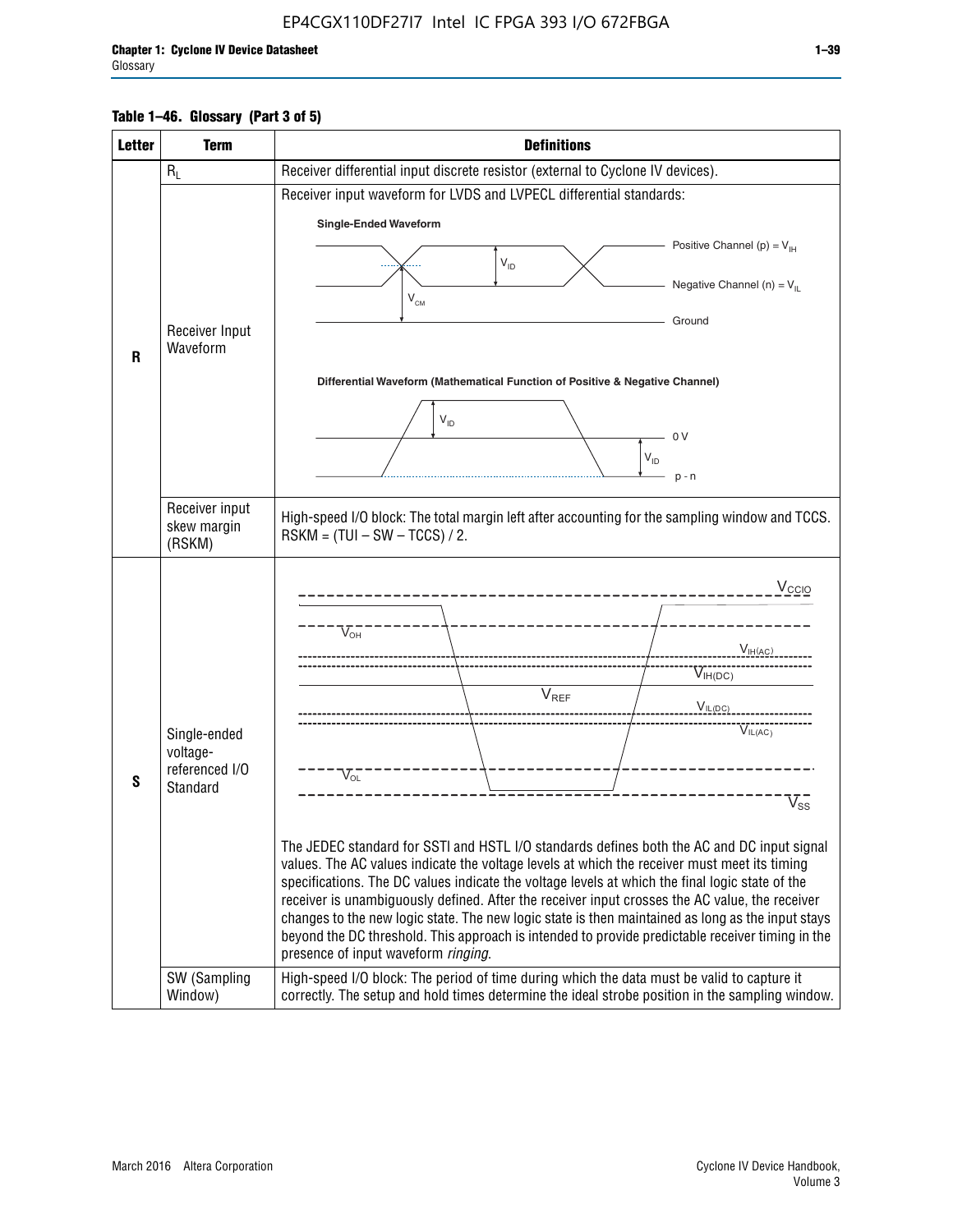| <b>Letter</b> | <b>Term</b>                           | <b>Definitions</b>                                                                                                                                                                                                                                                                                                                                                |  |  |  |  |
|---------------|---------------------------------------|-------------------------------------------------------------------------------------------------------------------------------------------------------------------------------------------------------------------------------------------------------------------------------------------------------------------------------------------------------------------|--|--|--|--|
|               | $t_{\rm C}$                           | High-speed receiver and transmitter input and output clock period.                                                                                                                                                                                                                                                                                                |  |  |  |  |
|               | Channel-to-<br>channel-skew<br>(TCCS) | High-speed I/O block: The timing difference between the fastest and slowest output edges,<br>including t <sub>co</sub> variation and clock skew. The clock is included in the TCCS measurement.                                                                                                                                                                   |  |  |  |  |
|               | $t_{\text{cin}}$                      | Delay from the clock pad to the I/O input register.                                                                                                                                                                                                                                                                                                               |  |  |  |  |
|               | $t_{CO}$                              | Delay from the clock pad to the I/O output.                                                                                                                                                                                                                                                                                                                       |  |  |  |  |
|               | $t_{\text{cout}}$                     | Delay from the clock pad to the I/O output register.                                                                                                                                                                                                                                                                                                              |  |  |  |  |
|               | t <sub>DUTY</sub>                     | High-speed I/O block: Duty cycle on high-speed transmitter output clock.                                                                                                                                                                                                                                                                                          |  |  |  |  |
|               | t <sub>FALL</sub>                     | Signal high-to-low transition time (80-20%).                                                                                                                                                                                                                                                                                                                      |  |  |  |  |
|               | $t_H$                                 | Input register hold time.                                                                                                                                                                                                                                                                                                                                         |  |  |  |  |
|               | <b>Timing Unit</b><br>Interval (TUI)  | High-speed I/O block: The timing budget allowed for skew, propagation delays, and data<br>sampling window. (TUI = $1/($ Receiver Input Clock Frequency Multiplication Factor) = $t_c/w$ ).                                                                                                                                                                        |  |  |  |  |
|               | t <sub>INJITTER</sub>                 | Period jitter on the PLL clock input.                                                                                                                                                                                                                                                                                                                             |  |  |  |  |
|               | t <sub>outjitter_dedclk</sub>         | Period jitter on the dedicated clock output driven by a PLL.                                                                                                                                                                                                                                                                                                      |  |  |  |  |
|               | t <sub>outjitter_io</sub>             | Period jitter on the general purpose I/O driven by a PLL.                                                                                                                                                                                                                                                                                                         |  |  |  |  |
|               | $t_{\text{pllcin}}$                   | Delay from the PLL inclk pad to the I/O input register.                                                                                                                                                                                                                                                                                                           |  |  |  |  |
| т             | t <sub>plicout</sub>                  | Delay from the PLL inclk pad to the I/O output register.                                                                                                                                                                                                                                                                                                          |  |  |  |  |
|               | Transmitter<br>Output<br>Waveform     | Transmitter output waveforms for the LVDS, mini-LVDS, PPDS and RSDS Differential I/O<br>Standards:<br><b>Single-Ended Waveform</b><br>Positive Channel (p) = $V_{OH}$<br>VOD<br>Negative Channel (n) = $V_{OL}$<br>$V_{OS}$<br>Ground<br>Differential Waveform (Mathematical Function of Positive & Negative Channel)<br>$V_{OD}$<br>- 0 V<br>$V_{OD}$<br>$p - n$ |  |  |  |  |
|               | $t_{\text{RISE}}$                     | Signal low-to-high transition time (20-80%).                                                                                                                                                                                                                                                                                                                      |  |  |  |  |
|               | $t_{\scriptstyle\text{SU}}$           | Input register setup time.                                                                                                                                                                                                                                                                                                                                        |  |  |  |  |
| U             |                                       |                                                                                                                                                                                                                                                                                                                                                                   |  |  |  |  |

#### **Table 1–46. Glossary (Part 4 of 5)**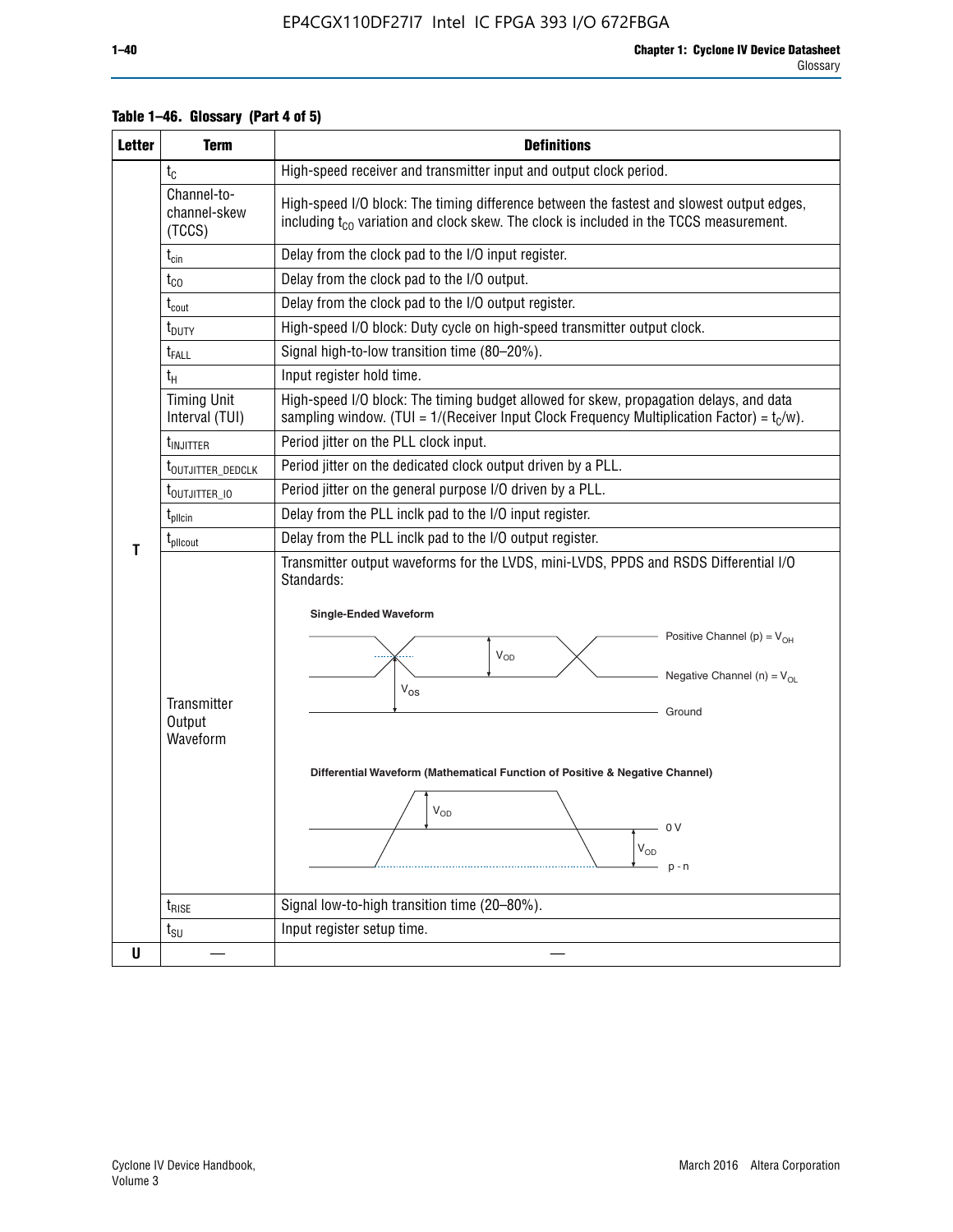#### **Table 1–46. Glossary (Part 5 of 5)**

| <b>Letter</b> | <b>Term</b>               | <b>Definitions</b>                                                                                                                                                                                |
|---------------|---------------------------|---------------------------------------------------------------------------------------------------------------------------------------------------------------------------------------------------|
|               | $V_{CM(DC)}$              | DC common mode input voltage.                                                                                                                                                                     |
|               | $V_{DIF(AC)}$             | AC differential input voltage: The minimum AC input differential voltage required for switching.                                                                                                  |
|               | $V_{DIF(DC)}$             | DC differential input voltage: The minimum DC input differential voltage required for switching.                                                                                                  |
|               | V <sub>ICM</sub>          | Input common mode voltage: The common mode of the differential signal at the receiver.                                                                                                            |
|               | $V_{ID}$                  | Input differential voltage swing: The difference in voltage between the positive and<br>complementary conductors of a differential transmission at the receiver.                                  |
|               | $V_{\text{IH}}$           | Voltage input high: The minimum positive voltage applied to the input that is accepted by the<br>device as a logic high.                                                                          |
|               | $V_{IH(AC)}$              | High-level AC input voltage.                                                                                                                                                                      |
|               | $V_{IH(DC)}$              | High-level DC input voltage.                                                                                                                                                                      |
|               | $V_{IL}$                  | Voltage input low: The maximum positive voltage applied to the input that is accepted by the<br>device as a logic low.                                                                            |
|               | $V_{IL(AC)}$              | Low-level AC input voltage.                                                                                                                                                                       |
|               | $V_{IL(DC)}$              | Low-level DC input voltage.                                                                                                                                                                       |
|               | $V_{\text{IN}}$           | DC input voltage.                                                                                                                                                                                 |
|               | $V_{OCM}$                 | Output common mode voltage: The common mode of the differential signal at the transmitter.                                                                                                        |
| $\mathbf{V}$  | $V_{OD}$                  | Output differential voltage swing: The difference in voltage between the positive and<br>complementary conductors of a differential transmission at the transmitter. $V_{OD} = V_{OH} - V_{OL}$ . |
|               | $V_{OH}$                  | Voltage output high: The maximum positive voltage from an output that the device considers is<br>accepted as the minimum positive high level.                                                     |
|               | $V_{OL}$                  | Voltage output low: The maximum positive voltage from an output that the device considers is<br>accepted as the maximum positive low level.                                                       |
|               | $V_{OS}$                  | Output offset voltage: $V_{OS} = (V_{OH} + V_{OL}) / 2$ .                                                                                                                                         |
|               | $V_{OX (AC)}$             | AC differential output cross point voltage: the voltage at which the differential output signals<br>must cross.                                                                                   |
|               | V <sub>REF</sub>          | Reference voltage for the SSTL and HSTL I/O standards.                                                                                                                                            |
|               | $V_{REF\,(AC)}$           | AC input reference voltage for the SSTL and HSTL I/O standards. $V_{REF(AC)} = V_{REF(DC)} + noise$ . The<br>peak-to-peak AC noise on $V_{REF}$ must not exceed 2% of $V_{REF(DC)}$ .             |
|               | $V_{REF(DC)}$             | DC input reference voltage for the SSTL and HSTL I/O standards.                                                                                                                                   |
|               | $V_{\textrm{SWING (AC)}}$ | AC differential input voltage: AC input differential voltage required for switching. For the SSTL<br>differential I/O standard, refer to Input Waveforms.                                         |
|               | V <sub>SWING (DC)</sub>   | DC differential input voltage: DC input differential voltage required for switching. For the SSTL<br>differential I/O standard, refer to Input Waveforms.                                         |
|               | $V_{TT}$                  | Termination voltage for the SSTL and HSTL I/O standards.                                                                                                                                          |
|               | $V_{X (AC)}$              | AC differential input cross point voltage: The voltage at which the differential input signals must<br>cross.                                                                                     |
| W             |                           |                                                                                                                                                                                                   |
| X             |                           |                                                                                                                                                                                                   |
| Y             |                           |                                                                                                                                                                                                   |
| $\mathbf{Z}$  |                           |                                                                                                                                                                                                   |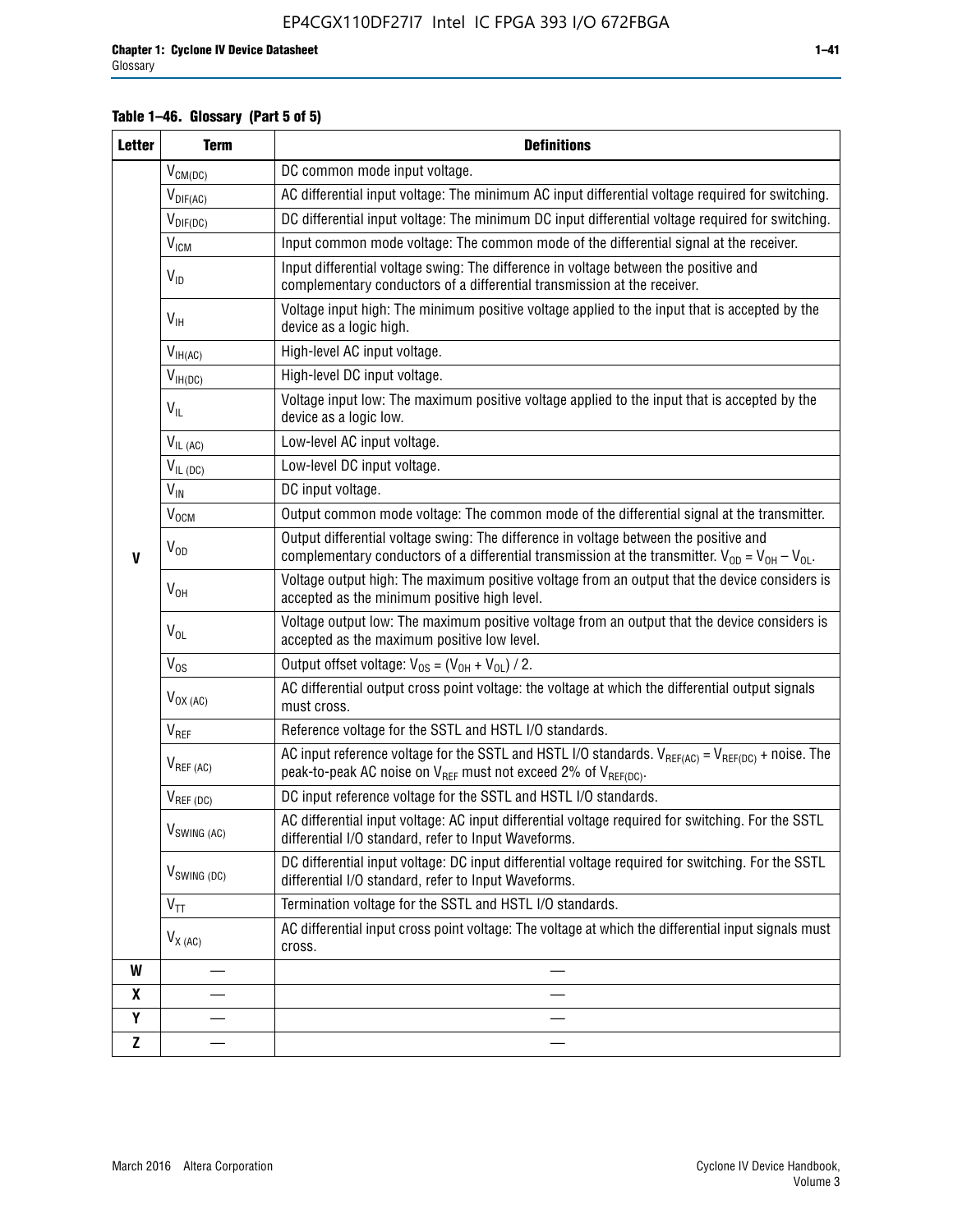# **Document Revision History**

Table 1–47 lists the revision history for this chapter.

| Table 1-47. Document Revision History |  |  |
|---------------------------------------|--|--|
|                                       |  |  |

| <b>Date</b>      | <b>Version</b> | <b>Changes</b>                                                                                                                                                                                                                            |  |  |  |  |  |
|------------------|----------------|-------------------------------------------------------------------------------------------------------------------------------------------------------------------------------------------------------------------------------------------|--|--|--|--|--|
| March 2016       | 2.0            | Updated note (5) in Table $1-21$ to remove support for the N148 package.                                                                                                                                                                  |  |  |  |  |  |
| October 2014     | 1.9            | Updated maximum value for $V_{CCD, PL}$ in Table 1-1.                                                                                                                                                                                     |  |  |  |  |  |
|                  |                | Removed extended temperature note in Table 1-3.                                                                                                                                                                                           |  |  |  |  |  |
| December 2013    | 1.8            | Updated Table 1-21 by adding Note (15).                                                                                                                                                                                                   |  |  |  |  |  |
| May 2013         | 1.7            | Updated Table 1-15 by adding Note (4).                                                                                                                                                                                                    |  |  |  |  |  |
|                  |                | <b>D</b> Updated the maximum value for $V_1$ , $V_{CCD}$ <sub>PLL</sub> , $V_{CC10}$ , $V_{CC_1CLKIN}$ , $V_{CCH_1GXB}$ , and $V_{CCA_1GXB}$<br>Table $1-1$ .                                                                             |  |  |  |  |  |
|                  |                | Updated Table 1-11 and Table 1-22.                                                                                                                                                                                                        |  |  |  |  |  |
| October 2012     | 1.6            | $\blacksquare$ Updated Table 1-21 to include peak-to-peak differential input voltage for the<br>Cyclone IV GX transceiver input reference clock.                                                                                          |  |  |  |  |  |
|                  |                | $\blacksquare$ Updated Table 1-29 to include the typical DCLK value.                                                                                                                                                                      |  |  |  |  |  |
|                  |                | <b>Updated the minimum f<sub>HSCLK</sub></b> value in Table 1-31, Table 1-32, Table 1-33,<br>Table 1-34, and Table 1-35.                                                                                                                  |  |  |  |  |  |
| November 2011    | 1.5            | • Updated "Maximum Allowed Overshoot or Undershoot Voltage", "Operating<br>Conditions", and "PLL Specifications" sections.                                                                                                                |  |  |  |  |  |
|                  |                | Updated Table 1-2, Table 1-3, Table 1-4, Table 1-5, Table 1-8, Table 1-9,<br>Table 1-15, Table 1-18, Table 1-19, and Table 1-21.                                                                                                          |  |  |  |  |  |
|                  |                | ■ Updated Figure $1-1$ .                                                                                                                                                                                                                  |  |  |  |  |  |
|                  |                | • Updated for the Quartus II software version 10.1 release.                                                                                                                                                                               |  |  |  |  |  |
| December 2010    | 1.4            | $\blacksquare$ Updated Table 1-21 and Table 1-25.                                                                                                                                                                                         |  |  |  |  |  |
|                  |                | $\blacksquare$ Minor text edits.                                                                                                                                                                                                          |  |  |  |  |  |
|                  |                | Updated for the Quartus II software version 10.0 release:                                                                                                                                                                                 |  |  |  |  |  |
|                  |                | Updated Table 1-3, Table 1-4, Table 1-21, Table 1-25, Table 1-28, Table 1-30,<br>Table 1-40, Table 1-41, Table 1-42, Table 1-43, Table 1-44, and Table 1-45.                                                                              |  |  |  |  |  |
| <b>July 2010</b> | 1.3            | ■ Updated Figure $1-2$ and Figure $1-3$ .                                                                                                                                                                                                 |  |  |  |  |  |
|                  |                | Removed SW Requirement and TCCS for Cyclone IV Devices tables.                                                                                                                                                                            |  |  |  |  |  |
|                  |                | $\blacksquare$ Minor text edits.                                                                                                                                                                                                          |  |  |  |  |  |
|                  |                | Updated to include automotive devices:                                                                                                                                                                                                    |  |  |  |  |  |
|                  |                | • Updated the "Operating Conditions" and "PLL Specifications" sections.                                                                                                                                                                   |  |  |  |  |  |
| March 2010       | 1.2            | $\blacksquare$ Updated Table 1-1, Table 1-8, Table 1-9, Table 1-21, Table 1-26, Table 1-27,<br>Table 1-31, Table 1-32, Table 1-33, Table 1-34, Table 1-35, Table 1-36,<br>Table 1-37, Table 1-38, Table 1-40, Table 1-42, and Table 1-43. |  |  |  |  |  |
|                  |                | Added Table 1-5 to include ESD for Cyclone IV devices GPIOs and HSSI I/Os.                                                                                                                                                                |  |  |  |  |  |
|                  |                | Added Table 1-44 and Table 1-45 to include IOE programmable delay for<br>Cyclone IV E 1.2 V core voltage devices.                                                                                                                         |  |  |  |  |  |
|                  |                | Minor text edits.                                                                                                                                                                                                                         |  |  |  |  |  |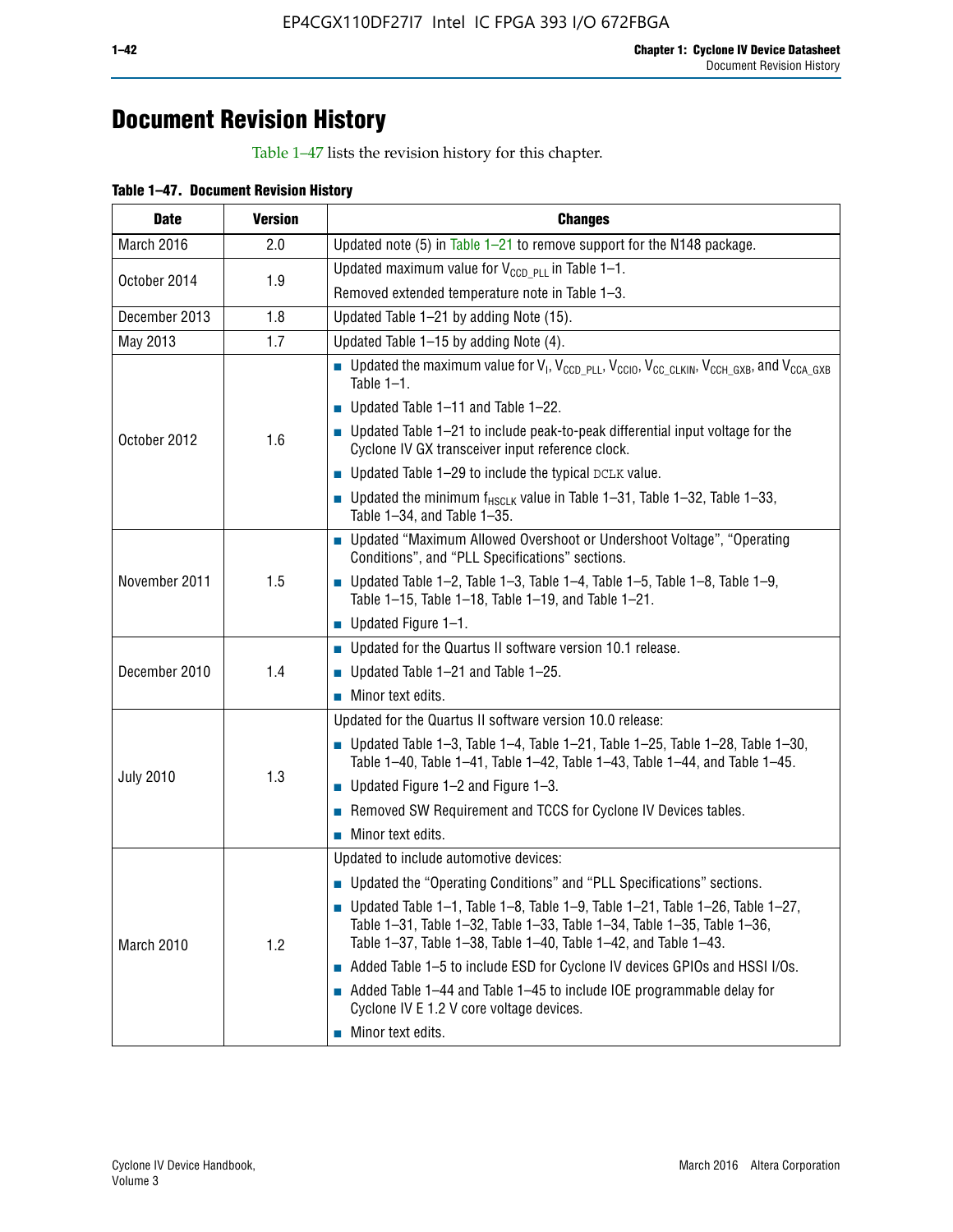#### **Table 1–47. Document Revision History**

| <b>Date</b>   | <b>Version</b> | <b>Changes</b>                                                                                                                                                                          |
|---------------|----------------|-----------------------------------------------------------------------------------------------------------------------------------------------------------------------------------------|
| February 2010 | 1.1            | Updated Table 1-3 through Table 1-44 to include information for Cyclone IV E<br>devices and Cyclone IV GX devices for Quartus II software version 9.1 SP1 release.<br>Minor text edits. |
| November 2009 | 1.0            | Initial release.                                                                                                                                                                        |